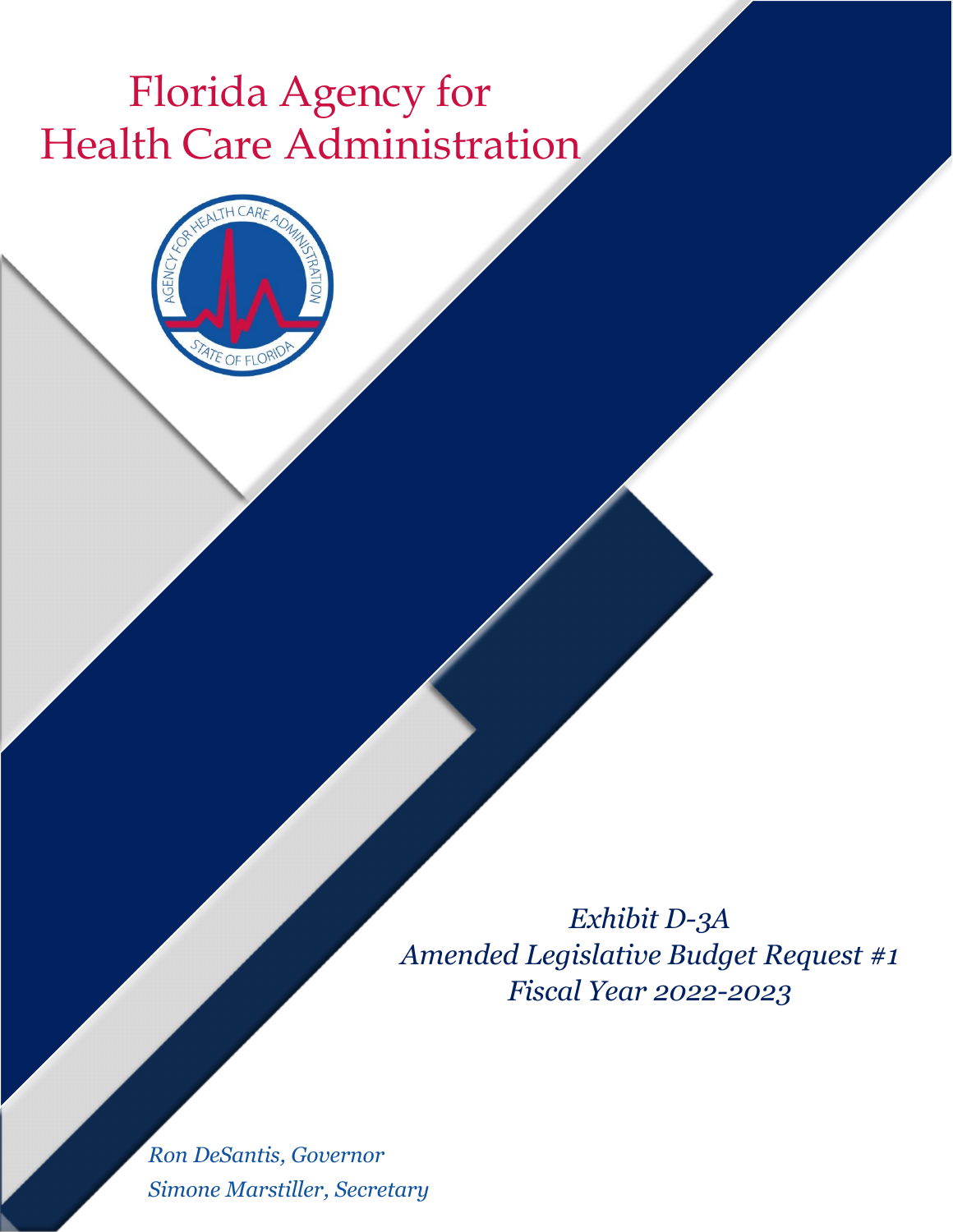| BPEADL01 LAS/PBS SYSTEM<br>BUDGET PERIOD: 2009-2023<br>STATE OF FLORIDA                                                                                                                                                                                                                                                                                                                                                                                                                                                                                                                                                                                                                                                                     |                   | EXHIBIT D-3A<br>EXPENDITURES BY<br>ISSUE AND APPROPRIATION CATEGORY |                  | SP 02/14/2022 09:20 PAGE:                                                                                                                                   | 1<br>EXHIBIT D-3A<br>DETAIL OF EXPENDITURES                                                    |                                                                             |
|---------------------------------------------------------------------------------------------------------------------------------------------------------------------------------------------------------------------------------------------------------------------------------------------------------------------------------------------------------------------------------------------------------------------------------------------------------------------------------------------------------------------------------------------------------------------------------------------------------------------------------------------------------------------------------------------------------------------------------------------|-------------------|---------------------------------------------------------------------|------------------|-------------------------------------------------------------------------------------------------------------------------------------------------------------|------------------------------------------------------------------------------------------------|-----------------------------------------------------------------------------|
|                                                                                                                                                                                                                                                                                                                                                                                                                                                                                                                                                                                                                                                                                                                                             | AMOUNT POS<br>POS |                                                                     | AMOUNT POS       | COL A12 COL A14 COL A15 COL A16<br>AGY FIN REQ AGY AMD REQ AGY AMD N/R AGY AMD ANZ AGY FIN REQ<br>FY 2022-23 FY 2022-23 FY 2022-23 FY 2022-23<br>AMOUNT POS | COL A14-A12<br>AGY AMD REQ<br>FY 2022-23<br>OVER (UNDER)<br>FY 2022-23<br>AMOUNT POS<br>AMOUNT | CODES                                                                       |
| AGENCY/HEALTH CARE ADMIN<br>PGM: ADMIN AND SUPPORT<br><b>GOV OPERATIONS/SUPPORT</b><br>EXEC LEADERSHIP/SUPPRT SVC<br>INCREASED PERSONNEL COSTS<br>IMPROVING FINANCIAL SERVICES<br>OPERATIONS<br>SALARY RATE<br>SALARY RATE 195,000                                                                                                                                                                                                                                                                                                                                                                                                                                                                                                          |                   |                                                                     |                  |                                                                                                                                                             | $195,000-$                                                                                     | 68000000<br>68200000<br>16<br>1602.00.00.00<br>5200000<br>5200A70<br>000000 |
| SALARIES AND BENEFITS                                                                                                                                                                                                                                                                                                                                                                                                                                                                                                                                                                                                                                                                                                                       |                   |                                                                     |                  |                                                                                                                                                             |                                                                                                | 010000                                                                      |
| ADMINISTRATIVE TRUST FUND -STATE 285,578                                                                                                                                                                                                                                                                                                                                                                                                                                                                                                                                                                                                                                                                                                    |                   |                                                                     |                  |                                                                                                                                                             | 285,578-2021 1                                                                                 |                                                                             |
| TOTAL: IMPROVING FINANCIAL SERVICES<br>OPERATIONS<br>TOTAL ISSUE 285,578<br>TOTAL SALARY RATE 195,000                                                                                                                                                                                                                                                                                                                                                                                                                                                                                                                                                                                                                                       |                   |                                                                     |                  |                                                                                                                                                             | $285,578-$<br>$195.000 -$                                                                      | 5200A70                                                                     |
| AGENCY ISSUE NARRATIVE:<br>2022-2023 BUDGET YEAR NARRATIVE:<br>LINKAGE TO THE GOVERNOR'S PRIORITIES: Health Care - Promote innovation, reduce costs and combat state crisis.                                                                                                                                                                                                                                                                                                                                                                                                                                                                                                                                                                |                   |                                                                     | IT COMPONENT? NO |                                                                                                                                                             |                                                                                                |                                                                             |
| FLORIDA STRATEGIC PLAN FOR ECONOMIC DEVELOPMENT: (5.2) Improve the efficiency and effectiveness of government agencies<br>at all levels; and (5.3) Strengthen local, regional and statewide partnerships to accomplish Florida's economic and<br>quality of life and quality places goals.                                                                                                                                                                                                                                                                                                                                                                                                                                                  |                   |                                                                     |                  |                                                                                                                                                             |                                                                                                |                                                                             |
| ISSUE TITLE: Improving Financial Services Operations                                                                                                                                                                                                                                                                                                                                                                                                                                                                                                                                                                                                                                                                                        |                   |                                                                     |                  |                                                                                                                                                             |                                                                                                |                                                                             |
| ISSUE SUMMARY: The Agency for Health Care Administration (AHCA) requests rate of 195,000 and recurring budget authority<br>of 285,578 to support competitive pay and reclassed positions aligned to better fit critical agency needs in the Bureau<br>of Financial Services.                                                                                                                                                                                                                                                                                                                                                                                                                                                                |                   |                                                                     |                  |                                                                                                                                                             |                                                                                                |                                                                             |
| ISSUE DETAIL: The Agency has experienced significant turnover within its' operational functions and needs additional<br>financial resources to recruit and retain the technical talent necessary to support financial services operations tasks<br>independently, efficiently, and without error. Currently, supervisors are providing an increased level of training and<br>support due to turnover and less experienced staff due to position and pay discrepancies. Additionally, there is a lack<br>of documented procedures and training materials as noted in recurring audit findings by the Auditor General. The<br>requested funds will support targeted pay adjustments for current positions and resources to support vacancies. |                   |                                                                     |                  |                                                                                                                                                             |                                                                                                |                                                                             |
| FISCAL IMPACT: This issue requests rate of 195,000 and budget authority of \$285,578 for vacant positions to be reclassed<br>to attract qualified staff with more experience and skills to support the essential functions for the Agency.                                                                                                                                                                                                                                                                                                                                                                                                                                                                                                  |                   |                                                                     |                  |                                                                                                                                                             |                                                                                                |                                                                             |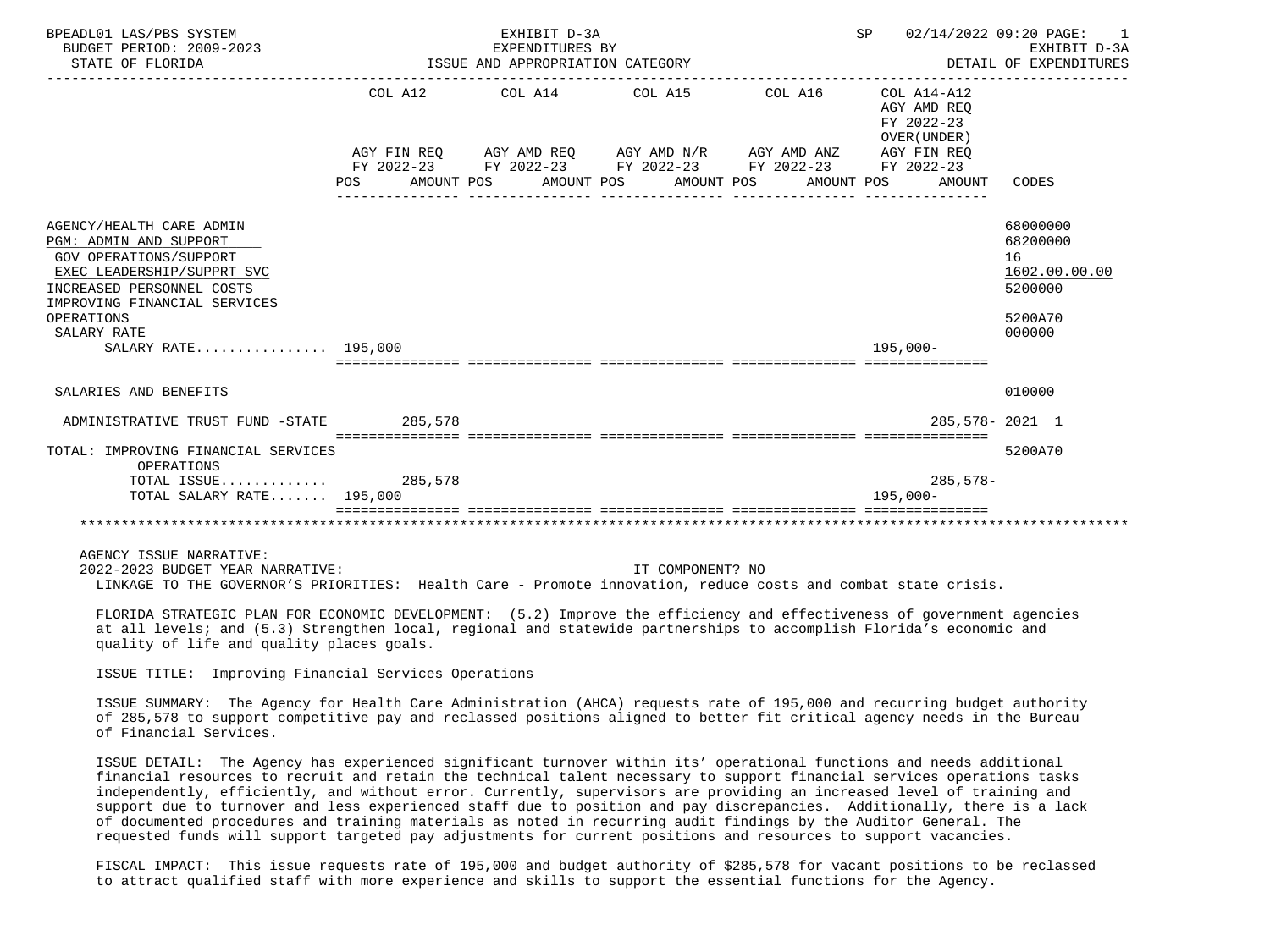| BPEADL01 LAS/PBS SYSTEM<br>BUDGET PERIOD: 2009-2023<br>STATE OF FLORIDA                                                                                                 | ISSUE AND APPROPRIATION CATEGORY | EXHIBIT D-3A<br>EXPENDITURES BY                                                                                                               |  | SP      | 02/14/2022 09:20 PAGE: 2<br>EXHIBIT D-3A<br>DETAIL OF EXPENDITURES |                                                        |
|-------------------------------------------------------------------------------------------------------------------------------------------------------------------------|----------------------------------|-----------------------------------------------------------------------------------------------------------------------------------------------|--|---------|--------------------------------------------------------------------|--------------------------------------------------------|
|                                                                                                                                                                         | COL A12                          | COL A14 COL A15                                                                                                                               |  | COL A16 | COL A14-A12<br>AGY AMD REO<br>FY 2022-23<br>OVER (UNDER)           |                                                        |
|                                                                                                                                                                         | <b>POS</b>                       | AGY FIN REQ AGY AMD REQ AGY AMD N/R AGY AMD ANZ<br>FY 2022-23 FY 2022-23 FY 2022-23 FY 2022-23<br>AMOUNT POS AMOUNT POS AMOUNT POS AMOUNT POS |  |         | AGY FIN REO<br>FY 2022-23<br>AMOUNT                                | CODES                                                  |
| AGENCY/HEALTH CARE ADMIN<br>PGM: ADMIN AND SUPPORT<br>GOV OPERATIONS/SUPPORT<br>EXEC LEADERSHIP/SUPPRT SVC<br>INCREASED PERSONNEL COSTS<br>IMPROVING FINANCIAL SERVICES |                                  |                                                                                                                                               |  |         |                                                                    | 68000000<br>68200000<br>16<br>1602.00.00.00<br>5200000 |
| OPERATIONS                                                                                                                                                              |                                  |                                                                                                                                               |  |         |                                                                    | 5200A70                                                |

 Additionally, this request includes rate and budget authority to hire a Director of Administration with significant experience in Financial Services and to support competitive pay changes to retain current staff.

|                                                                                                           | RECURRING<br>FY 2022-23 | NON-RECURRING<br>FY 2022-23 | TOTAL<br>FY 2022-23 |
|-----------------------------------------------------------------------------------------------------------|-------------------------|-----------------------------|---------------------|
| Administration and Support (68200000)<br>Program Component (1602000000)<br>Salaries and Benefits (010000) |                         |                             |                     |
| Administrative Trust Fund (2021 - 1)                                                                      | \$285,578               | S0                          | \$285,578           |
| Issue Total                                                                                               | \$285,578               | S0                          | \$285,578           |

The other salary amount (OAD) transaction was used to identify Salaries and Benefits that are not tied to positions.

Amended 2022-23 Narrative after December 15, 2021

 ISSUE JUSTIFICATION: The Agency for Health Care Administration's amended request for Fiscal Year 2022-2023 includes an adjustment to the salary rate and budget authority in the Administrative Trust Fund (2021) in the Administration and Support (68200000) budget entity in order to support competitive pay situations and to reclassify positions to meet the critical needs in the Bureau of Financial Services.

 SUMMARY: This issue requests an adjustment of (195,000) in salary rate as well as budget authority in the amount of (\$285,578). The amended salary rate and budget amount for this issue are zero. \*\*\*\*\*\*\*\*\*\*\*\*\*\*\*\*\*\*\*\*\*\*\*\*\*\*\*\*\*\*\*\*\*\*\*\*\*\*\*\*\*\*\*\*\*\*\*\*\*\*\*\*\*\*\*\*\*\*\*\*\*\*\*\*\*\*\*\*\*\*\*\*\*\*\*\*\*\*\*\*\*\*\*\*\*\*\*\*\*\*\*\*\*\*\*\*\*\*\*\*\*\*\*\*\*\*\*\*\*\*\*\*\*\*\*\*\*\*\*\*\*\*\*\*\*\*\*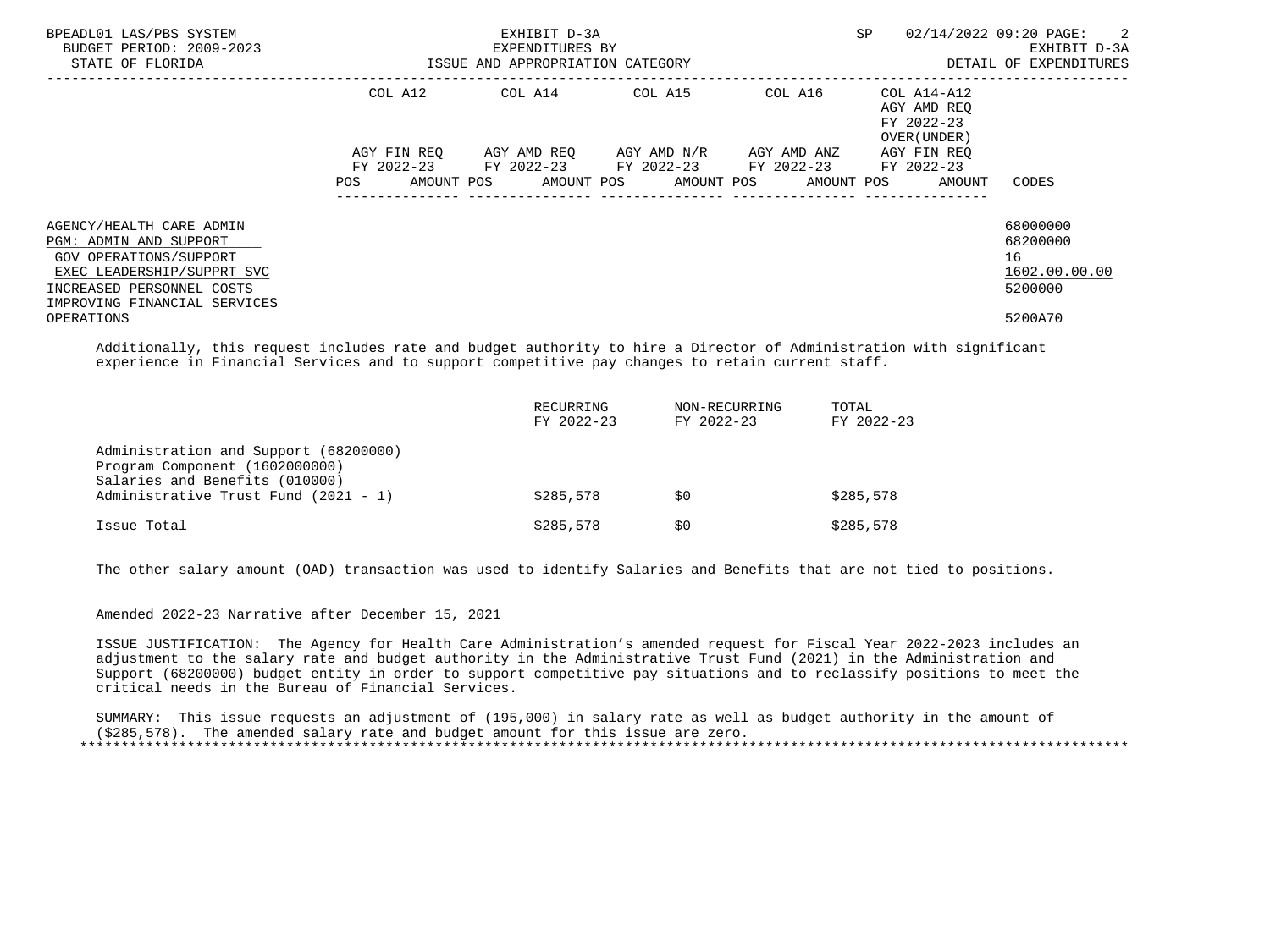| BPEADL01 LAS/PBS SYSTEM<br>BUDGET PERIOD: 2009-2023<br>STATE OF FLORIDA                                                                                                               |                    | EXHIBIT D-3A<br>EXPENDITURES BY<br>ISSUE AND APPROPRIATION CATEGORY                                     |                    |                                                                             | SP 02/14/2022 09:20 PAGE:                                          | 3<br>EXHIBIT D-3A<br>DETAIL OF EXPENDITURES                       |
|---------------------------------------------------------------------------------------------------------------------------------------------------------------------------------------|--------------------|---------------------------------------------------------------------------------------------------------|--------------------|-----------------------------------------------------------------------------|--------------------------------------------------------------------|-------------------------------------------------------------------|
|                                                                                                                                                                                       | AGY FIN REO<br>POS | COL A12 COL A14 COL A15 COL A16<br>FY 2022-23 FY 2022-23 FY 2022-23 FY 2022-23 FY 2022-23<br>AMOUNT POS | AMOUNT POS         | AGY AMD REQ AGY AMD N/R AGY AMD ANZ AGY FIN REQ<br>AMOUNT POS<br>AMOUNT POS | COL A14-A12<br>AGY AMD REO<br>FY 2022-23<br>OVER (UNDER)<br>AMOUNT | CODES                                                             |
| AGENCY/HEALTH CARE ADMIN<br>PGM: ADMIN AND SUPPORT<br>GOV OPERATIONS/SUPPORT<br>EXEC LEADERSHIP/SUPPRT SVC<br>INCREASED PERSONNEL COSTS<br>IMPROVING FINANCIAL SERVICES<br>OPERATIONS |                    |                                                                                                         |                    |                                                                             |                                                                    | 68000000<br>68200000<br>16<br>1602.00.00.00<br>5200000<br>5200A70 |
| POSITION DETAIL OF SALARIES AND BENEFITS:                                                                                                                                             |                    |                                                                                                         |                    |                                                                             |                                                                    | LAPSE LAPSED SALARIES                                             |
|                                                                                                                                                                                       | FTE                | <b>BASE RATE</b>                                                                                        | ADDITIVES BENEFITS |                                                                             | SUBTOTAL<br>ႜႂ                                                     | AND BENEFITS                                                      |
| A12 - AGY FIN REQ FY 2022-23<br>CHANGES TO CURRENTLY AUTHORIZED POSITIONS<br>RA06 RATE ADJ - NO FTE - NO SALARY - NO BENEFITS                                                         |                    |                                                                                                         |                    |                                                                             |                                                                    |                                                                   |
| C1001 001                                                                                                                                                                             |                    | 195,000                                                                                                 |                    |                                                                             |                                                                    |                                                                   |
| TOTAL SALARY RATE                                                                                                                                                                     |                    | 195,000                                                                                                 |                    |                                                                             |                                                                    |                                                                   |
|                                                                                                                                                                                       |                    |                                                                                                         |                    |                                                                             |                                                                    | ==============                                                    |
| OTHER SALARY AMOUNT<br>2021 ADMINISTRATIVE TRUST FUND                                                                                                                                 |                    |                                                                                                         |                    |                                                                             |                                                                    | 285,578                                                           |
|                                                                                                                                                                                       |                    |                                                                                                         |                    |                                                                             |                                                                    | 285,578<br>==============                                         |
|                                                                                                                                                                                       |                    |                                                                                                         |                    |                                                                             |                                                                    |                                                                   |
| TOTAL: EXEC LEADERSHIP/SUPPRT SVC<br>BY FUND TYPE                                                                                                                                     |                    |                                                                                                         |                    |                                                                             |                                                                    | 1602.00.00.00                                                     |
| SALARY RATE 195,000                                                                                                                                                                   |                    |                                                                                                         |                    |                                                                             | 285,578-2000<br>$195,000-$                                         |                                                                   |
|                                                                                                                                                                                       |                    |                                                                                                         |                    |                                                                             |                                                                    |                                                                   |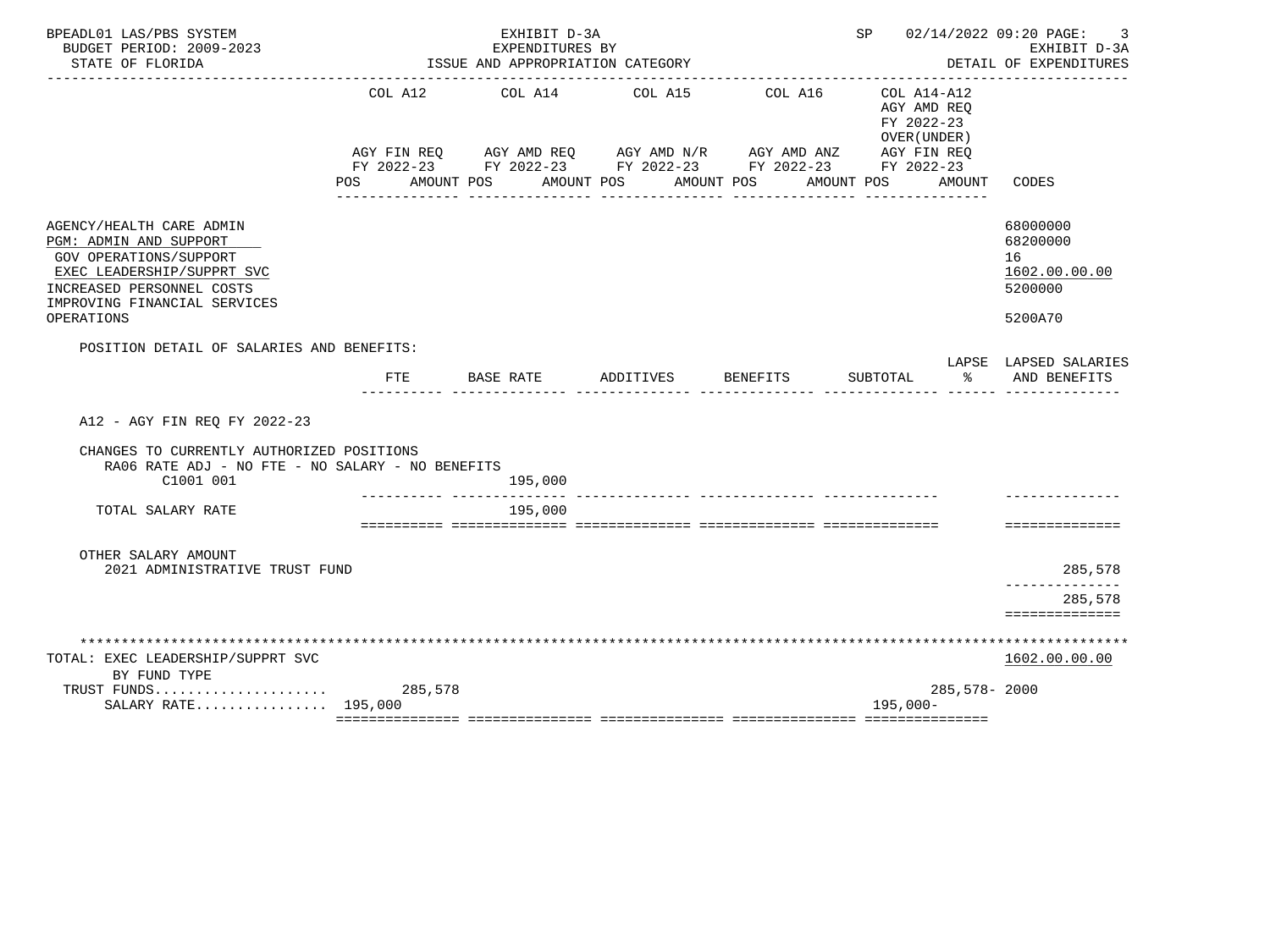| PEADL01 LAS/PBS SYSTEM FEADL01 EXHIBIT D-3A<br>BUDGET PERIOD: 2009-2023<br>STATE OF FLORIDA STATE OF STATE OF STATE OF STATE OF STATE OF STATE OF STATE OF STATE OF STATE OF STATE STATE<br>BPEADL01 LAS/PBS SYSTEM                                                                       |             |                                                     |                                                                         |                                                                                                                       | SP 02/14/2022 09:20 PAGE:                                              | EXHIBIT D-3A                                                                |  |  |  |
|-------------------------------------------------------------------------------------------------------------------------------------------------------------------------------------------------------------------------------------------------------------------------------------------|-------------|-----------------------------------------------------|-------------------------------------------------------------------------|-----------------------------------------------------------------------------------------------------------------------|------------------------------------------------------------------------|-----------------------------------------------------------------------------|--|--|--|
| STATE OF FLORIDA                                                                                                                                                                                                                                                                          |             | EXPENDITURES BY<br>ISSUE AND APPROPRIATION CATEGORY |                                                                         |                                                                                                                       | DETAIL OF EXPENDITURES                                                 |                                                                             |  |  |  |
|                                                                                                                                                                                                                                                                                           |             |                                                     | COL A12 COL A14 COL A15 COL A16<br>POS AMOUNT POS AMOUNT POS AMOUNT POS | AGY FIN REQ AGY AMD REQ AGY AMD N/R AGY AMD ANZ AGY FIN REQ<br>FY 2022-23 FY 2022-23 FY 2022-23 FY 2022-23 FY 2022-23 | COL A14-A12<br>AGY AMD REO<br>FY 2022-23<br>OVER (UNDER)<br>AMOUNT POS | AMOUNT CODES                                                                |  |  |  |
| AGENCY/HEALTH CARE ADMIN<br>PGM: ADMIN AND SUPPORT<br>GOV OPERATIONS/SUPPORT<br>INFORMATION TECHNOLOGY<br>PROGRAM OR SERVICE-LEVEL<br>INFORMATION TECHNOLOGY<br>FLORIDA HEALTH CARE CONNECTION (FX)<br>IMPLEMENTATION SUPPORT AND AGENCY<br>TECHNOLOGY OPERATIONS STAFFING<br>SALARY RATE |             |                                                     |                                                                         |                                                                                                                       |                                                                        | 68000000<br>68200000<br>16<br>1603.00.00.00<br>3630000<br>36314C0<br>000000 |  |  |  |
| SALARY RATE 1,016,505 1,219,807                                                                                                                                                                                                                                                           |             |                                                     |                                                                         |                                                                                                                       | 203,302                                                                |                                                                             |  |  |  |
| SALARIES AND BENEFITS<br>ADMINISTRATIVE TRUST FUND -STATE 1,381,010 1,657,212                                                                                                                                                                                                             | 12.00 12.00 |                                                     |                                                                         |                                                                                                                       |                                                                        | 010000<br>276,202 2021 1                                                    |  |  |  |
| OTHER PERSONAL SERVICES                                                                                                                                                                                                                                                                   |             |                                                     |                                                                         |                                                                                                                       |                                                                        | 030000                                                                      |  |  |  |
| ADMINISTRATIVE TRUST FUND -STATE 398,801 478,561                                                                                                                                                                                                                                          |             |                                                     |                                                                         |                                                                                                                       |                                                                        | 79,760 2021 1                                                               |  |  |  |
| EXPENSES                                                                                                                                                                                                                                                                                  |             |                                                     |                                                                         |                                                                                                                       |                                                                        | 040000                                                                      |  |  |  |
| ADMINISTRATIVE TRUST FUND -STATE 184,654 184,654 76,364                                                                                                                                                                                                                                   |             |                                                     |                                                                         |                                                                                                                       |                                                                        | 2021 1                                                                      |  |  |  |
| SPECIAL CATEGORIES<br>TR/DMS/HR SVCS/STW CONTRCT                                                                                                                                                                                                                                          |             |                                                     |                                                                         |                                                                                                                       |                                                                        | 100000<br>107040                                                            |  |  |  |
| ADMINISTRATIVE TRUST FUND -STATE 4,152 4,152                                                                                                                                                                                                                                              |             |                                                     |                                                                         |                                                                                                                       |                                                                        | 2021 1                                                                      |  |  |  |
| TOTAL: FLORIDA HEALTH CARE CONNECTION (FX)<br>IMPLEMENTATION SUPPORT AND AGENCY<br>TECHNOLOGY OPERATIONS STAFFING<br>TOTAL POSITIONS 12.00                                                                                                                                                |             | 12.00                                               |                                                                         |                                                                                                                       |                                                                        | 36314C0                                                                     |  |  |  |
| TOTAL ISSUE<br>TOTAL SALARY RATE $1,016,505$                                                                                                                                                                                                                                              | 1,968,617   | 2,324,579<br>1,219,807                              | 76,364                                                                  |                                                                                                                       | 355,962<br>203,302                                                     |                                                                             |  |  |  |
|                                                                                                                                                                                                                                                                                           |             |                                                     |                                                                         |                                                                                                                       |                                                                        |                                                                             |  |  |  |
| AGENCY ISSUE NARRATIVE:                                                                                                                                                                                                                                                                   |             |                                                     |                                                                         |                                                                                                                       |                                                                        |                                                                             |  |  |  |
| 2022-2023 BUDGET YEAR NARRATIVE:<br>LINKAGE TO THE GOVERNOR'S PRIORITIES: Health Care - Promote innovation, reduce costs and combat state crisis.                                                                                                                                         |             |                                                     | IT COMPONENT? YES                                                       |                                                                                                                       |                                                                        |                                                                             |  |  |  |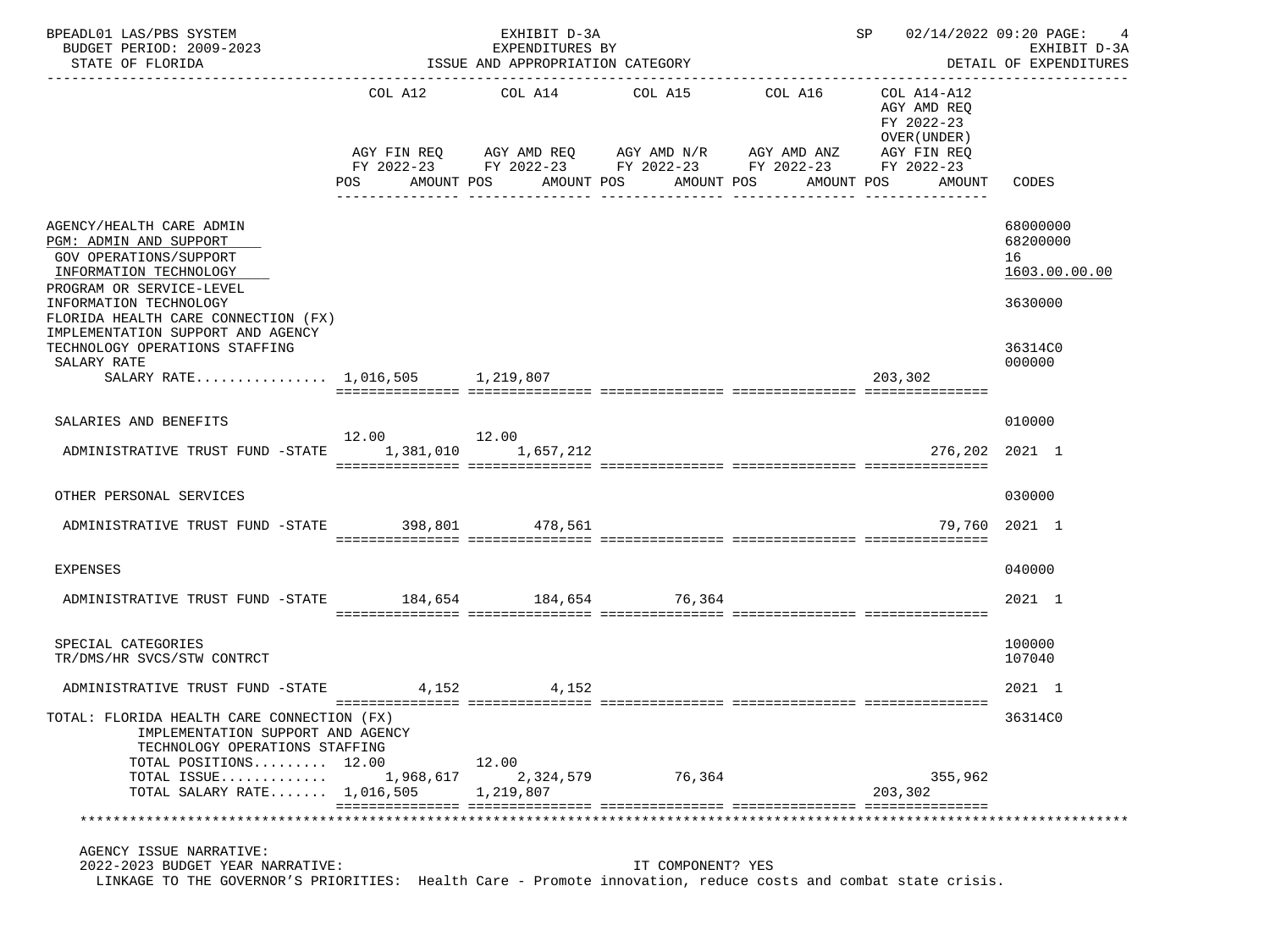| BPEADL01 LAS/PBS SYSTEM<br>BUDGET PERIOD: 2009-2023<br>STATE OF FLORIDA                                |            |  | EXHIBIT D-3A<br>EXPENDITURES BY<br>ISSUE AND APPROPRIATION CATEGORY |  |                                                                                                | SP |                                                                                                  | 02/14/2022 09:20 PAGE: 5<br>EXHIBIT D-3A<br>DETAIL OF EXPENDITURES |
|--------------------------------------------------------------------------------------------------------|------------|--|---------------------------------------------------------------------|--|------------------------------------------------------------------------------------------------|----|--------------------------------------------------------------------------------------------------|--------------------------------------------------------------------|
|                                                                                                        |            |  |                                                                     |  | COL A12 COL A14 COL A15 COL A16                                                                |    | COL A14-A12<br>AGY AMD REO<br>FY 2022-23                                                         |                                                                    |
|                                                                                                        | <b>POS</b> |  |                                                                     |  | AGY FIN REQ AGY AMD REQ AGY AMD N/R AGY AMD ANZ<br>FY 2022-23 FY 2022-23 FY 2022-23 FY 2022-23 |    | OVER (UNDER )<br>AGY FIN REO<br>FY 2022-23<br>AMOUNT POS AMOUNT POS AMOUNT POS AMOUNT POS AMOUNT | CODES                                                              |
| AGENCY/HEALTH CARE ADMIN<br>PGM: ADMIN AND SUPPORT<br>GOV OPERATIONS/SUPPORT<br>INFORMATION TECHNOLOGY |            |  |                                                                     |  |                                                                                                |    |                                                                                                  | 68000000<br>68200000<br>16<br>1603.00.00.00                        |
| PROGRAM OR SERVICE-LEVEL<br>INFORMATION TECHNOLOGY<br>FLORIDA HEALTH CARE CONNECTION (FX)              |            |  |                                                                     |  |                                                                                                |    |                                                                                                  | 3630000                                                            |
| IMPLEMENTATION SUPPORT AND AGENCY<br>TECHNOLOGY OPERATIONS STAFFING                                    |            |  |                                                                     |  |                                                                                                |    |                                                                                                  | 36314C0                                                            |

 FLORIDA STRATEGIC PLAN FOR ECONOMIC DEVELOPMENT: (5.2) Improve the efficiency and effectiveness of government agencies at all levels; and (5.3) Strengthen local, regional and statewide partnerships to accomplish Florida's economic and quality of life and quality places goals.

ISSUE TITLE: Florida Health Care Connection (FX) Implementation Support and Agency Technology Operations Staffing

 ISSUE SUMMARY: The Agency for Health Care Administration (AHCA) requests rate of 1,016,505 and budget authority \$1,968,617 for twelve (12) new full-time equivalent (FTEs) and five (5) Other Personal Services (OPS) positions to support the Office of Florida Health Care Connection (FX) and module system planning, implementation, and ongoing support.

 ISSUE DETAIL: The AHCA adapting to the changing landscape of healthcare administration and increased use of the Centers for Medicare and Medicaid Services (CMS) Medicaid Information Technology Architecture (MITA) to improve the administration and operation of the Florida Medicaid Enterprise (MES) project. The current Florida MES is complex; it includes services, business processes, data management and processes, technical processes within the agency, and interconnections and touchpoints with systems necessary for administration of the Florida Medicaid Program that reside outside the agency. The future of the Florida MES integration is to allow the AHCA to secure services that can interoperate and communicate without relying on a common platform or technology.

 The MES Project was re-named Florida Health Care Connections in the summer of 2018. The FX is a multi-year transformation to modernize the current Medicaid technology using a modular approach, while simultaneously improving overall agency functionality and building better connections to other data sources and programs.

 To support this changing landscape, twelve (12) FTEs are needed to implement and operate the new IT module concept of the FX program. Areas such as cybersecurity, technical architecture and compliance, data interoperability, disaster recovery, applications lifecycle management, system testing coordination, cloud network administration, job scheduling and administration, certified contract administration, service level agreement management, IT portfolio and process management, data governance, data quality and data management are required for ongoing FX operational needs to support the Agency and its mission essential operations. In addition to the FTEs, five (5) OPS positions are needed to support application lifecycle management and backup roles for job scheduling functions and will operate as transition staff before existing operational staff can be transitioned once legacy systems are sunset.

 FISCAL IMPACT: This issue requests rate of 1,016,505 and associated budget authority in the amount of \$1,968,617 for twelve (12) FTE positions and five (5) OPS positions to support the Office of FX in the Administration and Support budget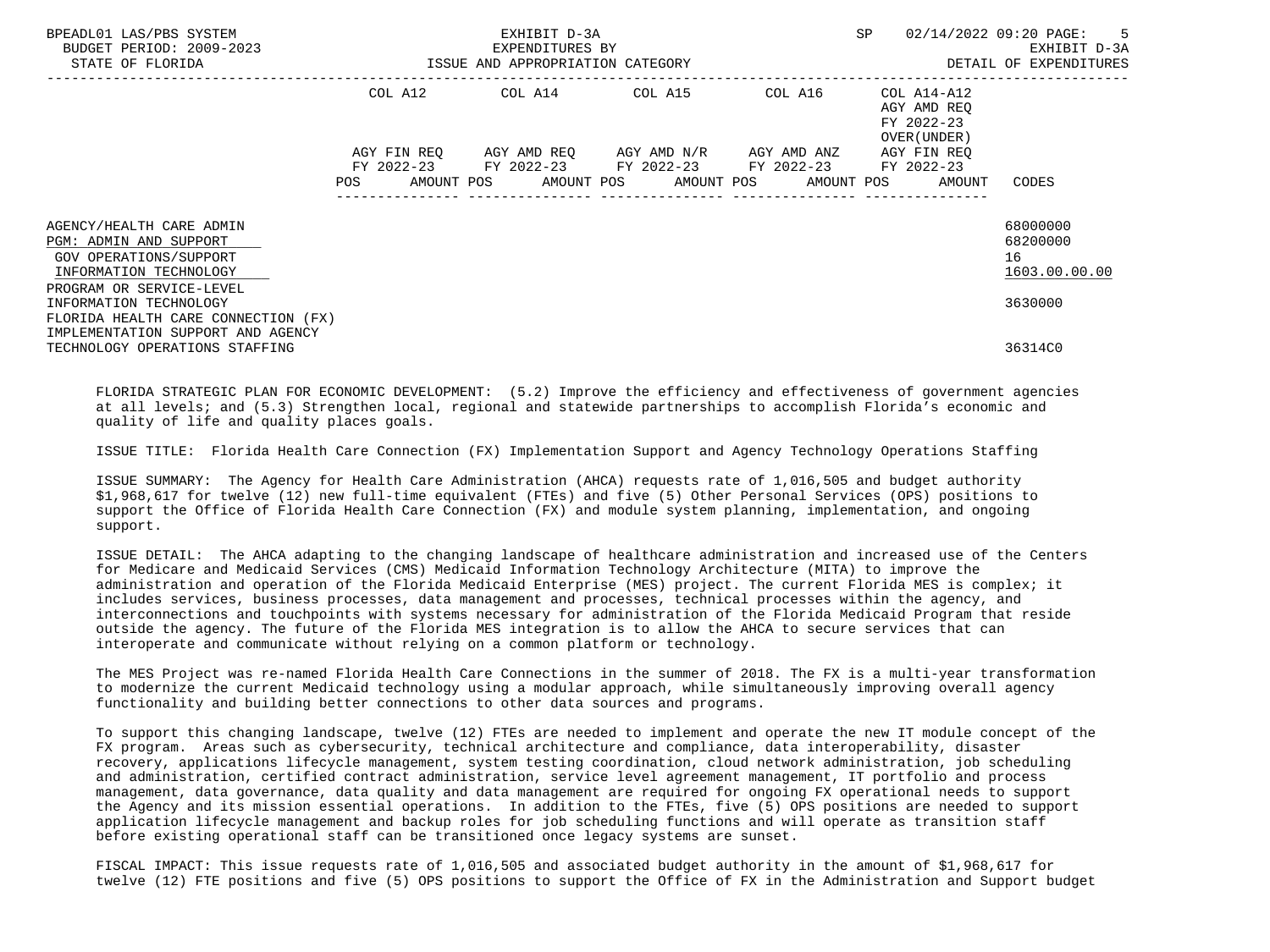| BPEADL01 LAS/PBS SYSTEM<br>BUDGET PERIOD: 2009-2023<br>STATE OF FLORIDA<br>________________________                      | EXHIBIT D-3A<br>EXPENDITURES BY<br>ISSUE AND APPROPRIATION CATEGORY                                            |            |        |                |  |                    |                                                 |       | SP                          |                                                          | 02/14/2022 09:20 PAGE: 6<br>EXHIBIT D-3A<br>DETAIL OF EXPENDITURES |
|--------------------------------------------------------------------------------------------------------------------------|----------------------------------------------------------------------------------------------------------------|------------|--------|----------------|--|--------------------|-------------------------------------------------|-------|-----------------------------|----------------------------------------------------------|--------------------------------------------------------------------|
|                                                                                                                          |                                                                                                                |            |        |                |  |                    | COL A12 COL A14 COL A15 COL A16                 |       |                             | COL A14-A12<br>AGY AMD REO<br>FY 2022-23<br>OVER (UNDER) |                                                                    |
|                                                                                                                          |                                                                                                                |            |        |                |  |                    | AGY FIN REQ AGY AMD REQ AGY AMD N/R AGY AMD ANZ |       |                             | AGY FIN REO                                              |                                                                    |
|                                                                                                                          |                                                                                                                |            |        |                |  |                    | FY 2022-23 FY 2022-23 FY 2022-23 FY 2022-23     |       |                             | FY 2022-23                                               |                                                                    |
|                                                                                                                          | POS FOR THE POST OF THE STATE STATE STATE STATE STATE STATE STATE STATE STATE STATE STATE STATE STATE STATE ST |            |        |                |  |                    | AMOUNT POS AMOUNT POS AMOUNT POS AMOUNT POS     |       |                             | AMOUNT                                                   | CODES                                                              |
|                                                                                                                          |                                                                                                                |            |        |                |  |                    |                                                 |       |                             |                                                          |                                                                    |
| AGENCY/HEALTH CARE ADMIN                                                                                                 |                                                                                                                |            |        |                |  |                    |                                                 |       |                             |                                                          | 68000000                                                           |
| PGM: ADMIN AND SUPPORT                                                                                                   |                                                                                                                |            |        |                |  |                    |                                                 |       |                             |                                                          | 68200000                                                           |
| GOV OPERATIONS/SUPPORT                                                                                                   |                                                                                                                |            |        |                |  |                    |                                                 |       |                             |                                                          | 16                                                                 |
| INFORMATION TECHNOLOGY                                                                                                   |                                                                                                                |            |        |                |  |                    |                                                 |       |                             |                                                          | 1603.00.00.00                                                      |
| PROGRAM OR SERVICE-LEVEL                                                                                                 |                                                                                                                |            |        |                |  |                    |                                                 |       |                             |                                                          |                                                                    |
| INFORMATION TECHNOLOGY                                                                                                   |                                                                                                                |            |        |                |  |                    |                                                 |       |                             |                                                          | 3630000                                                            |
| FLORIDA HEALTH CARE CONNECTION (FX)                                                                                      |                                                                                                                |            |        |                |  |                    |                                                 |       |                             |                                                          |                                                                    |
| IMPLEMENTATION SUPPORT AND AGENCY                                                                                        |                                                                                                                |            |        |                |  |                    |                                                 |       |                             |                                                          | 36314C0                                                            |
| TECHNOLOGY OPERATIONS STAFFING                                                                                           |                                                                                                                |            |        |                |  |                    |                                                 |       |                             |                                                          |                                                                    |
| entity (68200000), Program Component (1603000000) in the Administrative Trust Fund (2021). In order to recruit and       |                                                                                                                |            |        |                |  |                    |                                                 |       |                             |                                                          |                                                                    |
| retain top technical talent with the knowledge, skills, and technical expertise necessary to support the FX project, the |                                                                                                                |            |        |                |  |                    |                                                 |       |                             |                                                          |                                                                    |
| AHCA expects that the positions will be filled above the base. The standard Expenses package and HR assessments was used |                                                                                                                |            |        |                |  |                    |                                                 |       |                             |                                                          |                                                                    |
| according to Legislative Budget Request (LBR) instructions.                                                              |                                                                                                                |            |        |                |  |                    |                                                 |       |                             |                                                          |                                                                    |
|                                                                                                                          |                                                                                                                |            |        |                |  |                    |                                                 |       |                             |                                                          |                                                                    |
| CLASS TITLE                                                                                                              |                                                                                                                | CC<br>PG   | FTE    | ANNUAL<br>RATE |  | ANNUAL<br>SALARIES | EXPENSES                                        |       | HR <sub>1</sub><br>SERVICES | FY 2022-23<br>TOTAL                                      |                                                                    |
| SENIOR INFO TECH BUSINESS CON 2114                                                                                       |                                                                                                                |            | 26 1.0 |                |  |                    | 60,528 \$86,237 \$10,862 \$306                  |       |                             | \$99,471                                                 |                                                                    |
| SENIOR INFO TECH BUSINESS CON                                                                                            |                                                                                                                | 2114       | 26 1.0 |                |  |                    | 69,840 \$97,270 \$10,862 \$306 \$108,708        |       |                             |                                                          |                                                                    |
| DATA BASE CONSULTANT                                                                                                     |                                                                                                                | 2127<br>26 | 1.0    | 79.152         |  | \$108,301          | \$10,862                                        | \$306 |                             | \$119,469                                                |                                                                    |
|                                                                                                                          |                                                                                                                |            |        |                |  |                    |                                                 |       |                             |                                                          |                                                                    |

|                                     |      |     |      |         | ~ <i>~ · ·</i> ~ · <b>·</b> | ~ ~ ~ <i>,</i> ~ ~ <b>~</b> | ~~~       | ~ <del>~</del> ~ ~ <i>, ,</i> ~ ~ |
|-------------------------------------|------|-----|------|---------|-----------------------------|-----------------------------|-----------|-----------------------------------|
| DATA BASE CONSULTANT                | 2127 | 26  | 1.0  | 79,152  | \$108,301                   | \$10,862                    | \$306     | \$119,469                         |
| GOVERNMENT ANALYST II               | 2225 | 26  | 1.0  | 56,025  | \$80,903                    | \$10,862                    | \$306     | \$92,071                          |
| GOVERNMENT ANALYST II               | 2225 | 26  | 1.0  | 65,184  | \$91,754                    | \$10,862                    | \$306     | \$102,922                         |
| SYSTEMS PROGRAMMING CON             | 2117 | 27  | 1.0  | 79,387  | \$108,580                   | \$10,862                    | \$306     | \$119,748                         |
| SYSTEMS PROGRAMMING CON             | 2117 | 27  | 1.0  | 84,349  | \$114,459                   | \$10,862                    | \$306     | \$125,627                         |
| INFORMATION RESOURCE MGMT CON II    | 2119 | 27  | 1.0  | 79,387  | \$108,580                   | \$10,862                    | \$306     | \$119,748                         |
| INFORMATION RESOURCE MGMT<br>CON II | 2119 | 27  | 1.0  | 84,349  | \$114,459                   | \$10,862                    | \$306     | \$125,627                         |
| SENIOR PROGRAM ANALYST              | 6843 | 27  | 1.0  | 74,426  | \$102,703                   | \$10,862                    | \$306     | \$113,871                         |
| CHIEF OPS AND PROGRAM COMP          | 9831 | 540 | 1.0  | 105,181 | \$140,331                   | \$10,862                    | \$306     | \$151,499                         |
| CHIEF DATA OFFICER                  | 8861 | 540 | 1.0  | 105,181 | \$140,331                   | \$10,862                    | \$306     | \$151,499                         |
| OPS:                                |      |     | #OPS | HR      | ANNUAL                      |                             | <b>HR</b> | FY 2022-23                        |
| CLASS TITLE                         | CC   | PG  | POS. | Pay     | SALARIES                    | <b>EXPENSES</b>             | SERVICES  | TOTAL                             |
| SYSTEMS PROJECT ANALYST             | 2107 | 024 | 1.0  | 25.00   | \$71,741                    | \$10,862                    | \$96      | \$82,699                          |
| SYSTEMS PROJECT ANALYST             | 2107 | 024 | 1.0  | 26.50   | \$74,907                    | \$10,862                    | \$96      | \$85,865                          |
| SYSTEMS PROJECT ANALYST             | 2107 | 024 | 1.0  | 28.00   | \$78,072                    | \$10,862                    | \$96      | \$89,030                          |
| SYSTEMS PROJECT CONSULTANT          | 2109 | 025 | 1.0  | 31.50   | \$85,457                    | \$10,862                    | \$96      | \$96,415                          |
| SYSTEMS PROJECT CONSULTANT          | 2109 | 025 | 1.0  | 33.00   | \$88,623                    | \$10,862                    | \$96      | \$99,581                          |
|                                     |      |     |      |         |                             |                             |           |                                   |

| RECURRING      |
|----------------|
| 2022-23<br>FY. |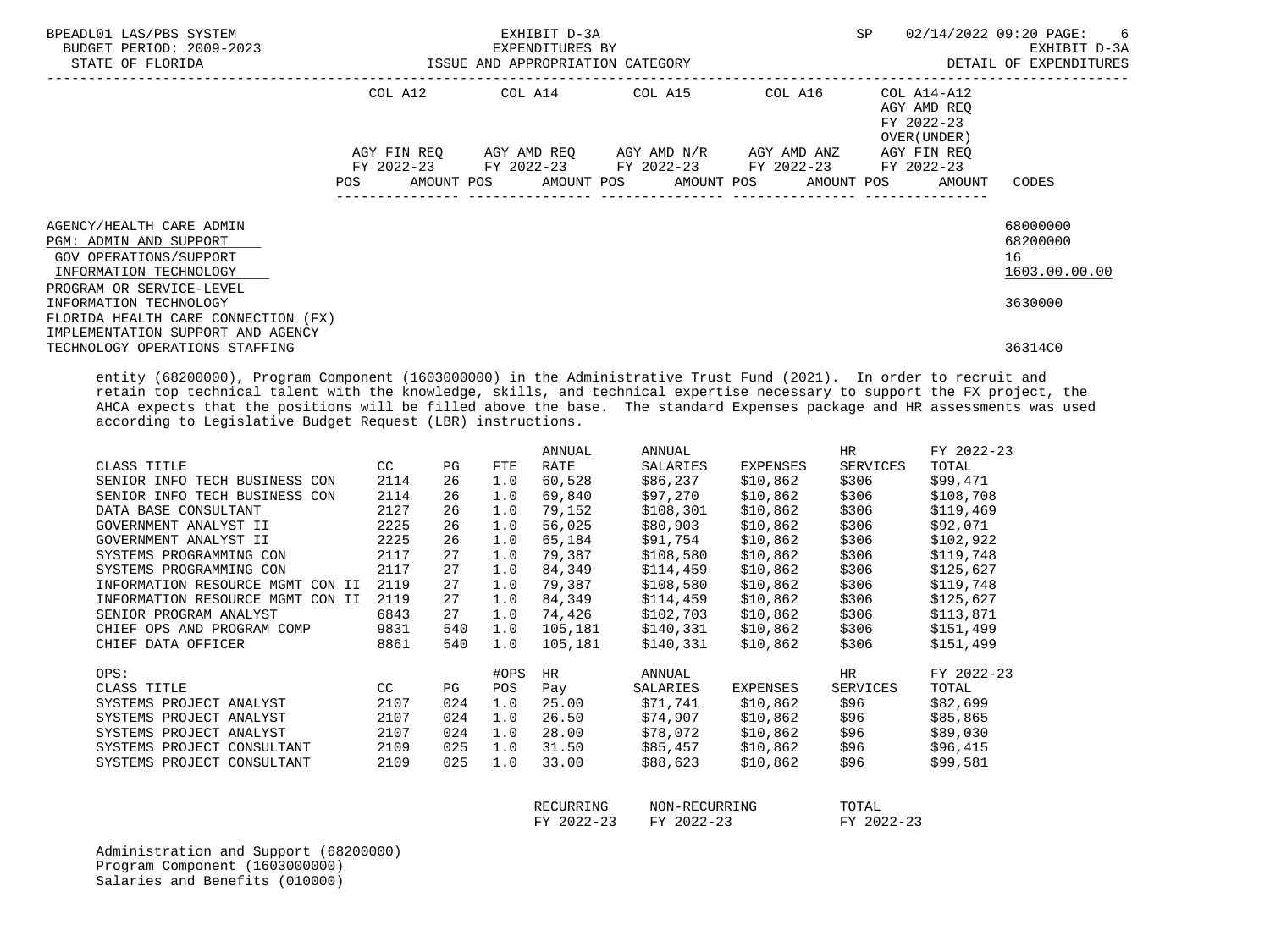| BPEADL01 LAS/PBS SYSTEM<br>BUDGET PERIOD: 2009-2023<br>EXPENDITURES BY<br>ISSUE AND APPROPRIATION CATEGORY<br>STATE OF FLORIDA                                                                                                                                             |                                                                                                                |  | EXHIBIT D-3A |                                                                                                                                                                                              |  | SP          |                                                                                  | 02/14/2022 09:20 PAGE: 7<br>EXHIBIT D-3A<br>DETAIL OF EXPENDITURES |
|----------------------------------------------------------------------------------------------------------------------------------------------------------------------------------------------------------------------------------------------------------------------------|----------------------------------------------------------------------------------------------------------------|--|--------------|----------------------------------------------------------------------------------------------------------------------------------------------------------------------------------------------|--|-------------|----------------------------------------------------------------------------------|--------------------------------------------------------------------|
|                                                                                                                                                                                                                                                                            | POS FOR THE POST OF THE STATE STATE STATE STATE STATE STATE STATE STATE STATE STATE STATE STATE STATE STATE ST |  |              | COL A12 COL A14 COL A15 COL A16<br>AGY FIN REQ AGY AMD REQ AGY AMD N/R AGY AMD ANZ AGY FIN REQ<br>FY 2022-23 FY 2022-23 FY 2022-23 FY 2022-23<br>AMOUNT POS AMOUNT POS AMOUNT POS AMOUNT POS |  |             | COL A14-A12<br>AGY AMD REO<br>FY 2022-23<br>OVER (UNDER)<br>FY 2022-23<br>AMOUNT | CODES                                                              |
| AGENCY/HEALTH CARE ADMIN<br>PGM: ADMIN AND SUPPORT<br>GOV OPERATIONS/SUPPORT<br>INFORMATION TECHNOLOGY<br>PROGRAM OR SERVICE-LEVEL<br>INFORMATION TECHNOLOGY<br>FLORIDA HEALTH CARE CONNECTION (FX)<br>IMPLEMENTATION SUPPORT AND AGENCY<br>TECHNOLOGY OPERATIONS STAFFING |                                                                                                                |  |              |                                                                                                                                                                                              |  |             |                                                                                  | 68000000<br>68200000<br>16<br>1603.00.00.00<br>3630000<br>36314C0  |
| Administrative Trust Fund (2021-1)                                                                                                                                                                                                                                         |                                                                                                                |  | \$1,381,010  | S 0                                                                                                                                                                                          |  | \$1,381,010 |                                                                                  |                                                                    |
| Other Personal Services (030000)<br>Administrative Trust Fund (2021-1)                                                                                                                                                                                                     |                                                                                                                |  | \$398,801    | \$0                                                                                                                                                                                          |  | \$398,801   |                                                                                  |                                                                    |
| Expenses $(040000)$<br>Administrative Trust Fund (2021-1)                                                                                                                                                                                                                  |                                                                                                                |  | \$108,290    | \$76,364                                                                                                                                                                                     |  | \$184,654   |                                                                                  |                                                                    |
| TR/DMS/HR SVCS/STW Contract (107040)<br>Administrative Trust Fund (2021-1)                                                                                                                                                                                                 |                                                                                                                |  | \$4,152      | \$0                                                                                                                                                                                          |  | \$4,152     |                                                                                  |                                                                    |
| Issue Total                                                                                                                                                                                                                                                                |                                                                                                                |  | \$1,892,253  | \$76,364                                                                                                                                                                                     |  | \$1,968,617 |                                                                                  |                                                                    |

Amended 2022-23 Narrative after December 15, 2021

 ISSUE JUSTIFICATION: The Agency for Health Care Administration's amended request for Fiscal Year 2022-2023 includes an adjustment to the salary rate and recurring budget authority in the Administrative Trust Fund (2021) in the Administration and Support (68200000) budget entity in order to support twelve full-time and five other personal services positions in the Office of Florida Health Care Connections (FX) to assist with the module system planning, implementation and ongoing support of the project.

 SUMMARY: This issue requests an adjustment of 203,302 in salary rate as well as budget authority in the amount of \$355,962. For this issue, the amended salary rate is 1,219,807 and the amended budget amount is \$2,324,579. \*\*\*\*\*\*\*\*\*\*\*\*\*\*\*\*\*\*\*\*\*\*\*\*\*\*\*\*\*\*\*\*\*\*\*\*\*\*\*\*\*\*\*\*\*\*\*\*\*\*\*\*\*\*\*\*\*\*\*\*\*\*\*\*\*\*\*\*\*\*\*\*\*\*\*\*\*\*\*\*\*\*\*\*\*\*\*\*\*\*\*\*\*\*\*\*\*\*\*\*\*\*\*\*\*\*\*\*\*\*\*\*\*\*\*\*\*\*\*\*\*\*\*\*\*\*\*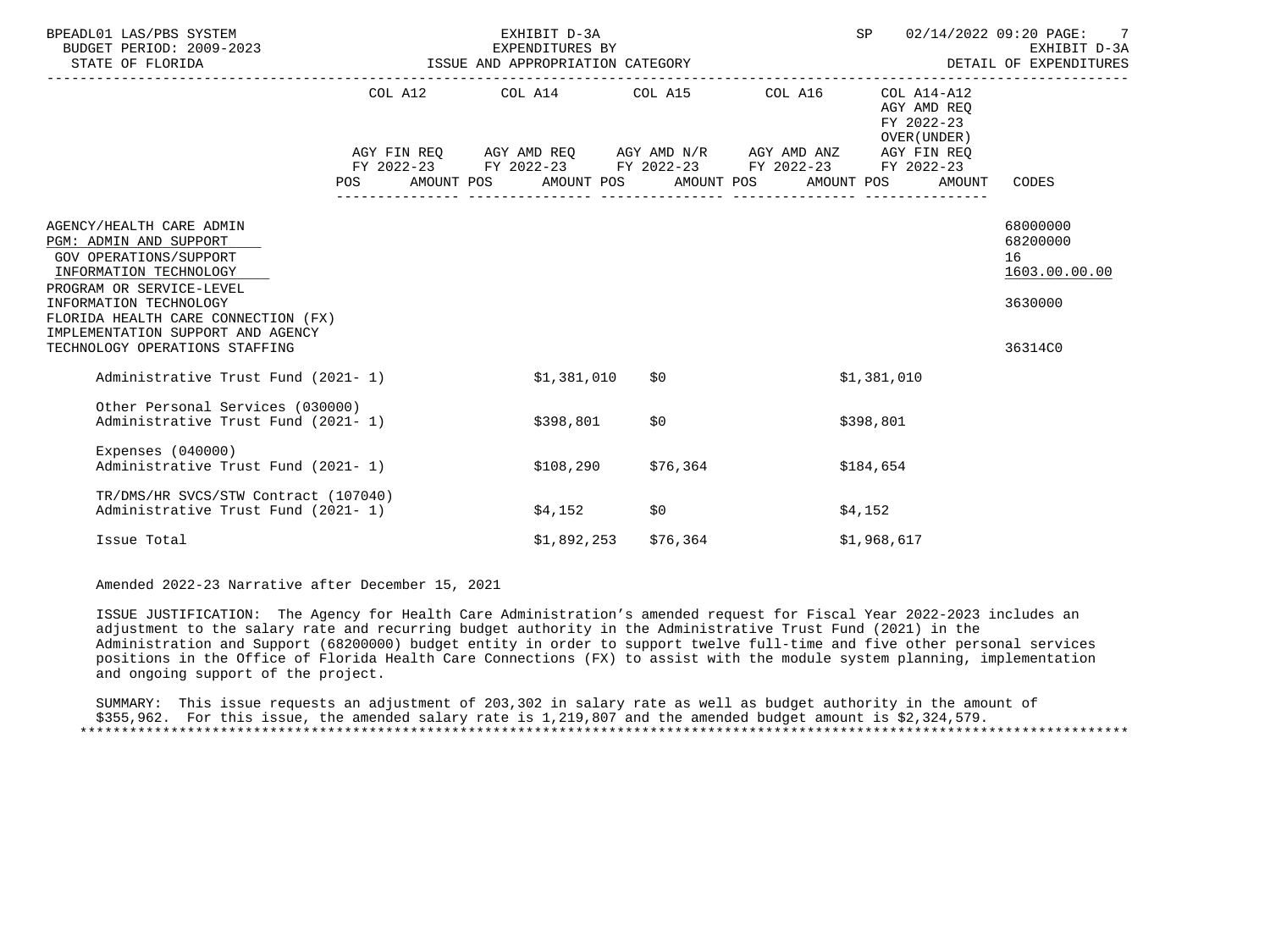| BPEADL01 LAS/PBS SYSTEM<br>BUDGET PERIOD: 2009-2023<br>STATE OF FLORIDA                                                        |            | EXHIBIT D-3A<br>EXPENDITURES BY<br>ISSUE AND APPROPRIATION CATEGORY |                                                                                                                                     |                  |                                                          |      | SP 02/14/2022 09:20 PAGE:<br>8<br>EXHIBIT D-3A<br>DETAIL OF EXPENDITURES |  |
|--------------------------------------------------------------------------------------------------------------------------------|------------|---------------------------------------------------------------------|-------------------------------------------------------------------------------------------------------------------------------------|------------------|----------------------------------------------------------|------|--------------------------------------------------------------------------|--|
| _____________________                                                                                                          |            |                                                                     | COL A12 COL A14 COL A15 COL A16                                                                                                     |                  | COL A14-A12<br>AGY AMD REO<br>FY 2022-23<br>OVER (UNDER) |      |                                                                          |  |
|                                                                                                                                | POS        | AMOUNT POS                                                          | AGY FIN REQ AGY AMD REQ AGY AMD N/R AGY AMD ANZ AGY FIN REQ<br>FY 2022-23 FY 2022-23 FY 2022-23 FY 2022-23 FY 2022-23<br>AMOUNT POS | AMOUNT POS       | AMOUNT POS                                               |      | AMOUNT CODES                                                             |  |
| AGENCY/HEALTH CARE ADMIN<br>PGM: ADMIN AND SUPPORT<br>GOV OPERATIONS/SUPPORT<br>INFORMATION TECHNOLOGY                         |            |                                                                     |                                                                                                                                     |                  |                                                          |      | 68000000<br>68200000<br>16<br>1603.00.00.00                              |  |
| PROGRAM OR SERVICE-LEVEL<br>INFORMATION TECHNOLOGY<br>FLORIDA HEALTH CARE CONNECTION (FX)<br>IMPLEMENTATION SUPPORT AND AGENCY |            |                                                                     |                                                                                                                                     |                  |                                                          |      | 3630000                                                                  |  |
| TECHNOLOGY OPERATIONS STAFFING                                                                                                 |            |                                                                     |                                                                                                                                     |                  |                                                          |      | 36314C0                                                                  |  |
| POSITION DETAIL OF SALARIES AND BENEFITS:                                                                                      | <b>FTE</b> |                                                                     | BASE RATE ADDITIVES BENEFITS                                                                                                        |                  | SUBTOTAL %                                               |      | LAPSE LAPSED SALARIES<br>AND BENEFITS                                    |  |
| A12 - AGY FIN REQ FY 2022-23                                                                                                   |            |                                                                     |                                                                                                                                     |                  |                                                          |      |                                                                          |  |
| NEW POSITIONS<br>2114 SENIOR INFO TECH BUSINESS CONSULTANT                                                                     |            |                                                                     |                                                                                                                                     |                  |                                                          |      |                                                                          |  |
| N2001 004                                                                                                                      | 1.00       | 65,184                                                              |                                                                                                                                     |                  | 26,570 91,754                                            |      | $0.00$ 91,754                                                            |  |
| N2002 004                                                                                                                      | 1.00       | 74,429                                                              |                                                                                                                                     | 28,277           | 102,706                                                  | 0.00 | 102,706                                                                  |  |
| 2117 SYSTEMS PROGRAMMING CONSULTANT                                                                                            |            |                                                                     |                                                                                                                                     |                  |                                                          |      |                                                                          |  |
| N2006 004                                                                                                                      | 1.00       | 84,349                                                              |                                                                                                                                     | 30,110           | 114,459                                                  | 0.00 | 114,459                                                                  |  |
| N2007 004                                                                                                                      | 1.00       | 89,349                                                              |                                                                                                                                     | 31,033           | 120,382                                                  | 0.00 | 120,382                                                                  |  |
| 2119 INFORMATION RESOURCE MGMT CONSULTANT II                                                                                   | 1.00       | 84,349                                                              |                                                                                                                                     |                  |                                                          | 0.00 | 114,459                                                                  |  |
| N2008 004<br>N2009 004                                                                                                         | 1.00       | 89,349                                                              |                                                                                                                                     | 30,110<br>31,033 | 114,459<br>120,382                                       | 0.00 | 120,382                                                                  |  |
| 2127 DATA BASE CONSULTANT                                                                                                      |            |                                                                     |                                                                                                                                     |                  |                                                          |      |                                                                          |  |
| N2003 004                                                                                                                      | 1.00       | 89,349                                                              |                                                                                                                                     | 31,033           | 120,382                                                  | 0.00 | 120,382                                                                  |  |
| 2225 GOVERNMENT ANALYST II                                                                                                     |            |                                                                     |                                                                                                                                     |                  |                                                          |      |                                                                          |  |
| N2004 004                                                                                                                      |            | 1.00 65,184                                                         |                                                                                                                                     |                  | 26,570 91,754                                            | 0.00 | 91,754                                                                   |  |
| N2005 004<br>6843 SENIOR PROGRAM ANALYST                                                                                       | 1.00       | 69,840                                                              |                                                                                                                                     | 27,430           | 97,270 0.00                                              |      | 97,270                                                                   |  |
| N2010 004                                                                                                                      | 1.00       | 79,387                                                              |                                                                                                                                     | 29,193           | 108,580                                                  | 0.00 | 108,580                                                                  |  |
| 5347 EXECUTIVE STRATEGY OFFICER                                                                                                |            |                                                                     |                                                                                                                                     |                  |                                                          |      |                                                                          |  |
| N2011 004                                                                                                                      | 1.00       | 110,181                                                             |                                                                                                                                     | 36,076           | 146,257                                                  | 0.00 | 146,257                                                                  |  |
| N2012 004                                                                                                                      | 1.00       | 115,555                                                             |                                                                                                                                     | 37,070           | 152,625 0.00                                             |      | 152,625                                                                  |  |
| TOTALS FOR ISSUE BY FUND<br>2021 ADMINISTRATIVE TRUST FUND                                                                     |            |                                                                     |                                                                                                                                     |                  |                                                          |      | 1,381,010                                                                |  |
|                                                                                                                                |            | 12.00 1,016,505                                                     | _________________________________                                                                                                   |                  | 364,505 1,381,010                                        |      | 1,381,010                                                                |  |
|                                                                                                                                |            |                                                                     |                                                                                                                                     |                  |                                                          |      | ==============                                                           |  |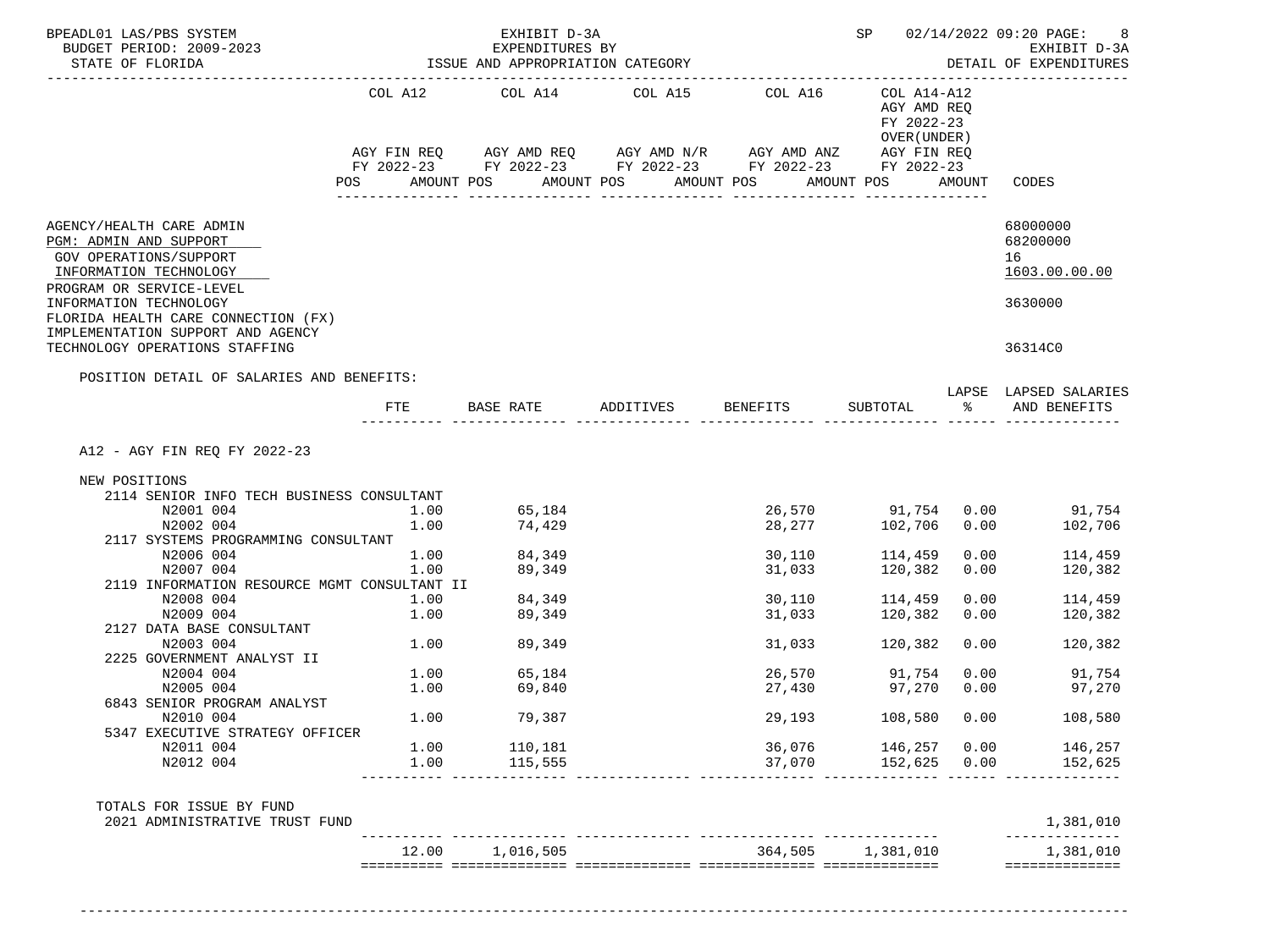| BPEADL01 LAS/PBS SYSTEM                                                                                                            |              | EXHIBIT D-3A                                        |                                                                                                                                        |                  | SP                                                                      |              | 02/14/2022 09:20 PAGE:<br>9                 |
|------------------------------------------------------------------------------------------------------------------------------------|--------------|-----------------------------------------------------|----------------------------------------------------------------------------------------------------------------------------------------|------------------|-------------------------------------------------------------------------|--------------|---------------------------------------------|
| BUDGET PERIOD: 2009-2023<br>STATE OF FLORIDA                                                                                       |              | EXPENDITURES BY<br>ISSUE AND APPROPRIATION CATEGORY |                                                                                                                                        |                  | EXHIBIT D-3A<br>DETAIL OF EXPENDITURES                                  |              |                                             |
| ----------------------                                                                                                             |              |                                                     | COL A12 COL A14 COL A15<br>AGY FIN REQ AGY AMD REQ AGY AMD $N/R$ AGY AMD ANZ<br>FY 2022-23 FY 2022-23 FY 2022-23 FY 2022-23 FY 2022-23 | COL A16          | COL A14-A12<br>AGY AMD REQ<br>FY 2022-23<br>OVER (UNDER)<br>AGY FIN REQ |              |                                             |
|                                                                                                                                    | POS          | AMOUNT POS                                          | AMOUNT POS                                                                                                                             | AMOUNT POS       | AMOUNT POS                                                              | AMOUNT       | CODES                                       |
| AGENCY/HEALTH CARE ADMIN<br>PGM: ADMIN AND SUPPORT<br>GOV OPERATIONS/SUPPORT<br>INFORMATION TECHNOLOGY<br>PROGRAM OR SERVICE-LEVEL |              |                                                     |                                                                                                                                        |                  |                                                                         |              | 68000000<br>68200000<br>16<br>1603.00.00.00 |
| INFORMATION TECHNOLOGY<br>FLORIDA HEALTH CARE CONNECTION (FX)<br>IMPLEMENTATION SUPPORT AND AGENCY                                 |              |                                                     |                                                                                                                                        |                  |                                                                         |              | 3630000                                     |
| TECHNOLOGY OPERATIONS STAFFING                                                                                                     |              |                                                     |                                                                                                                                        |                  |                                                                         |              | 36314C0                                     |
| POSITION DETAIL OF SALARIES AND BENEFITS:                                                                                          | FTE          | BASE RATE                                           | ADDITIVES BENEFITS                                                                                                                     |                  | SUBTOTAL                                                                | $rac{8}{6}$  | LAPSE LAPSED SALARIES<br>AND BENEFITS       |
| A14 - AGY AMD REQ FY 2022-23<br>NEW POSITIONS<br>2114 SENIOR INFO TECH BUSINESS CONSULTANT                                         |              |                                                     |                                                                                                                                        |                  |                                                                         |              |                                             |
| N2001 004                                                                                                                          | 1.00         | 78,221                                              |                                                                                                                                        |                  | 28,978 107,199                                                          | 0.00         | 107,199                                     |
| N2002 004<br>2117 SYSTEMS PROGRAMMING CONSULTANT                                                                                   | 1.00         | 89,315                                              |                                                                                                                                        | 31,027           | 120,342                                                                 | 0.00         | 120,342                                     |
| N2006 004                                                                                                                          | 1.00         | 101,219                                             |                                                                                                                                        |                  | 33, 225 134, 444                                                        | 0.00         | 134,444                                     |
| N2007 004                                                                                                                          | 1.00         | 107,219                                             |                                                                                                                                        | 34,333           | 141,552                                                                 | 0.00         | 141,552                                     |
| 2119 INFORMATION RESOURCE MGMT CONSULTANT II                                                                                       |              |                                                     |                                                                                                                                        |                  |                                                                         |              |                                             |
| N2008 004<br>N2009 004                                                                                                             | 1.00<br>1.00 | 101,219<br>107,219                                  |                                                                                                                                        | 33,225<br>34,333 | 134,444<br>141,552                                                      | 0.00<br>0.00 | 134,444<br>141,552                          |
| 2127 DATA BASE CONSULTANT                                                                                                          |              |                                                     |                                                                                                                                        |                  |                                                                         |              |                                             |
| N2003 004                                                                                                                          | 1.00         | 107,219                                             |                                                                                                                                        | 34,333           | 141,552                                                                 | 0.00         | 141,552                                     |
| 2225 GOVERNMENT ANALYST II                                                                                                         |              |                                                     |                                                                                                                                        |                  |                                                                         |              |                                             |
| N2004 004                                                                                                                          |              | $1.00$ 78,221                                       |                                                                                                                                        |                  | 28,978 107,199                                                          | 0.00         | 107,199                                     |
| N2005 004                                                                                                                          | 1.00         | 83,808                                              |                                                                                                                                        | 30,009           | 113,817                                                                 | 0.00         | 113,817                                     |
| 6843 SENIOR PROGRAM ANALYST                                                                                                        |              |                                                     |                                                                                                                                        |                  |                                                                         |              |                                             |
| N2010 004                                                                                                                          | 1.00         | 95,264                                              |                                                                                                                                        | 32,126           | 127,390 0.00                                                            |              | 127,390                                     |
| 5347 EXECUTIVE STRATEGY OFFICER<br>N2011 004                                                                                       | 1.00         | 132,217                                             |                                                                                                                                        | 40,154           | 172,371 0.00                                                            |              | 172,371                                     |
| N2012 004                                                                                                                          | 1.00         | 138,666                                             |                                                                                                                                        | 41,348           | 180,014 0.00                                                            |              | 180,014                                     |
| TOTALS FOR ISSUE BY FUND<br>2021 ADMINISTRATIVE TRUST FUND                                                                         |              |                                                     |                                                                                                                                        |                  |                                                                         |              | 1,621,876                                   |
|                                                                                                                                    |              | 12.00   1,219,807                                   |                                                                                                                                        |                  | 402,069 1,621,876                                                       |              | --------------<br>1,621,876                 |
|                                                                                                                                    |              |                                                     |                                                                                                                                        |                  |                                                                         |              | ==============                              |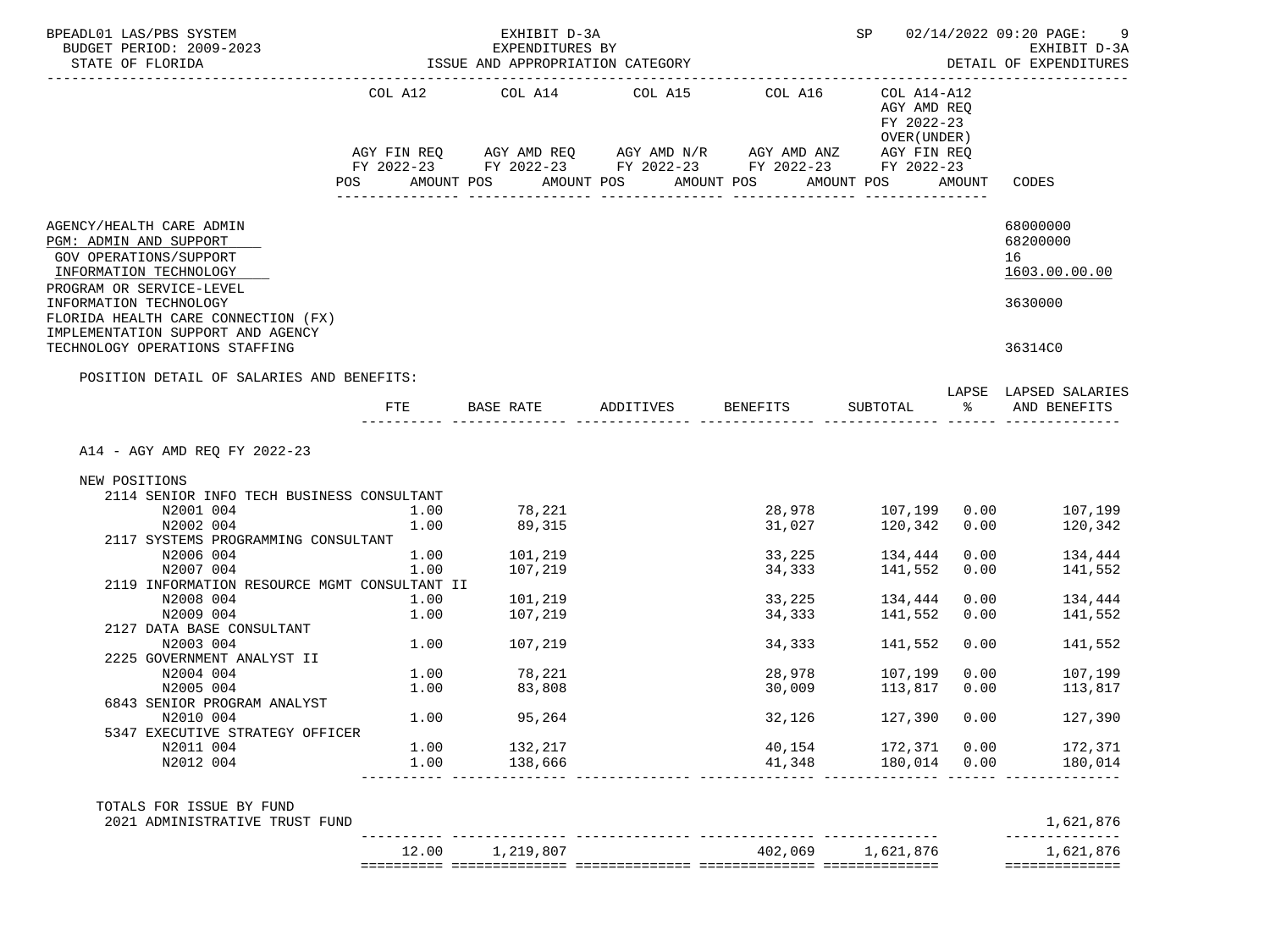| BPEADL01 LAS/PBS SYSTEM<br>BUDGET PERIOD: 2009-2023<br>STATE OF FLORIDA<br>___________________                                                                                                                                                                             |                                  | EXHIBIT D-3A<br>EXPENDITURES BY<br>ISSUE AND APPROPRIATION CATEGORY | SP 02/14/2022 09:20 PAGE: 10     | EXHIBIT D-3A<br>DETAIL OF EXPENDITURES                                                                                           |                                                                                  |                                                                   |
|----------------------------------------------------------------------------------------------------------------------------------------------------------------------------------------------------------------------------------------------------------------------------|----------------------------------|---------------------------------------------------------------------|----------------------------------|----------------------------------------------------------------------------------------------------------------------------------|----------------------------------------------------------------------------------|-------------------------------------------------------------------|
|                                                                                                                                                                                                                                                                            | COL A12<br>AMOUNT POS<br>POS FOR | COL A14                                                             | COL A15<br>AMOUNT POS AMOUNT POS | COL A16<br>AGY FIN REQ AGY AMD REQ AGY AMD N/R AGY AMD ANZ AGY FIN REQ<br>FY 2022-23 FY 2022-23 FY 2022-23 FY 2022-23 FY 2022-23 | COL A14-A12<br>AGY AMD REQ<br>FY 2022-23<br>OVER (UNDER)<br>AMOUNT POS<br>AMOUNT | CODES                                                             |
| AGENCY/HEALTH CARE ADMIN<br>PGM: ADMIN AND SUPPORT<br>GOV OPERATIONS/SUPPORT<br>INFORMATION TECHNOLOGY<br>PROGRAM OR SERVICE-LEVEL<br>INFORMATION TECHNOLOGY<br>FLORIDA HEALTH CARE CONNECTION (FX)<br>IMPLEMENTATION SUPPORT AND AGENCY<br>TECHNOLOGY OPERATIONS STAFFING |                                  |                                                                     |                                  |                                                                                                                                  |                                                                                  | 68000000<br>68200000<br>16<br>1603.00.00.00<br>3630000<br>36314C0 |
| POSITION DETAIL OF SALARIES AND BENEFITS:                                                                                                                                                                                                                                  |                                  |                                                                     |                                  |                                                                                                                                  |                                                                                  | LAPSE LAPSED SALARIES                                             |
|                                                                                                                                                                                                                                                                            | FTE                              | BASE RATE                                                           | ADDITIVES                        | BENEFITS                                                                                                                         | SUBTOTAL<br>ွေ နောက် အ                                                           | AND BENEFITS                                                      |
| A14 - AGY AMD REO FY 2022-23                                                                                                                                                                                                                                               |                                  |                                                                     |                                  |                                                                                                                                  |                                                                                  |                                                                   |
| NEW POSITIONS<br>OTHER SALARY AMOUNT<br>2021 ADMINISTRATIVE TRUST FUND                                                                                                                                                                                                     |                                  |                                                                     |                                  |                                                                                                                                  |                                                                                  | 35,336                                                            |
|                                                                                                                                                                                                                                                                            |                                  |                                                                     |                                  |                                                                                                                                  |                                                                                  | --------------<br>1,657,212<br>==============                     |
| TOTAL: INFORMATION TECHNOLOGY<br>BY FUND TYPE                                                                                                                                                                                                                              |                                  |                                                                     |                                  |                                                                                                                                  |                                                                                  | 1603.00.00.00                                                     |
| SALARY RATE 1,016,505 1,219,807                                                                                                                                                                                                                                            | 12.00 12.00                      |                                                                     |                                  |                                                                                                                                  | 355,962 2000<br>203,302                                                          |                                                                   |
| TOTAL: PGM: ADMIN AND SUPPORT<br>BY FUND TYPE                                                                                                                                                                                                                              |                                  |                                                                     |                                  |                                                                                                                                  |                                                                                  | 68200000                                                          |
| SALARY RATE 1,211,505                                                                                                                                                                                                                                                      | 12.00 12.00                      | 1,219,807                                                           |                                  |                                                                                                                                  | 70,384 2000<br>8,302                                                             |                                                                   |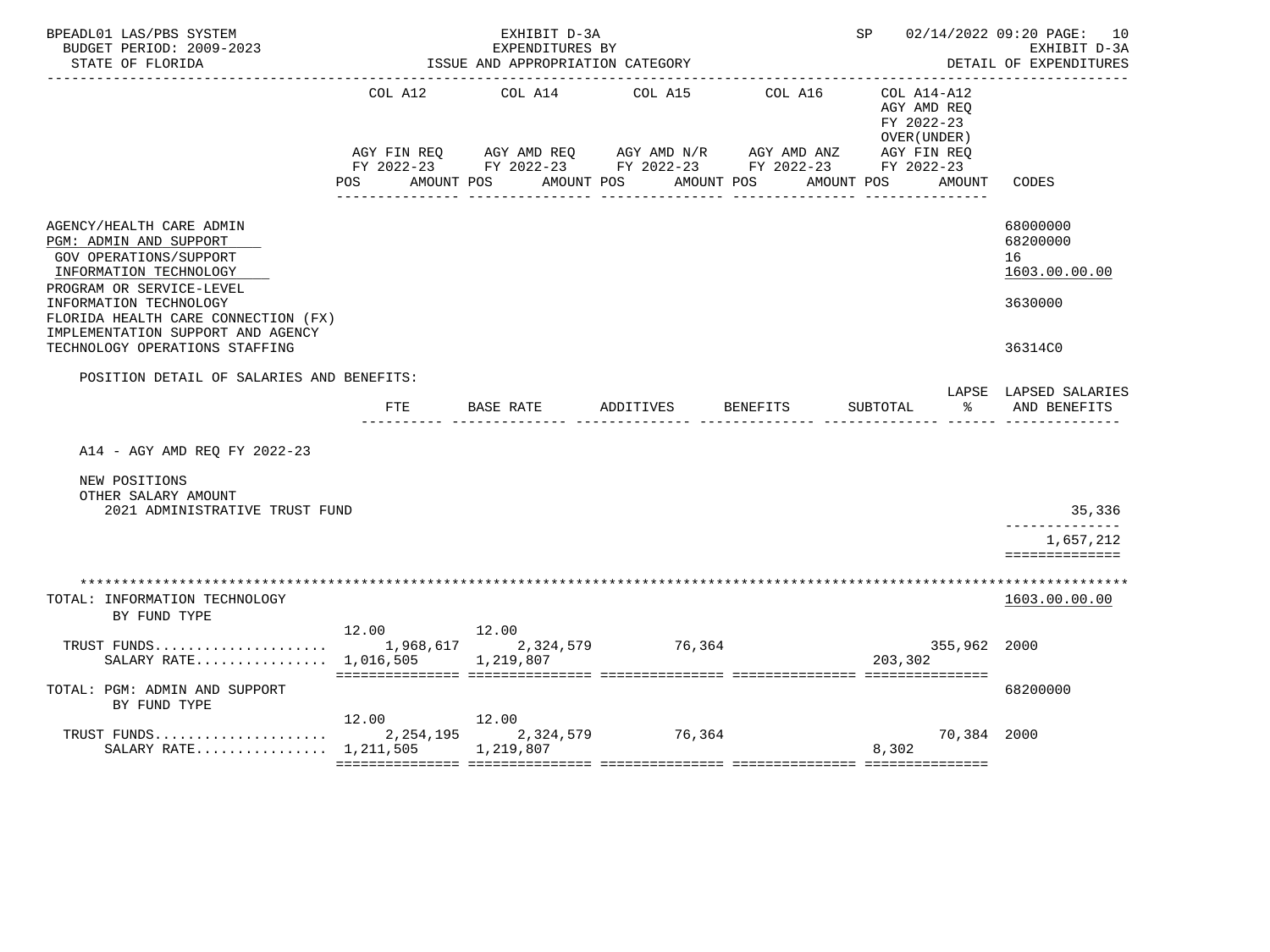| BPEADL01 LAS/PBS SYSTEM<br>BUDGET PERIOD: 2009-2023<br>STATE OF FLORIDA                                                                                                                                                                                                                      |                     | EXPENDITURES BY<br>ISSUE AND APPROPRIATION CATEGORY | EXHIBIT D-3A<br>EXPENDITURES BY |  |                                                                                                           | SP |                                                          | 02/14/2022 09:20 PAGE: 11<br>EXHIBIT D-3A<br>DETAIL OF EXPENDITURES                               |
|----------------------------------------------------------------------------------------------------------------------------------------------------------------------------------------------------------------------------------------------------------------------------------------------|---------------------|-----------------------------------------------------|---------------------------------|--|-----------------------------------------------------------------------------------------------------------|----|----------------------------------------------------------|---------------------------------------------------------------------------------------------------|
|                                                                                                                                                                                                                                                                                              |                     | COL A12 COL A14 COL A15                             |                                 |  | COL A16                                                                                                   |    | COL A14-A12<br>AGY AMD REO<br>FY 2022-23<br>OVER (UNDER) |                                                                                                   |
|                                                                                                                                                                                                                                                                                              |                     |                                                     |                                 |  | AGY FIN REQ AGY AMD REQ AGY AMD N/R AGY AMD ANZ AGY FIN REQ                                               |    |                                                          |                                                                                                   |
|                                                                                                                                                                                                                                                                                              |                     |                                                     |                                 |  | FY 2022-23 FY 2022-23 FY 2022-23 FY 2022-23 FY 2022-23<br>POS AMOUNT POS AMOUNT POS AMOUNT POS AMOUNT POS |    | AMOUNT                                                   | CODES                                                                                             |
| AGENCY/HEALTH CARE ADMIN<br><b>PGM: HEALTH CARE SERVICES</b><br>EXECUTIVE DIR/SUPPORT SVCS<br>GOV OPERATIONS/SUPPORT<br>EXEC LEADERSHIP/SUPPRT SVC<br>ADJUSTMENTS TO COST RECOVERY FUNDS<br>DIRECT BILLING FOR<br>ADMINISTRATIVE HEARINGS<br>SPECIAL CATEGORIES<br>TRANS TO DIV ADM HEARINGS |                     |                                                     |                                 |  |                                                                                                           |    |                                                          | 68000000<br>68500000<br>68500200<br>16<br>1602.00.00.00<br>2500000<br>2503080<br>100000<br>100565 |
| GENERAL REVENUE FUND<br>MEDICAL CARE TRUST FUND                                                                                                                                                                                                                                              | $-MATCH$<br>-FEDERL |                                                     | 9,050<br>9,050                  |  |                                                                                                           |    |                                                          | 9,050 1000 2<br>9,050 2474 3                                                                      |
| TOTAL APPRO                                                                                                                                                                                                                                                                                  |                     |                                                     | 18,100                          |  |                                                                                                           |    | 18,100                                                   |                                                                                                   |
|                                                                                                                                                                                                                                                                                              |                     |                                                     |                                 |  |                                                                                                           |    |                                                          |                                                                                                   |

2022-2023 BUDGET YEAR NARRATIVE: IT COMPONENT? NO

Amended 2022-23 Narrative after December 15, 2021

 ISSUE JUSTIFICATION: The Agency for Health Care Administration's (Agency) amended request for Fiscal Year 2022-2023 includes an adjustment to the base budget to provide the Agency's allocated payment to the Division of Administrative Hearings (DOAH). DOAH provides a uniform, impartial and affordable forum for resolving conflicts between private citizens/organizations and agencies of the state. The Agency's allocated share is based on the actual number of hearing hours utilized by the Agency in Fiscal Year 2020-2021. This issue represents any adjustments necessary to reflect that total amount in the General Revenue Fund (1000) and Medical Care Trust Fund (2474) in the Executive Direction and Support Services (68500200) budget entity.

 SUMMARY: This is a new issue. \*\*\*\*\*\*\*\*\*\*\*\*\*\*\*\*\*\*\*\*\*\*\*\*\*\*\*\*\*\*\*\*\*\*\*\*\*\*\*\*\*\*\*\*\*\*\*\*\*\*\*\*\*\*\*\*\*\*\*\*\*\*\*\*\*\*\*\*\*\*\*\*\*\*\*\*\*\*\*\*\*\*\*\*\*\*\*\*\*\*\*\*\*\*\*\*\*\*\*\*\*\*\*\*\*\*\*\*\*\*\*\*\*\*\*\*\*\*\*\*\*\*\*\*\*\*\*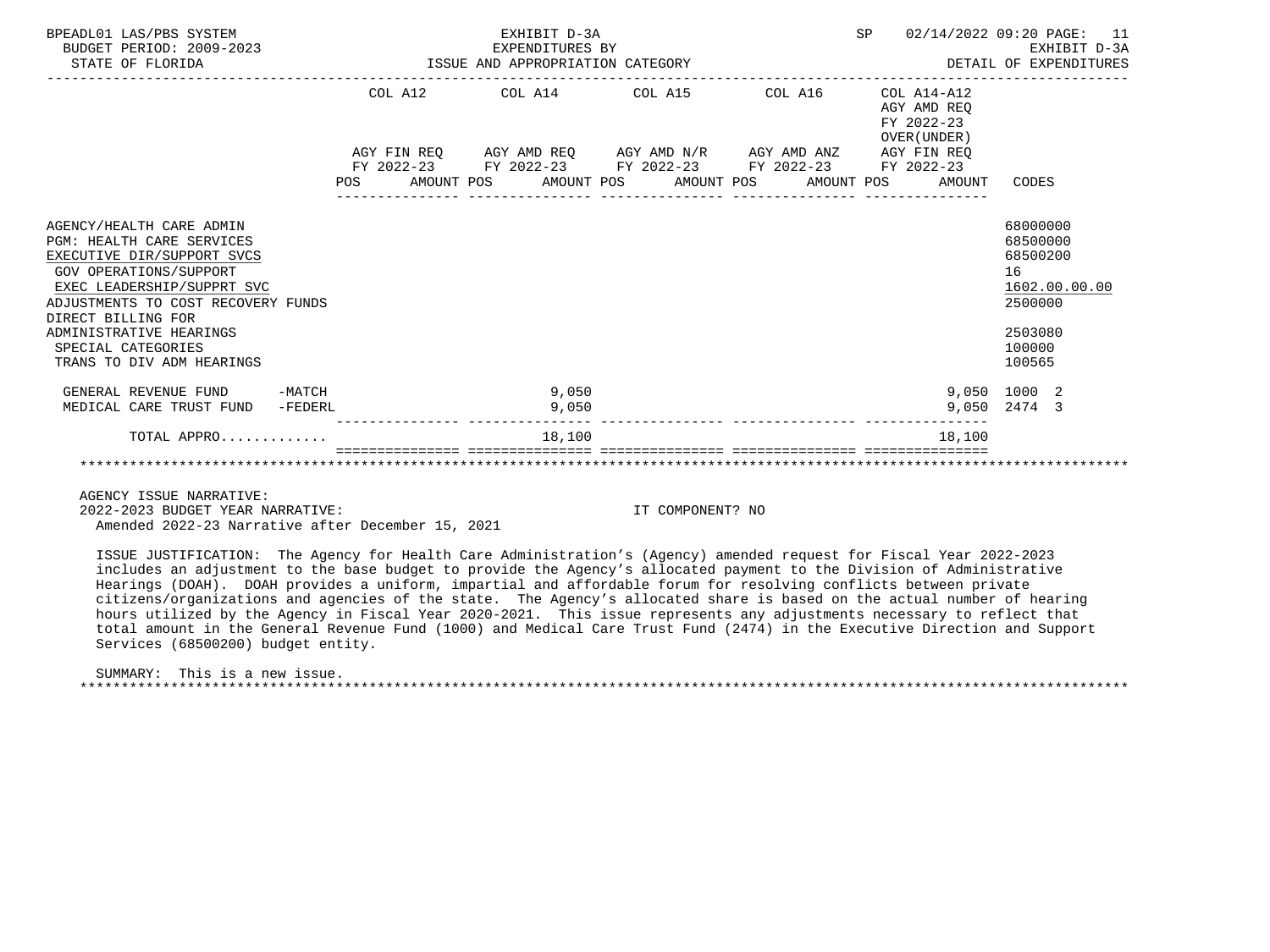| BPEADL01 LAS/PBS SYSTEM<br>BUDGET PERIOD: 2009-2023<br>STATE OF FLORIDA                                                                                                                                                                                         | EXHIBIT D-3A<br>EXPENDITURES BY<br>EXPENDITURES BY<br>ISSUE AND APPROPRIATION CATEGORY                    |  | SP                                        | 02/14/2022 09:20 PAGE: 12<br>EXHIBIT D-3A<br>DETAIL OF EXPENDITURES                     |
|-----------------------------------------------------------------------------------------------------------------------------------------------------------------------------------------------------------------------------------------------------------------|-----------------------------------------------------------------------------------------------------------|--|-------------------------------------------|-----------------------------------------------------------------------------------------|
|                                                                                                                                                                                                                                                                 | COL A12 COL A14 COL A15 COL A16 COL A14-A12                                                               |  | AGY AMD REO<br>FY 2022-23<br>OVER (UNDER) |                                                                                         |
|                                                                                                                                                                                                                                                                 | AGY FIN REQ AGY AMD REQ AGY AMD N/R AGY AMD ANZ AGY FIN REQ                                               |  |                                           |                                                                                         |
|                                                                                                                                                                                                                                                                 | FY 2022-23 FY 2022-23 FY 2022-23 FY 2022-23 FY 2022-23<br>POS AMOUNT POS AMOUNT POS AMOUNT POS AMOUNT POS |  | AMOUNT                                    | CODES                                                                                   |
| AGENCY/HEALTH CARE ADMIN<br><b>PGM: HEALTH CARE SERVICES</b><br>EXECUTIVE DIR/SUPPORT SVCS<br><b>GOV OPERATIONS/SUPPORT</b><br>EXEC LEADERSHIP/SUPPRT SVC<br>WORKLOAD<br>PHARMACY CLAIMS VERIFICATION<br>SERVICES AND CONTRACT COMPLIANCE<br>SPECIAL CATEGORIES |                                                                                                           |  |                                           | 68000000<br>68500000<br>68500200<br>16<br>1602.00.00.00<br>3000000<br>3000140<br>100000 |
| CONTRACTED SERVICES<br>GENERAL REVENUE FUND -MATCH                                                                                                                                                                                                              | 1,500,000                                                                                                 |  | 1,500,000 1000 2                          | 100777                                                                                  |
| MEDICAL CARE TRUST FUND -FEDERL                                                                                                                                                                                                                                 | 1,500,000                                                                                                 |  | 1,500,000 2474 3                          |                                                                                         |
| TOTAL APPRO                                                                                                                                                                                                                                                     | 3,000,000                                                                                                 |  | 3,000,000                                 |                                                                                         |
|                                                                                                                                                                                                                                                                 |                                                                                                           |  |                                           |                                                                                         |

2022-2023 BUDGET YEAR NARRATIVE: IT COMPONENT? NO

Amended 2022-23 Narrative after December 15, 2021

 ISSUE JUSTIFICATION: The Agency for Health Care Administration's amended request for Fiscal Year 2022-2023 includes funding in order to contract with an independent contractor to perform pharmacy claims verification services and to contract compliance between Medicaid health plans and their pharmacy benefit managers. Data analysis of pharmacy claims activity will provide the appropriate referral to the Office of Medicaid Program Integrity for further review and investigation.

 This issue includes recurring funds in the amount of \$3,000,000 [\$1,500,000 in the General Revenue Fund (1000) and \$1,500,000 in the Medical Care Trust Fund (2474)] in the Contracted Services (100777) appropriation category in the Executive Direction and Support Services (68500200) budget entity.

 SUMMARY: This is a new issue. \*\*\*\*\*\*\*\*\*\*\*\*\*\*\*\*\*\*\*\*\*\*\*\*\*\*\*\*\*\*\*\*\*\*\*\*\*\*\*\*\*\*\*\*\*\*\*\*\*\*\*\*\*\*\*\*\*\*\*\*\*\*\*\*\*\*\*\*\*\*\*\*\*\*\*\*\*\*\*\*\*\*\*\*\*\*\*\*\*\*\*\*\*\*\*\*\*\*\*\*\*\*\*\*\*\*\*\*\*\*\*\*\*\*\*\*\*\*\*\*\*\*\*\*\*\*\*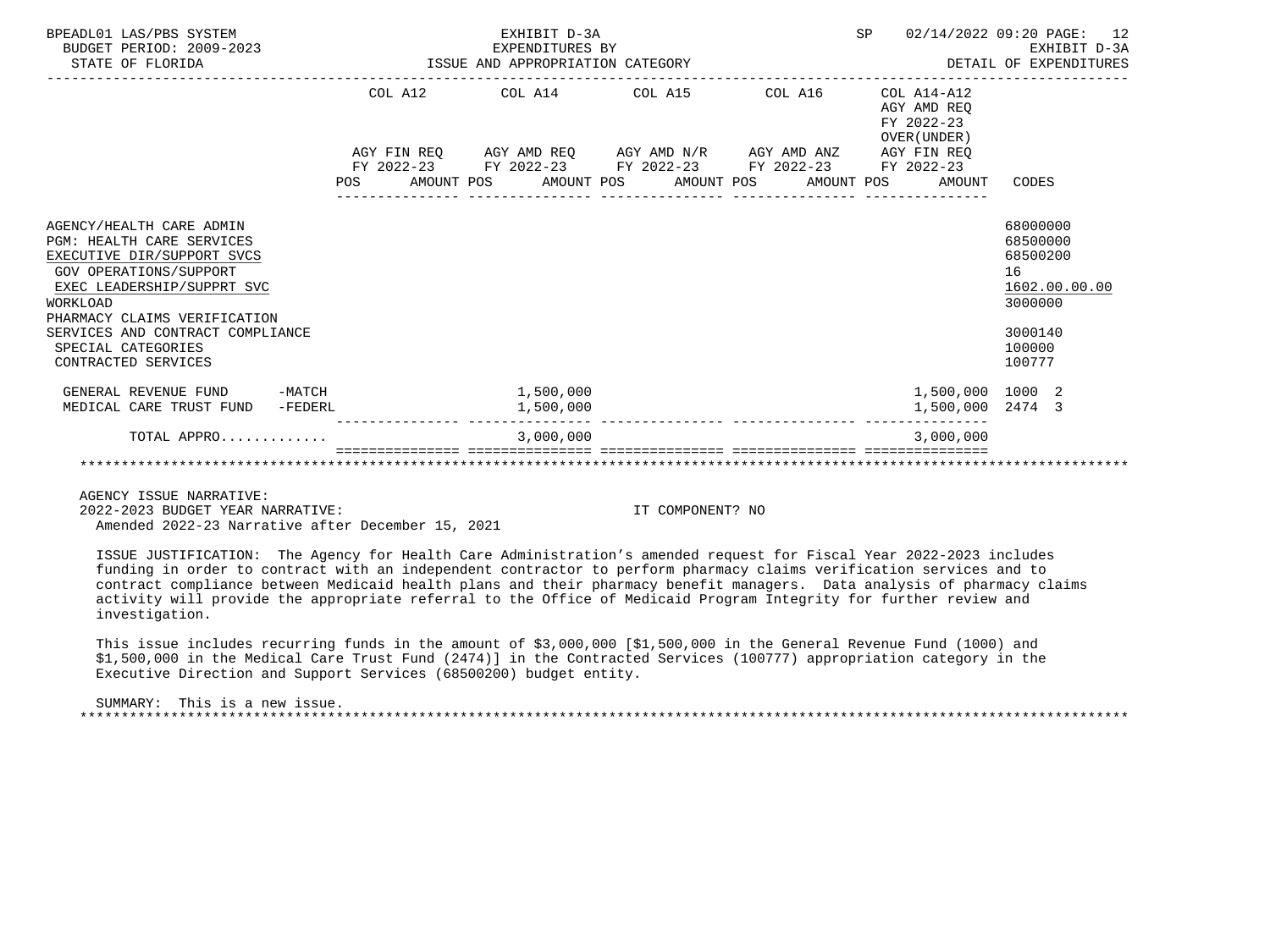| BPEADL01 LAS/PBS SYSTEM<br>EXPENDITURES BY<br>BUDGET PERIOD: 2009-2023<br>STATE OF FLORIDA STATE OF STATE OF STATE OF STATE OF STATE OF STATE OF STATE OF STATE OF STATE OF STATE OF STATE OF STATE OF STATE OF STATE OF STATE OF STATE OF STATE OF STATE OF ST<br>--------------------                  | EXHIBIT D-3A                                                                                                                                             |                   | <b>SP</b>            |                                                           | 02/14/2022 09:20 PAGE: 13<br>EXHIBIT D-3A<br>DETAIL OF EXPENDITURES |
|----------------------------------------------------------------------------------------------------------------------------------------------------------------------------------------------------------------------------------------------------------------------------------------------------------|----------------------------------------------------------------------------------------------------------------------------------------------------------|-------------------|----------------------|-----------------------------------------------------------|---------------------------------------------------------------------|
|                                                                                                                                                                                                                                                                                                          | COL A12 COL A14 COL A15 COL A16<br>AGY FIN REQ AGY AMD REQ AGY AMD N/R AGY AMD ANZ AGY FIN REQ<br>FY 2022-23 FY 2022-23 FY 2022-23 FY 2022-23 FY 2022-23 |                   |                      | COL A14-A12<br>AGY AMD REQ<br>FY 2022-23<br>OVER (UNDER ) |                                                                     |
|                                                                                                                                                                                                                                                                                                          | POS AMOUNT POS AMOUNT POS AMOUNT POS AMOUNT POS                                                                                                          |                   |                      | AMOUNT                                                    | CODES                                                               |
| AGENCY/HEALTH CARE ADMIN<br>PGM: HEALTH CARE SERVICES<br>EXECUTIVE DIR/SUPPORT SVCS<br><b>GOV OPERATIONS/SUPPORT</b><br>EXEC LEADERSHIP/SUPPRT SVC<br>PROGRAM OR SERVICE-LEVEL<br>INFORMATION TECHNOLOGY                                                                                                 |                                                                                                                                                          |                   |                      |                                                           | 68000000<br>68500000<br>68500200<br>16<br>1602.00.00.00<br>3630000  |
| MEDICAID BLOCKCHAIN PILOT PROGRAM<br>SPECIAL CATEGORIES<br>CONTRACTED SERVICES                                                                                                                                                                                                                           |                                                                                                                                                          |                   |                      |                                                           | 36315C0<br>100000<br>100777                                         |
| GENERAL REVENUE FUND -STATE                                                                                                                                                                                                                                                                              |                                                                                                                                                          | 250,000 250,000   |                      | 250,000 1000 1                                            |                                                                     |
| ***********************************                                                                                                                                                                                                                                                                      |                                                                                                                                                          |                   |                      |                                                           |                                                                     |
| AGENCY ISSUE NARRATIVE:<br>2022-2023 BUDGET YEAR NARRATIVE:<br>Amended 2022-23 Narrative after December 15, 2021                                                                                                                                                                                         |                                                                                                                                                          | IT COMPONENT? YES |                      |                                                           |                                                                     |
| ISSUE JUSTIFICATION: The Agency for Health Care Administration's amended request for Fiscal Year 2022-2023 includes<br>funding in order to contract with a vendor for a pilot program using distributed ledger technology, also known as<br>blockchain technology, to identify potential Medicaid fraud. |                                                                                                                                                          |                   |                      |                                                           |                                                                     |
| This issue includes non-recurring funds in the amount of \$250,000 in the General Revenue Fund (1000) in the Contracted<br>Services (100777) appropriation category in the Executive Direction and Support Services (68500200) budget entity.                                                            |                                                                                                                                                          |                   |                      |                                                           |                                                                     |
| SUMMARY: This is a new issue.                                                                                                                                                                                                                                                                            |                                                                                                                                                          |                   |                      |                                                           |                                                                     |
| TOTAL: EXEC LEADERSHIP/SUPPRT SVC                                                                                                                                                                                                                                                                        |                                                                                                                                                          |                   |                      |                                                           | 1602.00.00.00                                                       |
| BY FUND TYPE<br>GENERAL REVENUE FUND<br>TRUST FUNDS                                                                                                                                                                                                                                                      |                                                                                                                                                          |                   |                      | 1,759,050 1000<br>1,509,050 2000                          |                                                                     |
| TOTAL PROG COMP                                                                                                                                                                                                                                                                                          |                                                                                                                                                          |                   | 3, 268, 100 250, 000 | 3,268,100                                                 |                                                                     |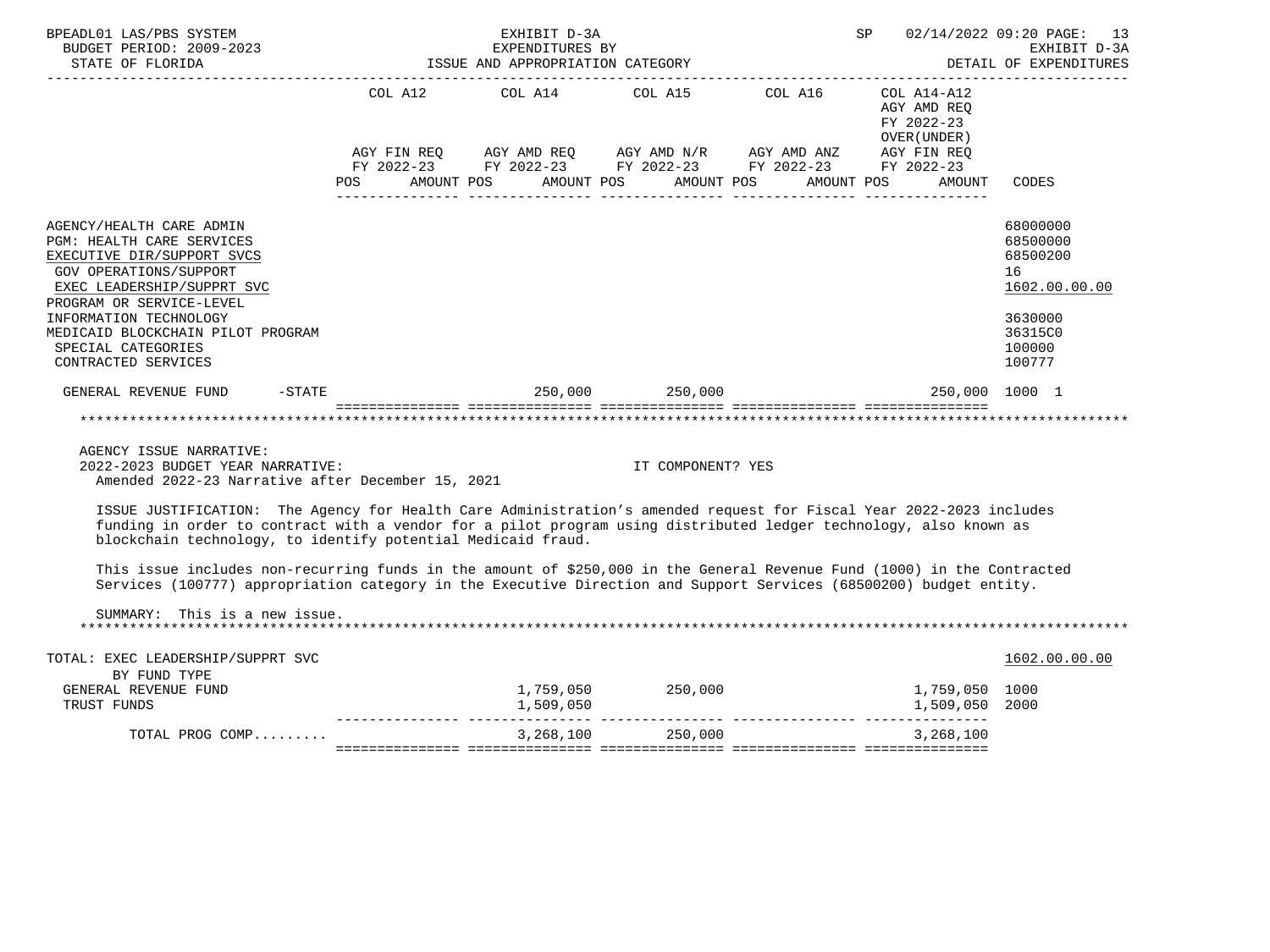| BPEADL01 LAS/PBS SYSTEM<br>BUDGET PERIOD: 2009-2023<br>STATE OF FLORIDA                                                                                                                                                                                                    |            | EXHIBIT D-3A<br>EXPENDITURES BY<br>EXPENDITURES BY<br>ISSUE AND APPROPRIATION CATEGORY |                                                                                                                                                |         | SP                                                       | 02/14/2022 09:32 PAGE:<br>$\overline{1}$<br>EXHIBIT D-3A<br>DETAIL OF EXPENDITURES |
|----------------------------------------------------------------------------------------------------------------------------------------------------------------------------------------------------------------------------------------------------------------------------|------------|----------------------------------------------------------------------------------------|------------------------------------------------------------------------------------------------------------------------------------------------|---------|----------------------------------------------------------|------------------------------------------------------------------------------------|
|                                                                                                                                                                                                                                                                            |            | COL A12 COL A14 COL A15                                                                |                                                                                                                                                | COL A16 | COL A14-A12<br>AGY AMD REO<br>FY 2022-23<br>OVER (UNDER) |                                                                                    |
|                                                                                                                                                                                                                                                                            | <b>POS</b> |                                                                                        | AGY FIN REQ AGY AMD REQ AGY AMD N/R AGY AMD ANZ AGY FIN REQ<br>FY 2022-23 FY 2022-23 FY 2022-23 FY 2022-23<br>AMOUNT POS AMOUNT POS AMOUNT POS |         | FY 2022-23<br>AMOUNT POS<br>AMOUNT                       | CODES                                                                              |
| AGENCY/HEALTH CARE ADMIN<br><b>PGM: HEALTH CARE SERVICES</b><br>MEDICAID SERV/INDIVIDUALS<br>HEALTH AND HUMAN SERVICES<br>HEALTH SVCS/INDIVIDUALS<br>ANNUALIZATION OF ISSUES PARTIALLY<br>FUNDED IN PRIOR YEAR<br>ANNUALIZATION FOR ELIMINATE<br>MEDICAID OVER-THE-COUNTER |            |                                                                                        |                                                                                                                                                |         |                                                          | 68000000<br>68500000<br>68501400<br>13<br>1301.00.00.00<br>2600000                 |
| BENEFITS FOR ADULTS<br>SPECIAL CATEGORIES<br>PREPAID HEALTH PLANS                                                                                                                                                                                                          |            |                                                                                        |                                                                                                                                                |         |                                                          | 2600770<br>100000<br>102673                                                        |
| GENERAL REVENUE FUND -MATCH 2,655,293-<br>MEDICAL CARE TRUST FUND<br>-FEDERL                                                                                                                                                                                               | 4,484,512- |                                                                                        |                                                                                                                                                |         | 2,655,293 1000 2<br>4, 484, 512 2474 3                   |                                                                                    |
| TOTAL APPRO                                                                                                                                                                                                                                                                | 7,139,805- |                                                                                        |                                                                                                                                                |         | 7,139,805                                                |                                                                                    |
|                                                                                                                                                                                                                                                                            |            |                                                                                        |                                                                                                                                                |         |                                                          |                                                                                    |

2022-2023 BUDGET YEAR NARRATIVE: IT COMPONENT? NO

LINKAGE TO GOVERNOR'S PRIORITIES: Health Care - Promote innovation, reduce costs and combat state crisis.

 FLORIDA STRATEGIC PLAN FOR ECONOMIC DEVELOPMENT: (6.2)Ensure Floridians in all communities and life stages have opportunities to achieve healthier outcomes and societal contribution.

ISSUE TITLE: Annualization for Eliminate Medicaid Over-the-Counter Drug Benefits for Adults

 ISSUE SUMMARY: This is an annualization issue for the Eliminate Medicaid Over-the-Counter (OTC) Drug Benefits for Adults reduction issue for FY 2021-22 Legislative Budget Request (LBR), for Schedule VIIIB-2 reduction issues. This annualization amount is (\$7,139,805).

 ISSUE DETAIL: In accordance with federal law, coverage of prescribed drugs is an optional benefit, as detailed in section 1927(d)2 of the Social Security Act. Florida Medicaid currently covers prescribed drugs which include OTC products on the preferred drug list. The health plans are contractually obligated to follow the Agency's preferred drug list, which contains OTC products. Of the 15 health plans under contract with Florida Medicaid, 14 have established an expanded benefit program to increase access to routine medical items. Most recipients enrolled in a health plan will, therefore, retain access to over-the-counter products.

 FISCAL IMPACT: This issue requests an annualization of (\$7,139,805) in the General Revenue Fund (\$2,655,293) and in the Medical Care Trust Fund (\$4,484,512) in the Medicaid Services to Individuals budget entity (68501400), Prepaid Health Plans category (102673).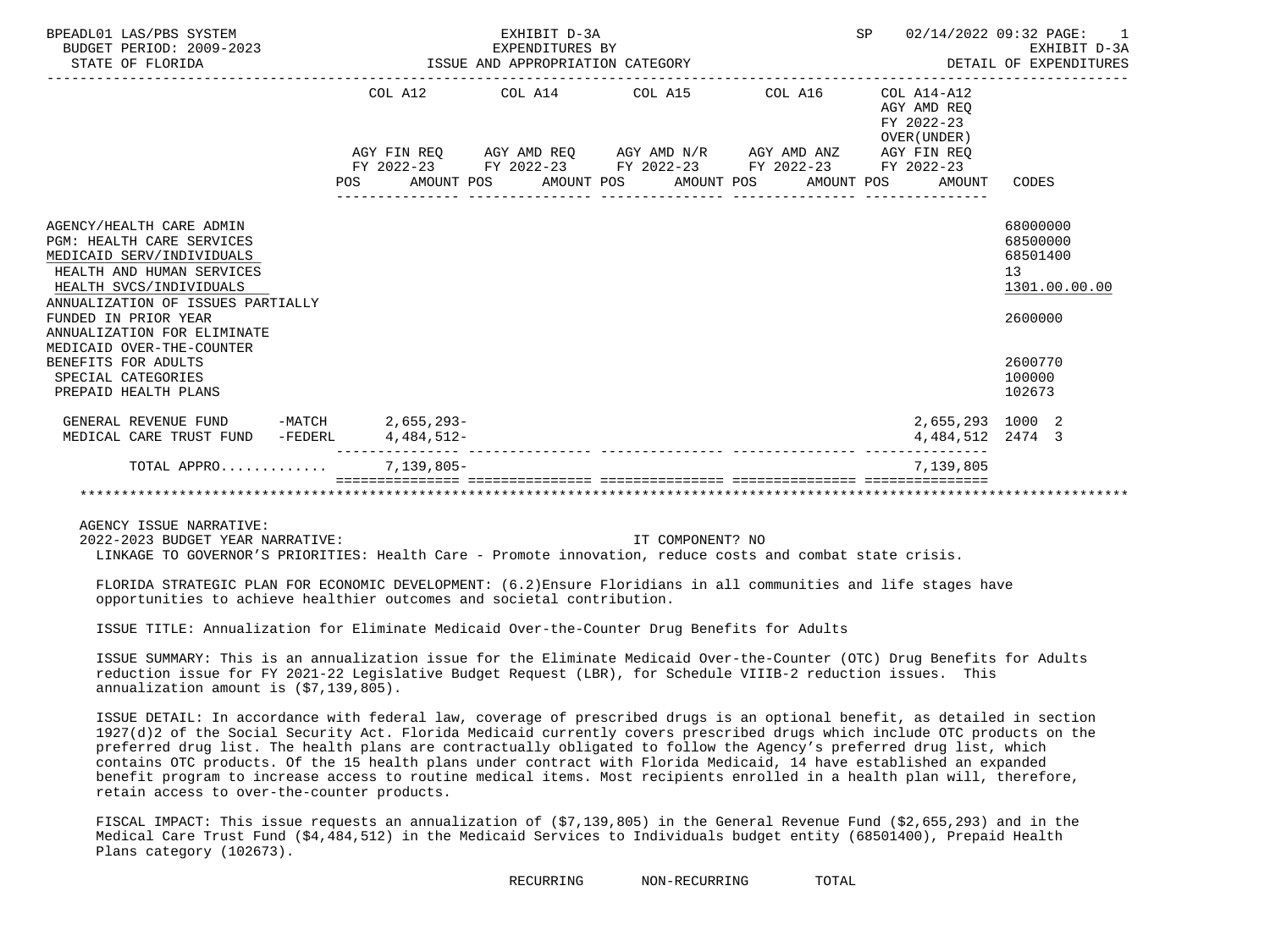| BPEADL01 LAS/PBS SYSTEM<br>EXPENDITURES BI<br>19923<br>ISSUE AND APPROPRIATION CATEGORY<br>TISSUE AND APPROPRIATION CATEGORY<br>BUDGET PERIOD: 2009-2023<br>STATE OF FLORIDA                                                                                                                      |                                                                                                                |  | EXHIBIT D-3A                                                                                                                                                                                            |                                  |                                                   | SP |                                                                          | 02/14/2022 09:32 PAGE:<br>-2<br>EXHIBIT D-3A<br>DETAIL OF EXPENDITURES        |
|---------------------------------------------------------------------------------------------------------------------------------------------------------------------------------------------------------------------------------------------------------------------------------------------------|----------------------------------------------------------------------------------------------------------------|--|---------------------------------------------------------------------------------------------------------------------------------------------------------------------------------------------------------|----------------------------------|---------------------------------------------------|----|--------------------------------------------------------------------------|-------------------------------------------------------------------------------|
|                                                                                                                                                                                                                                                                                                   | POS FOR THE POST OF THE STATE STATE STATE STATE STATE STATE STATE STATE STATE STATE STATE STATE STATE STATE ST |  | COL A12 COL A14 COL A15 COL A16<br>AGY FIN REQ AGY AMD REQ AGY AMD N/R AGY AMD ANZ AGY FIN REQ<br>FY 2022-23 FY 2022-23 FY 2022-23 FY 2022-23 FY 2022-23<br>AMOUNT POS AMOUNT POS AMOUNT POS AMOUNT POS |                                  |                                                   |    | COL A14-A12<br>AGY AMD REO<br>FY 2022-23<br>OVER (UNDER)<br>AMOUNT CODES |                                                                               |
| AGENCY/HEALTH CARE ADMIN<br><b>PGM: HEALTH CARE SERVICES</b><br>MEDICAID SERV/INDIVIDUALS<br>HEALTH AND HUMAN SERVICES<br>HEALTH SVCS/INDIVIDUALS<br>ANNUALIZATION OF ISSUES PARTIALLY<br>FUNDED IN PRIOR YEAR<br>ANNUALIZATION FOR ELIMINATE<br>MEDICAID OVER-THE-COUNTER<br>BENEFITS FOR ADULTS |                                                                                                                |  |                                                                                                                                                                                                         |                                  |                                                   |    |                                                                          | 68000000<br>68500000<br>68501400<br>13<br>1301.00.00.00<br>2600000<br>2600770 |
|                                                                                                                                                                                                                                                                                                   |                                                                                                                |  |                                                                                                                                                                                                         | FY 2022-23 FY 2022-23 FY 2022-23 |                                                   |    |                                                                          |                                                                               |
| Medicaid Services to Individuals (68501400)<br>Prepaid Health Plans (102673)<br>General Revenue (1000 - 2)<br>Medical Trust Fund $(2474 - 3)$<br>ISSUE Total                                                                                                                                      |                                                                                                                |  | ( \$2,655,293)<br>( \$4,484,512)<br>(S7, 139, 805)                                                                                                                                                      | \$0<br>\$0<br>\$0                | ( \$2,655,293)<br>( \$4,484,512)<br>(\$7,139,805) |    |                                                                          |                                                                               |
| Amended 2022-23 Narrative after December 15, 2021                                                                                                                                                                                                                                                 |                                                                                                                |  |                                                                                                                                                                                                         |                                  |                                                   |    |                                                                          |                                                                               |

 ISSUE JUSTIFICATION: The Agency for Health Care Administration's amended request for Fiscal Year 2022-2023 includes an adjustment to the recurring budget in the General Revenue Fund (1000) and Medical Care Trust Fund (2474) in the Medicaid Services to Individuals (68501400) budget entity in order to annualize a funding reduction to manage the cost of over-the-counter benefits for adults.

 SUMMARY: This issue requests a budget adjustment of \$7,139,805. The amended budget amount for this issue is zero. The budget for this annualization issue was moved to Issue Code 2600780. \*\*\*\*\*\*\*\*\*\*\*\*\*\*\*\*\*\*\*\*\*\*\*\*\*\*\*\*\*\*\*\*\*\*\*\*\*\*\*\*\*\*\*\*\*\*\*\*\*\*\*\*\*\*\*\*\*\*\*\*\*\*\*\*\*\*\*\*\*\*\*\*\*\*\*\*\*\*\*\*\*\*\*\*\*\*\*\*\*\*\*\*\*\*\*\*\*\*\*\*\*\*\*\*\*\*\*\*\*\*\*\*\*\*\*\*\*\*\*\*\*\*\*\*\*\*\*

| ANNUALIZATION TO ELIMINATE OVER-THE |              |                      |
|-------------------------------------|--------------|----------------------|
| -COUNTER BENEFIT FOR ADULTS         |              | 2600780              |
| SPECIAL CATEGORIES                  |              | 100000               |
| PREPAID HEALTH PLANS                |              | 102673               |
| $-MATCH$<br>GENERAL REVENUE FUND    | 2,655,293-   | 2,655,293-1000 2     |
| -FEDERL<br>MEDICAL CARE TRUST FUND  | 4,484,512-   | $4,484,512 - 2474$ 3 |
| TOTAL APPRO                         | $7,139,805-$ | $7.139.805 -$        |
|                                     |              |                      |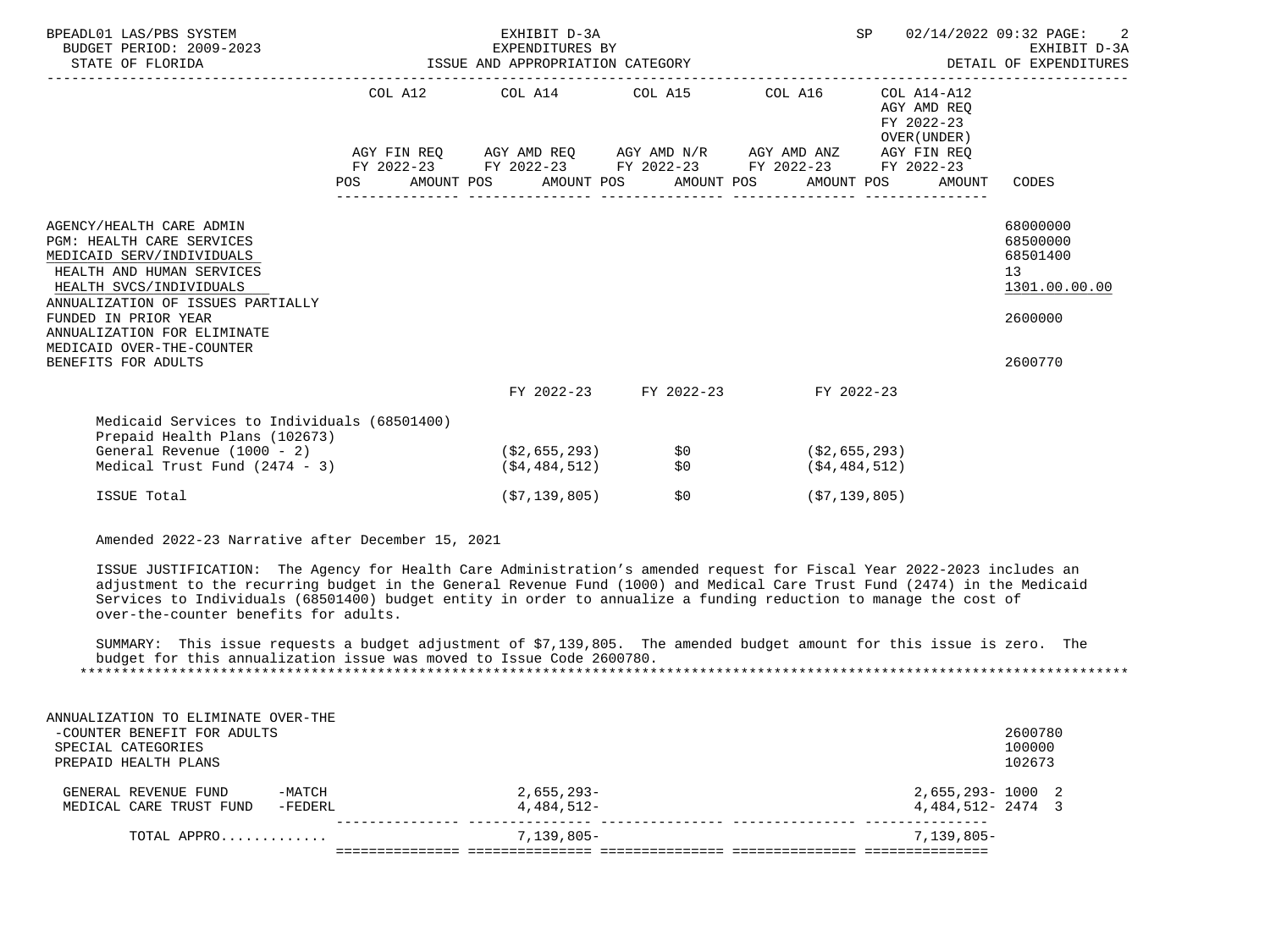| BPEADL01 LAS/PBS SYSTEM<br>9-2023<br>ISSUE AND APPROPRIATION CATEGORY<br>BUDGET PERIOD: 2009-2023<br>STATE OF FLORIDA                                                                                                                                 |            |  | EXHIBIT D-3A                                                                                              |  | SP |         | 02/14/2022 09:32 PAGE: 3<br>EXHIBIT D-3A<br>DETAIL OF EXPENDITURES |                                                                   |                                                                                 |
|-------------------------------------------------------------------------------------------------------------------------------------------------------------------------------------------------------------------------------------------------------|------------|--|-----------------------------------------------------------------------------------------------------------|--|----|---------|--------------------------------------------------------------------|-------------------------------------------------------------------|---------------------------------------------------------------------------------|
|                                                                                                                                                                                                                                                       |            |  | COL A12 COL A14 COL A15                                                                                   |  |    | COL A16 |                                                                    | COL A14-A12<br>AGY AMD REO<br>FY 2022-23<br>OVER (UNDER )         |                                                                                 |
|                                                                                                                                                                                                                                                       | <b>POS</b> |  | AGY FIN REQ AGY AMD REQ AGY AMD N/R AGY AMD ANZ<br>FY 2022-23 FY 2022-23 FY 2022-23 FY 2022-23 FY 2022-23 |  |    |         |                                                                    | AGY FIN REO<br>AMOUNT POS AMOUNT POS AMOUNT POS AMOUNT POS AMOUNT | CODES                                                                           |
| AGENCY/HEALTH CARE ADMIN<br><b>PGM: HEALTH CARE SERVICES</b><br>MEDICAID SERV/INDIVIDUALS<br>HEALTH AND HUMAN SERVICES<br>HEALTH SVCS/INDIVIDUALS<br>ANNUALIZATION OF ISSUES PARTIALLY<br>FUNDED IN PRIOR YEAR<br>ANNUALIZATION TO ELIMINATE OVER-THE |            |  |                                                                                                           |  |    |         |                                                                    |                                                                   | 68000000<br>68500000<br>68501400<br>13 <sup>°</sup><br>1301.00.00.00<br>2600000 |
| -COUNTER BENEFIT FOR ADULTS                                                                                                                                                                                                                           |            |  |                                                                                                           |  |    |         |                                                                    |                                                                   | 2600780                                                                         |

 AGENCY ISSUE NARRATIVE: 2022-2023 BUDGET YEAR NARRATIVE: IT COMPONENT? NO Amended 2022-23 Narrative after December 15, 2021

 ISSUE JUSTIFICATION: The Agency for Health Care Administration's (Agency) amended request for Fiscal Year 2022-2023 includes a reduction in order to annualize funds to manage the cost of over-the-counter (OTC) benefits for adults.

 In accordance with federal law, coverage of prescribed drugs is an optional benefit as detailed in Section 1927(d)2 of the Social Security Act. Florida Medicaid currently covers prescribed drugs which include OTC products on the preferred drug list. The health plans are contractually obligated to follow the Agency's preferred drug list, which contains OTC products. Of the 15 health plans under contract with Florida Medicaid, 14 have established an expanded benefit program to increase access to routine medical items. Most recipients enrolled in a health plan will, therefore, retain access to OTC products.

 This issue includes a recurring fund reduction in the amount of (\$7,139,805) [(\$2,655,293) in the General Revenue Fund (1000) and (\$4,484,512) in the Medical Care Trust Fund (2474)] in the Prepaid Health Plans (102673) appropriation category in the Medicaid Services to Individuals (68501400) budget entity. The budget for this annualization issue was moved from Issue Code 2600770.

 SUMMARY: This is a new issue. \*\*\*\*\*\*\*\*\*\*\*\*\*\*\*\*\*\*\*\*\*\*\*\*\*\*\*\*\*\*\*\*\*\*\*\*\*\*\*\*\*\*\*\*\*\*\*\*\*\*\*\*\*\*\*\*\*\*\*\*\*\*\*\*\*\*\*\*\*\*\*\*\*\*\*\*\*\*\*\*\*\*\*\*\*\*\*\*\*\*\*\*\*\*\*\*\*\*\*\*\*\*\*\*\*\*\*\*\*\*\*\*\*\*\*\*\*\*\*\*\*\*\*\*\*\*\*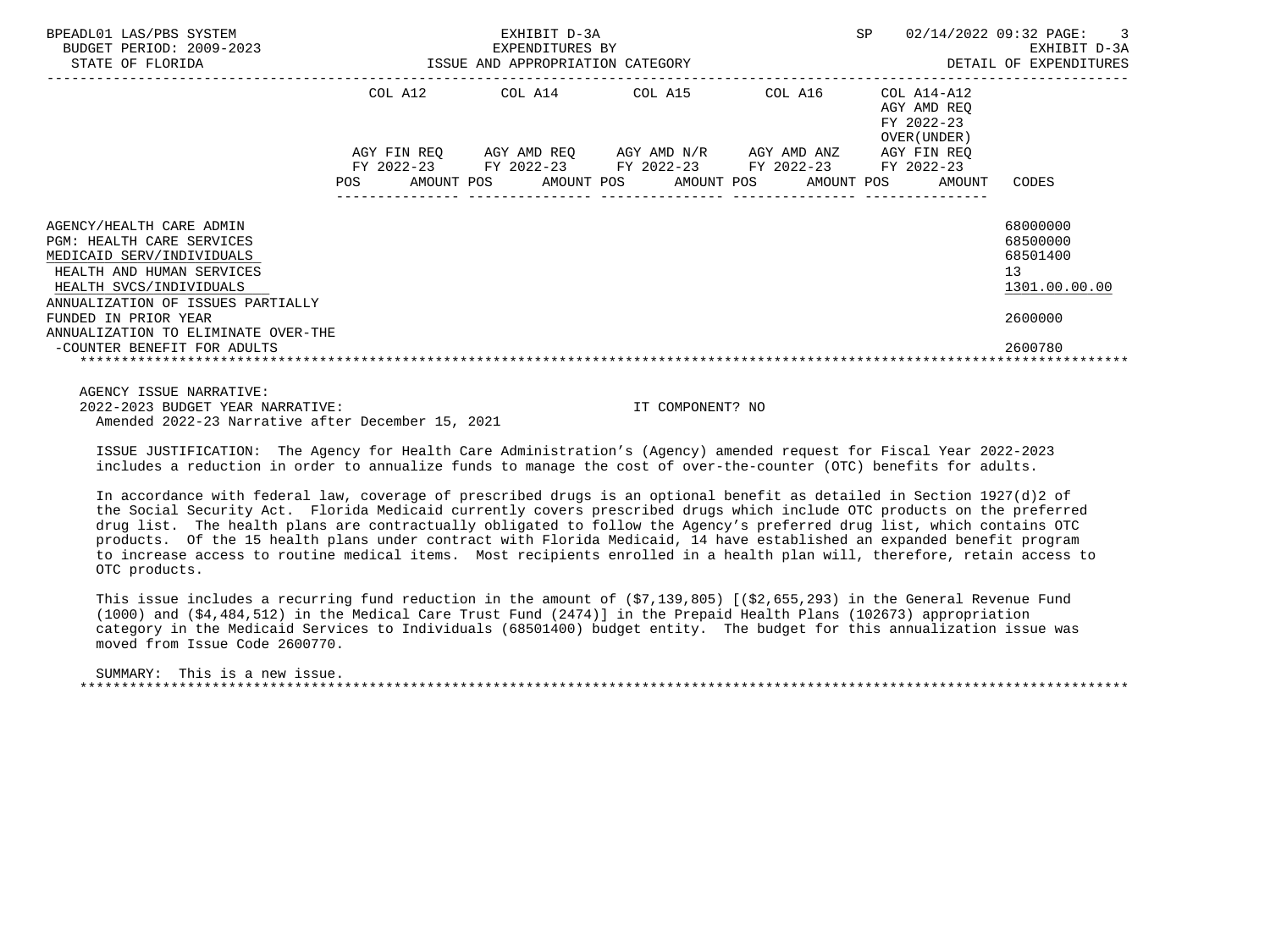| BPEADL01 LAS/PBS SYSTEM<br>BUDGET PERIOD: 2009-2023<br>STATE OF FLORIDA                                                                                                                                                                                 |         | EXHIBIT D-3A<br>EXPENDITURES BY<br>ISSUE AND APPROPRIATION CATEGORY                                                                      |         | SP 02/14/2022 09:32 PAGE: | 4<br>EXHIBIT D-3A<br>DETAIL OF EXPENDITURES                                              |                                                                                                   |
|---------------------------------------------------------------------------------------------------------------------------------------------------------------------------------------------------------------------------------------------------------|---------|------------------------------------------------------------------------------------------------------------------------------------------|---------|---------------------------|------------------------------------------------------------------------------------------|---------------------------------------------------------------------------------------------------|
|                                                                                                                                                                                                                                                         | POS FOR | COL A12 COL A14<br>AGY FIN REQ AGY AMD REQ AGY AMD N/R AGY AMD ANZ AGY FIN REQ<br>FY 2022-23 FY 2022-23 FY 2022-23 FY 2022-23 FY 2022-23 | COL A15 | COL A16                   | COL A14-A12<br>AGY AMD REO<br>FY 2022-23<br>OVER (UNDER)                                 |                                                                                                   |
|                                                                                                                                                                                                                                                         |         | AMOUNT POS AMOUNT POS AMOUNT POS                                                                                                         |         |                           | AMOUNT POS<br>AMOUNT                                                                     | CODES                                                                                             |
| AGENCY/HEALTH CARE ADMIN<br>PGM: HEALTH CARE SERVICES<br>MEDICAID SERV/INDIVIDUALS<br>HEALTH AND HUMAN SERVICES<br>HEALTH SVCS/INDIVIDUALS<br>ENSURING ACCESS TO CARE<br>MEDICAID PROVIDER RATE INCREASE<br>SPECIAL CATEGORIES<br>OTHER FEE FOR SERVICE |         |                                                                                                                                          |         |                           |                                                                                          | 68000000<br>68500000<br>68501400<br>13<br>1301.00.00.00<br>4100000<br>4102100<br>100000<br>102325 |
| GENERAL REVENUE FUND -MATCH<br>MEDICAL CARE TRUST FUND -FEDERL                                                                                                                                                                                          |         | 1,457,319<br>2,264,939                                                                                                                   |         |                           | 62,325 1,457,319 1000 2<br>97,652 2,264,939 2474 3                                       |                                                                                                   |
| TOTAL APPRO                                                                                                                                                                                                                                             |         | 3,722,258                                                                                                                                |         | 159,977                   | -------- ----------------<br>3,722,258                                                   |                                                                                                   |
| PERSONAL CARE SERVICES                                                                                                                                                                                                                                  |         |                                                                                                                                          |         |                           |                                                                                          | 102538                                                                                            |
| GENERAL REVENUE FUND -MATCH<br>MEDICAL CARE TRUST FUND -FEDERL                                                                                                                                                                                          |         | 1,544,063<br>2,396,884                                                                                                                   |         |                           | 1,544,063 1000 2<br>2,396,884 2474 3                                                     |                                                                                                   |
| TOTAL APPRO                                                                                                                                                                                                                                             |         | 3,940,947                                                                                                                                |         |                           | 3,940,947                                                                                |                                                                                                   |
| PREPAID HEALTH PLANS                                                                                                                                                                                                                                    |         |                                                                                                                                          |         |                           |                                                                                          | 102673                                                                                            |
| GENERAL REVENUE FUND -MATCH<br>MEDICAL CARE TRUST FUND -FEDERL                                                                                                                                                                                          |         | 11,431,340<br>17,745,129                                                                                                                 |         |                           | 3,752,094          11,431,340    1000    2<br>5,973,396          17,745,129    2474    3 |                                                                                                   |
| TOTAL APPRO                                                                                                                                                                                                                                             |         | 29, 176, 469                                                                                                                             |         | 9,725,490                 | 29, 176, 469                                                                             |                                                                                                   |
| TOTAL: MEDICAID PROVIDER RATE INCREASE<br>TOTAL ISSUE                                                                                                                                                                                                   |         | 36,839,674                                                                                                                               |         |                           | 9,885,467 36,839,674                                                                     | 4102100                                                                                           |
| **************************************                                                                                                                                                                                                                  |         |                                                                                                                                          |         |                           |                                                                                          |                                                                                                   |
| AGENCY ISSUE NARRATIVE:                                                                                                                                                                                                                                 |         |                                                                                                                                          |         |                           |                                                                                          |                                                                                                   |

 2022-2023 BUDGET YEAR NARRATIVE: IT COMPONENT? NO Amended 2022-23 Narrative after December 15, 2021

 ISSUE JUSTIFICATION: The Agency for Health Care Administration's (Agency) amended request for Fiscal Year 2022-2023 includes funding in order to support Medicaid provider rate increases in the Agency for the following provider types: durable medical equipment, personal care services, home health services, Prescribed Pediatric Extended Care, private duty nursing, specialized mental health counseling, assistive care services, Intermediate Care Facilities for Individuals with Intellectual Disabilities and nursing home care.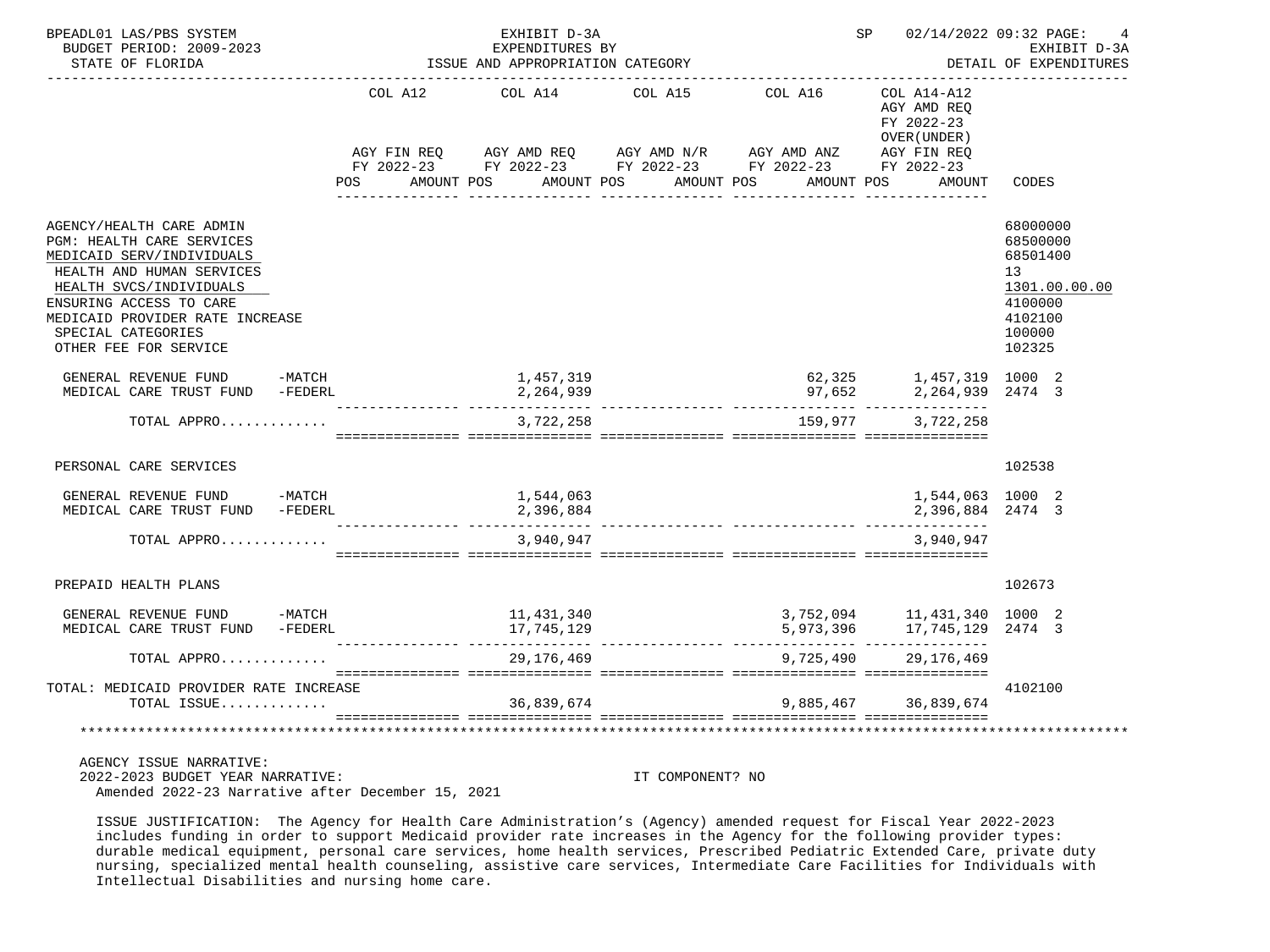| BPEADL01 LAS/PBS SYSTEM<br>BUDGET PERIOD: 2009-2023<br>STATE OF FLORIDA                                                                                                                                  |                                                    | EXHIBIT D-3A<br>EXPENDITURES BY<br>ISSUE AND APPROPRIATION CATEGORY |                                                                                                                                | SP                                                                                                      | 02/14/2022 09:32 PAGE:<br>$-5$<br>EXHIBIT D-3A<br>DETAIL OF EXPENDITURES      |
|----------------------------------------------------------------------------------------------------------------------------------------------------------------------------------------------------------|----------------------------------------------------|---------------------------------------------------------------------|--------------------------------------------------------------------------------------------------------------------------------|---------------------------------------------------------------------------------------------------------|-------------------------------------------------------------------------------|
|                                                                                                                                                                                                          | COL A12<br>AGY FIN REQ<br>AMOUNT POS<br><b>POS</b> | COL A14 COL A15                                                     | AGY AMD REO     AGY AMD N/R     AGY AMD ANZ<br>FY 2022-23 FY 2022-23 FY 2022-23 FY 2022-23<br>AMOUNT POS AMOUNT POS AMOUNT POS | COL A16 COL A14-A12<br>AGY AMD REO<br>FY 2022-23<br>OVER (UNDER)<br>AGY FIN REO<br>FY 2022-23<br>AMOUNT | CODES                                                                         |
| AGENCY/HEALTH CARE ADMIN<br>PGM: HEALTH CARE SERVICES<br>MEDICAID SERV/INDIVIDUALS<br>HEALTH AND HUMAN SERVICES<br>HEALTH SVCS/INDIVIDUALS<br>ENSURING ACCESS TO CARE<br>MEDICAID PROVIDER RATE INCREASE |                                                    |                                                                     |                                                                                                                                |                                                                                                         | 68000000<br>68500000<br>68501400<br>13<br>1301.00.00.00<br>4100000<br>4102100 |

A brief description of each provider type as well as the related rate increases will follow.

 Durable Medical Equipment: Florida Medicaid reimburses for durable medical equipment (DME) and medical supplies appropriate for use in the recipient's home. DME providers are experiencing increased freight costs and raw material costs. This has caused the production costs for many DME providers to increase. This increase in cost has caused DME providers to raise prices by about 3 percent to 5 percent to make up for the increasing production and delivery costs. However, Medicaid reimbursement rates have stayed the same. This issue requests a 4 percent increase to recruit and retain DME providers.

 Personal Care Services: Florida Medicaid personal care services provide medically necessary assistance, in the home or in the community, with activities of daily living (ADL) and age-appropriate instrumental activities of daily living (IADL) to enable recipients to accomplish tasks they would normally be able to do for themselves if they did not have a medical condition or disability. This issue requests a 5 percent increase to recruit and retain providers of personal care services.

 Home Health Services: Home health services provide medically necessary care to an eligible Medicaid recipient whose medical condition, illness, or injury requires the care to be delivered in the recipient's place of residence or other authorized setting. These services either promote, maintain, or restore health or minimize the effects of illness and disability. This issue requests a 5 percent increase to recruit and retain providers of home health services.

 Prescribed Pediatric Extended Care: Prescribed Pediatric Extended Care (PPEC) centers allow Medicaid eligible children from birth through age 20 with medically complex conditions to receive continual medical care in a non-residential setting. When approved, children can attend a PPEC up to a maximum of 12 hours per day while receiving nursing services, personal care, developmental therapies, and caregiver training. This issue requests a 3 percent increase to recruit and retain PPEC providers.

 Private Duty Nursing: Private duty nursing (PDN) services provide skilled nursing to children in Medicaid whose medical condition requires care to be delivered in their home or community. Currently, Florida faces a shortage of nurses that is projected to continue through 2030 and potentially beyond. A rate increase could help expand the network of providers that are willing to provide PDN and will help providers recruit and retain sufficient nurses to meet the needs of the children. This issue requests a 4 percent provider rate increase to account for the need to recruit and retain PDN providers.

 Specialized Mental Health Counseling: Specialized Mental Health Counselors are trained to address trauma or chronic distress. This issue requests a 3 percent provider rate increase to account for the need to recruit and retain specialized mental health counseling providers.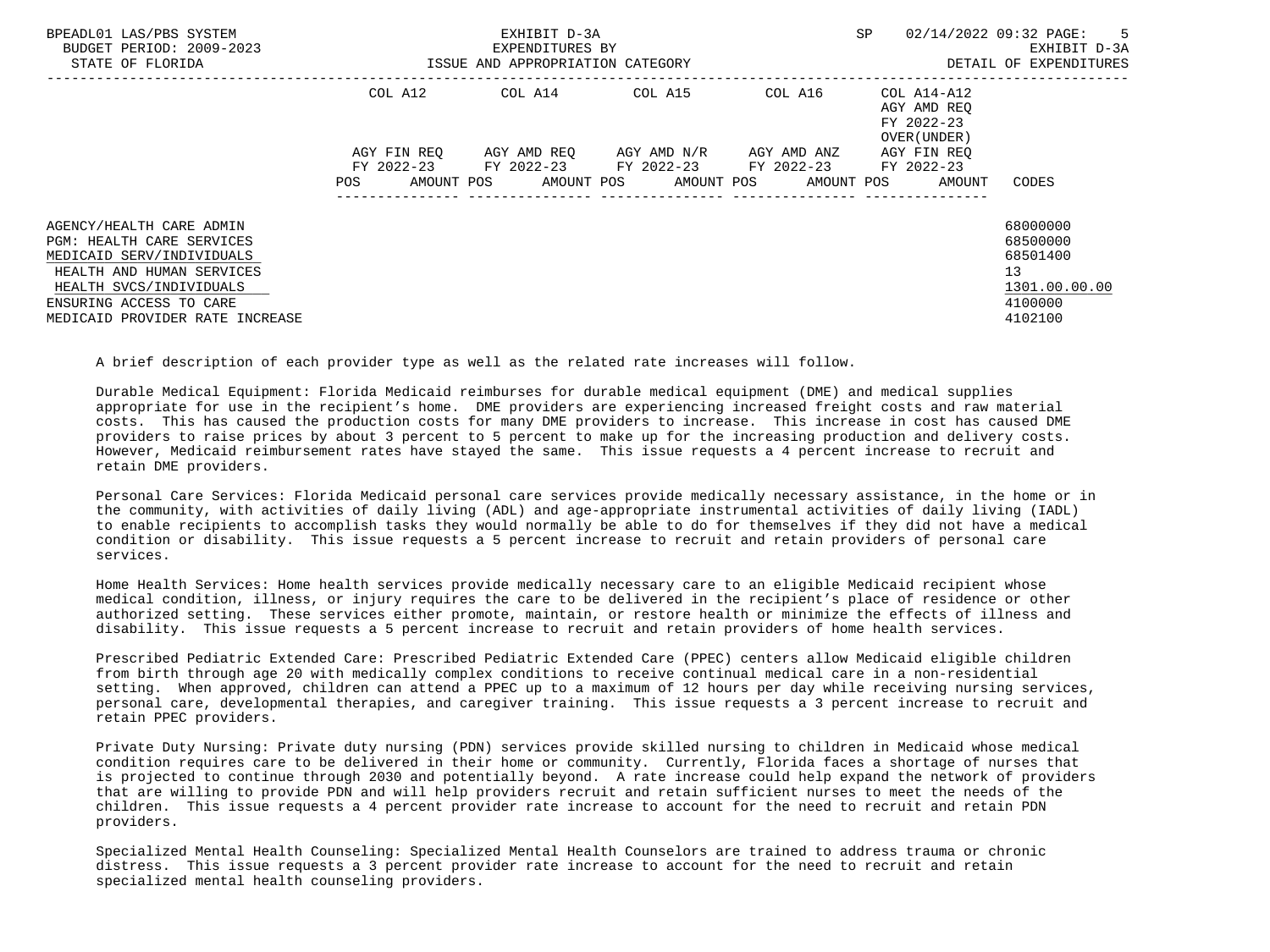| BPEADL01 LAS/PBS SYSTEM<br>BUDGET PERIOD: 2009-2023<br>STATE OF FLORIDA | ISSUE AND APPROPRIATION CATEGORY |            | EXHIBIT D-3A<br>EXPENDITURES BY |  |  | SP                                                                    | 02/14/2022 09:32 PAGE:<br>EXHIBIT D-3A<br>DETAIL OF EXPENDITURES |                                           |        |               |
|-------------------------------------------------------------------------|----------------------------------|------------|---------------------------------|--|--|-----------------------------------------------------------------------|------------------------------------------------------------------|-------------------------------------------|--------|---------------|
|                                                                         |                                  |            |                                 |  |  | COL A12 COL A14 COL A15 COL A16 COL A14-A12                           |                                                                  | AGY AMD REO<br>FY 2022-23<br>OVER (UNDER) |        |               |
|                                                                         | AGY FIN REO                      |            | AGY AMD REO AGY AMD N/R         |  |  | AGY AMD ANZ<br>FY 2022-23 FY 2022-23 FY 2022-23 FY 2022-23 FY 2022-23 |                                                                  | AGY FIN REO                               |        |               |
|                                                                         | POS.                             | AMOUNT POS | AMOUNT POS AMOUNT POS           |  |  |                                                                       |                                                                  | AMOUNT POS                                | AMOUNT | CODES         |
| AGENCY/HEALTH CARE ADMIN                                                |                                  |            |                                 |  |  |                                                                       |                                                                  |                                           |        | 68000000      |
| <b>PGM: HEALTH CARE SERVICES</b>                                        |                                  |            |                                 |  |  |                                                                       |                                                                  |                                           |        | 68500000      |
| MEDICAID SERV/INDIVIDUALS                                               |                                  |            |                                 |  |  |                                                                       |                                                                  |                                           |        | 68501400      |
| HEALTH AND HUMAN SERVICES                                               |                                  |            |                                 |  |  |                                                                       |                                                                  |                                           |        | 13            |
| HEALTH SVCS/INDIVIDUALS                                                 |                                  |            |                                 |  |  |                                                                       |                                                                  |                                           |        | 1301.00.00.00 |
| ENSURING ACCESS TO CARE                                                 |                                  |            |                                 |  |  |                                                                       |                                                                  |                                           |        | 4100000       |
| MEDICAID PROVIDER RATE INCREASE                                         |                                  |            |                                 |  |  |                                                                       |                                                                  |                                           |        | 4102100       |

 Assistive Care Services: Medicaid assistive care services (ACS) help individuals living in assisted living facilities, adult family care homes, and residential treatment facilities with their daily personal care needs. ACS include assistance with activities of daily living (ADL) such as bathing, dressing, and eating; instrumental activities of daily living (IADL) such as managing money and making appointments; and assistance with the administration of medication. This issue requests a 5 percent provider rate increase to recruit and retain providers of ACS.

 Intermediate Care Facilities for Individuals with Intellectual Disabilities: Intermediate Care Facilities for Individuals with Intellectual Disabilities (ICF/IIDs) are institutional settings where individuals with intellectual or developmental disabilities live and receive treatment and services. They are almost exclusively reimbursed by Medicaid. ICF/IID providers in Florida are reporting an increase in the number of individuals seeking admission who have severe behavioral issues. These individuals may require constant one-on-one and potentially two-on-one ratios of staff to resident. This issue requests a 3 percent increase to recruit and retain ICF/IID providers.

 Nursing Home Care: Nursing homes in Florida have been significantly impacted by an industry-wide loss of revenue caused by low occupancy rates. This issue requests a 4 percent increase to recruit and retain nursing home staff.

 This issue includes recurring funds in the amount of \$166,449,849 [\$65,213,988 in the General Revenue Fund (1000) and \$101,235,861 in the Medical Care Trust Fund (2474)] in multiple appropriation categories in the Medicaid Services to Individuals (68501400) and Medicaid Long Term Care (68501500) budget entities. A total amount of \$49,965,299 has been annualized.

 SUMMARY: This is a new issue. \*\*\*\*\*\*\*\*\*\*\*\*\*\*\*\*\*\*\*\*\*\*\*\*\*\*\*\*\*\*\*\*\*\*\*\*\*\*\*\*\*\*\*\*\*\*\*\*\*\*\*\*\*\*\*\*\*\*\*\*\*\*\*\*\*\*\*\*\*\*\*\*\*\*\*\*\*\*\*\*\*\*\*\*\*\*\*\*\*\*\*\*\*\*\*\*\*\*\*\*\*\*\*\*\*\*\*\*\*\*\*\*\*\*\*\*\*\*\*\*\*\*\*\*\*\*\*

| CANCER CENTER MEDICAID PROSPECTIVE<br>PAYMENT EXEMPTION<br>SPECIAL CATEGORIES<br>HOSPITAL INPATIENT SERVICE |            |            |                  | 4107190<br>100000<br>101582 |  |
|-------------------------------------------------------------------------------------------------------------|------------|------------|------------------|-----------------------------|--|
| GRANTS AND DONATIONS TF<br>-MATCH                                                                           | 4,816,695  | 4,816,695  | 4,816,695 2339 2 |                             |  |
| $-FEDERL$<br>MEDICAL CARE TRUST FUND                                                                        | 7,642,423  | 7,642,423  | 7,642,423        | 2474 3                      |  |
| TOTAL APPRO                                                                                                 | 12,459,118 | 12,459,118 | 12,459,118       |                             |  |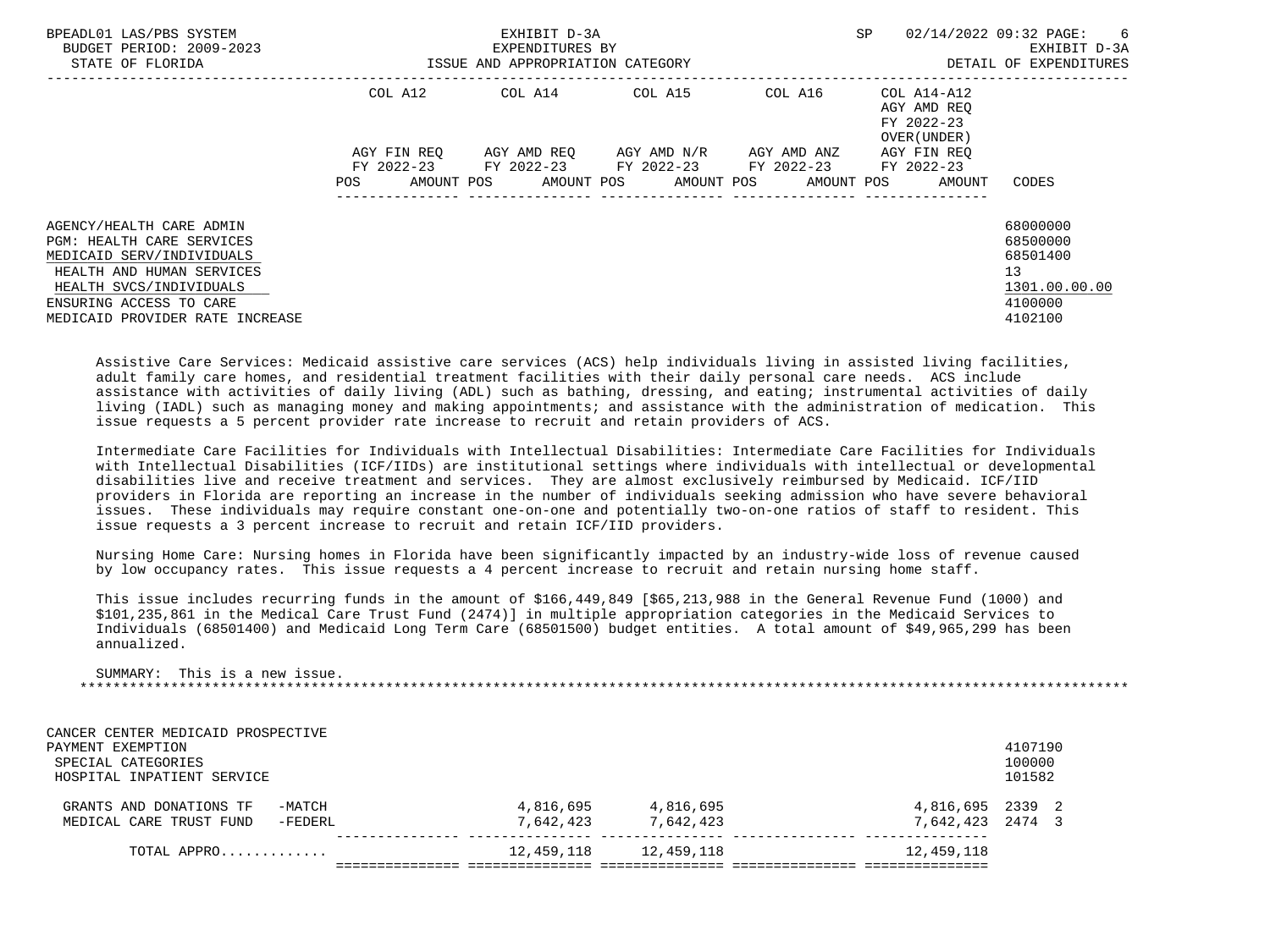| BPEADL01 LAS/PBS SYSTEM<br>BUDGET PERIOD: 2009-2023<br>STATE OF FLORIDA                                                                                                                                                                                                                                 |                       | EXHIBIT D-3A<br>EXPENDITURES BY<br>ISSUE AND APPROPRIATION CATEGORY |                                                                                                                                                                           |                       | <b>SP</b>                                                           | 02/14/2022 09:32 PAGE:<br>7<br>EXHIBIT D-3A<br>DETAIL OF EXPENDITURES                             |
|---------------------------------------------------------------------------------------------------------------------------------------------------------------------------------------------------------------------------------------------------------------------------------------------------------|-----------------------|---------------------------------------------------------------------|---------------------------------------------------------------------------------------------------------------------------------------------------------------------------|-----------------------|---------------------------------------------------------------------|---------------------------------------------------------------------------------------------------|
|                                                                                                                                                                                                                                                                                                         | POS FOR<br>AMOUNT POS |                                                                     | COL A12 COL A14 COL A15<br>AGY FIN REQ AGY AMD REQ AGY AMD N/R AGY AMD ANZ AGY FIN REQ<br>FY 2022-23 FY 2022-23 FY 2022-23 FY 2022-23 FY 2022-23<br>AMOUNT POS AMOUNT POS | COL A16<br>AMOUNT POS | COL A14-A12<br>AGY AMD REO<br>FY 2022-23<br>OVER (UNDER )<br>AMOUNT | CODES                                                                                             |
| AGENCY/HEALTH CARE ADMIN<br>PGM: HEALTH CARE SERVICES<br>MEDICAID SERV/INDIVIDUALS<br>HEALTH AND HUMAN SERVICES<br>HEALTH SVCS/INDIVIDUALS<br>ENSURING ACCESS TO CARE<br>CANCER CENTER MEDICAID PROSPECTIVE<br>PAYMENT EXEMPTION<br>SPECIAL CATEGORIES<br>HOSPITAL OUTPATIENT SVCS                      |                       |                                                                     |                                                                                                                                                                           |                       |                                                                     | 68000000<br>68500000<br>68501400<br>13<br>1301.00.00.00<br>4100000<br>4107190<br>100000<br>101596 |
| GRANTS AND DONATIONS TF -MATCH<br>MEDICAL CARE TRUST FUND<br>-FEDERL                                                                                                                                                                                                                                    |                       |                                                                     | 7,372,096 7,372,096                                                                                                                                                       |                       | 7,372,096 2339 2<br>11,696,958 2474 3                               |                                                                                                   |
| TOTAL APPRO                                                                                                                                                                                                                                                                                             |                       |                                                                     | 19,069,054    19,069,054                                                                                                                                                  |                       | 19,069,054                                                          |                                                                                                   |
| PREPAID HEALTH PLANS                                                                                                                                                                                                                                                                                    |                       |                                                                     |                                                                                                                                                                           |                       |                                                                     | 102673                                                                                            |
| GRANTS AND DONATIONS TF -MATCH<br>MEDICAL CARE TRUST FUND -FEDERL                                                                                                                                                                                                                                       |                       |                                                                     | $47,362,620$ $47,362,620$<br>75,148,038 75,148,038                                                                                                                        |                       | 47,362,620<br>75,148,038 2474 3                                     | 2339 2                                                                                            |
| TOTAL APPRO                                                                                                                                                                                                                                                                                             |                       |                                                                     | 122,510,658 122,510,658                                                                                                                                                   |                       | 122,510,658                                                         |                                                                                                   |
| TOTAL: CANCER CENTER MEDICAID PROSPECTIVE<br>PAYMENT EXEMPTION<br>TOTAL ISSUE                                                                                                                                                                                                                           |                       |                                                                     | 154,038,830   154,038,830                                                                                                                                                 |                       | 154,038,830                                                         | 4107190                                                                                           |
|                                                                                                                                                                                                                                                                                                         |                       |                                                                     |                                                                                                                                                                           |                       |                                                                     |                                                                                                   |
| AGENCY ISSUE NARRATIVE:<br>2022-2023 BUDGET YEAR NARRATIVE:<br>Amended 2022-23 Narrative after December 15, 2021                                                                                                                                                                                        |                       |                                                                     | IT COMPONENT? NO                                                                                                                                                          |                       |                                                                     |                                                                                                   |
| ISSUE JUSTIFICATION: The Agency for Health Care Administration's amended request for Fiscal Year 2022-2023 includes<br>funding for a cost-based reimbursement methodology for inpatient and outpatient services for qualifying Florida cancer<br>hospitals.                                             |                       |                                                                     |                                                                                                                                                                           |                       |                                                                     |                                                                                                   |
| This issue includes non-recurring funds in the amount of \$154,038,830 [\$59,551,411 in the Grants and Donations Trust Fund<br>(2339) and \$94,487,419 in the Medical Care Trust Fund (2474)] in multiple appropriation categories in the Medicaid<br>Services to Individuals (68501400) budget entity. |                       |                                                                     |                                                                                                                                                                           |                       |                                                                     |                                                                                                   |
| SUMMARY: This is a new issue.                                                                                                                                                                                                                                                                           |                       |                                                                     |                                                                                                                                                                           |                       |                                                                     |                                                                                                   |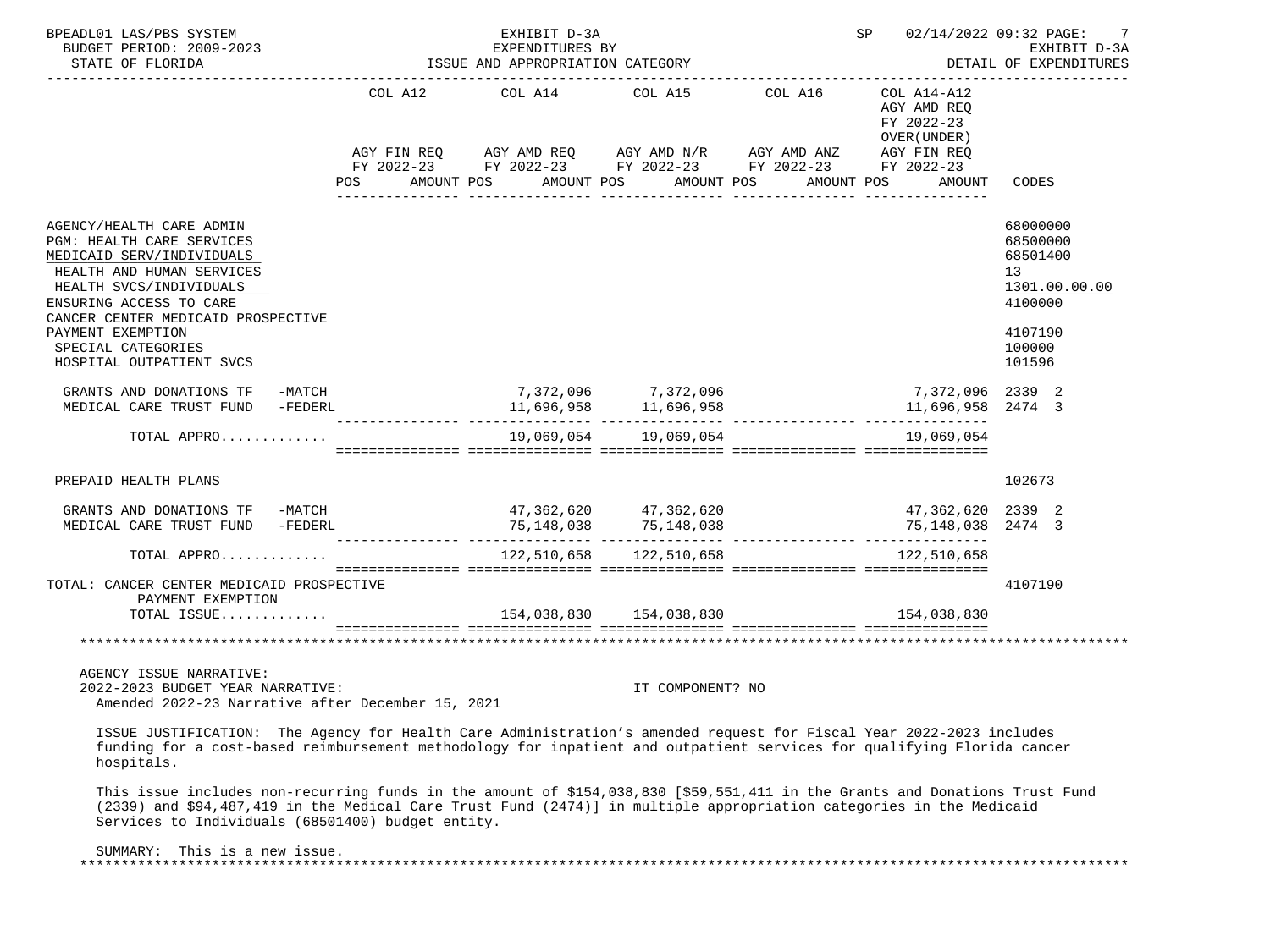| BPEADL01 LAS/PBS SYSTEM<br>BUDGET PERIOD: 2009-2023<br>STATE OF FLORIDA                                                                                                                                                                                                | ISSUE AND APPROPRIATION CATEGORY |                           | SP 02/14/2022 09:32 PAGE:                                                                                                                                                                                                                                                                                                                                  | 8<br>EXHIBIT D-3A<br>DETAIL OF EXPENDITURES |                                                                    |                                                                                                   |
|------------------------------------------------------------------------------------------------------------------------------------------------------------------------------------------------------------------------------------------------------------------------|----------------------------------|---------------------------|------------------------------------------------------------------------------------------------------------------------------------------------------------------------------------------------------------------------------------------------------------------------------------------------------------------------------------------------------------|---------------------------------------------|--------------------------------------------------------------------|---------------------------------------------------------------------------------------------------|
|                                                                                                                                                                                                                                                                        | POS                              | COL A12 COL A14           | $AGY \text{ } \text{FIN } \text{REQ} \text{ } \qquad \text{AGY } \text{AMD } \text{REQ} \text{ } \qquad \text{AGY } \text{AMD } \text{N/R} \text{ } \qquad \text{AGY } \text{AMD } \text{ANZ} \text{ } \qquad \text{AGY } \text{FIN } \text{REQ}$<br>FY 2022-23 FY 2022-23 FY 2022-23 FY 2022-23 FY 2022-23<br>AMOUNT POS AMOUNT POS AMOUNT POS AMOUNT POS | COL A15 COL A16                             | COL A14-A12<br>AGY AMD REO<br>FY 2022-23<br>OVER (UNDER)<br>AMOUNT | CODES                                                                                             |
| AGENCY/HEALTH CARE ADMIN<br><b>PGM: HEALTH CARE SERVICES</b><br>MEDICAID SERV/INDIVIDUALS<br>HEALTH AND HUMAN SERVICES<br>HEALTH SVCS/INDIVIDUALS<br>ENSURING ACCESS TO CARE<br>RESTORE HOSPITAL RATE ENHANCEMENTS<br>SPECIAL CATEGORIES<br>HOSPITAL INPATIENT SERVICE |                                  |                           |                                                                                                                                                                                                                                                                                                                                                            |                                             |                                                                    | 68000000<br>68500000<br>68501400<br>13<br>1301.00.00.00<br>4100000<br>4109300<br>100000<br>101582 |
| GENERAL REVENUE FUND -MATCH<br>MEDICAL CARE TRUST FUND -FEDERL                                                                                                                                                                                                         |                                  | 25,255,662<br>42,654,159  |                                                                                                                                                                                                                                                                                                                                                            |                                             | 25, 255, 662 1000 2<br>42,654,159 2474 3                           |                                                                                                   |
| TOTAL APPRO                                                                                                                                                                                                                                                            |                                  | 67,909,821                |                                                                                                                                                                                                                                                                                                                                                            |                                             | 67,909,821                                                         |                                                                                                   |
| HOSPITAL OUTPATIENT SVCS                                                                                                                                                                                                                                               |                                  |                           |                                                                                                                                                                                                                                                                                                                                                            |                                             |                                                                    | 101596                                                                                            |
| GENERAL REVENUE FUND -MATCH<br>MEDICAL CARE TRUST FUND -FEDERL                                                                                                                                                                                                         |                                  | 2,805,160<br>4,737,619    |                                                                                                                                                                                                                                                                                                                                                            |                                             | 2,805,160 1000 2<br>4,737,619 2474 3                               |                                                                                                   |
| TOTAL APPRO                                                                                                                                                                                                                                                            |                                  | 7,542,779                 |                                                                                                                                                                                                                                                                                                                                                            |                                             | 7,542,779                                                          |                                                                                                   |
| PREPAID HEALTH PLANS                                                                                                                                                                                                                                                   |                                  |                           |                                                                                                                                                                                                                                                                                                                                                            |                                             |                                                                    | 102673                                                                                            |
| GENERAL REVENUE FUND -MATCH<br>MEDICAL CARE TRUST FUND -FEDERL                                                                                                                                                                                                         |                                  | 87,094,927<br>147,094,174 |                                                                                                                                                                                                                                                                                                                                                            |                                             | 87,094,927 1000 2<br>147,094,174 2474 3                            |                                                                                                   |
| TOTAL APPRO                                                                                                                                                                                                                                                            |                                  | 234,189,101               |                                                                                                                                                                                                                                                                                                                                                            |                                             | 234,189,101                                                        |                                                                                                   |
| TOTAL: RESTORE HOSPITAL RATE ENHANCEMENTS<br>TOTAL ISSUE                                                                                                                                                                                                               |                                  | 309,641,701               |                                                                                                                                                                                                                                                                                                                                                            |                                             | 309,641,701                                                        | 4109300                                                                                           |
|                                                                                                                                                                                                                                                                        |                                  |                           |                                                                                                                                                                                                                                                                                                                                                            |                                             |                                                                    |                                                                                                   |
| AGENCY ISSUE NARRATIVE:<br>2022-2023 BUDGET YEAR NARRATIVE:                                                                                                                                                                                                            |                                  |                           | IT COMPONENT? NO                                                                                                                                                                                                                                                                                                                                           |                                             |                                                                    |                                                                                                   |

Amended 2022-23 Narrative after December 15, 2021

 ISSUE JUSTIFICATION: The Agency for Health Care Administration's amended request for Fiscal Year 2022-2023 includes funding in order to allow hospitals to qualify for automatic rate enhancements for inpatient and outpatient services.

 This issue includes recurring funds in the amount of \$309,641,701 [\$115,155,749 in the General Revenue Fund (1000) and \$194,485,952 in the Medical Care Trust Fund (2474)] in multiple appropriation categories in the Medicaid Services to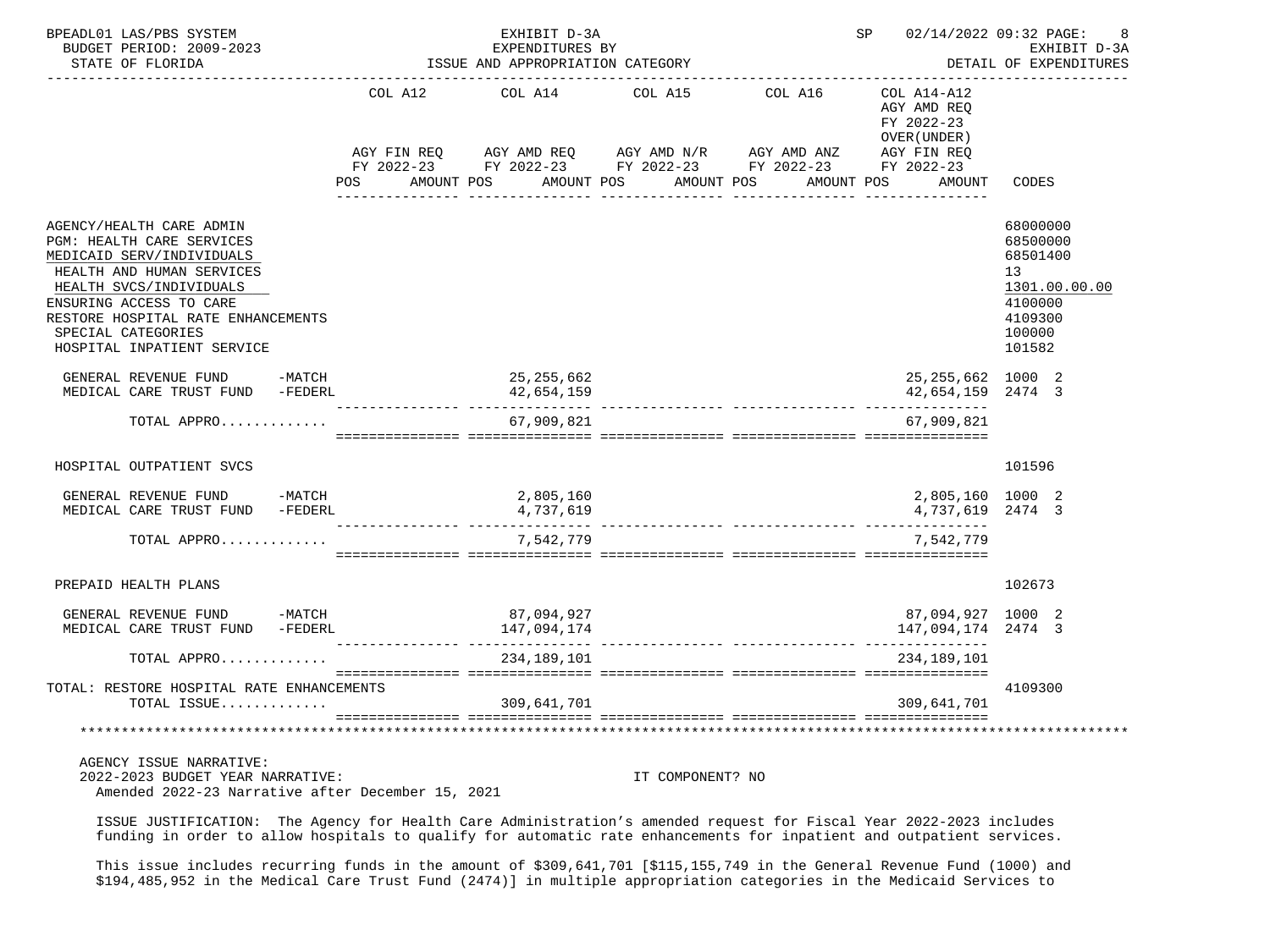| BPEADL01 LAS/PBS SYSTEM<br>BUDGET PERIOD: 2009-2023<br>STATE OF FLORIDA                                                                                                                                                                                     |         | EXHIBIT D-3A<br>EXPENDITURES BY<br>ISSUE AND APPROPRIATION CATEGORY                                           |                  | SP               | 02/14/2022 09:32 PAGE:<br>-9<br>EXHIBIT D-3A<br>DETAIL OF EXPENDITURES |                                                                               |
|-------------------------------------------------------------------------------------------------------------------------------------------------------------------------------------------------------------------------------------------------------------|---------|---------------------------------------------------------------------------------------------------------------|------------------|------------------|------------------------------------------------------------------------|-------------------------------------------------------------------------------|
|                                                                                                                                                                                                                                                             |         | COL A12 COL A14 COL A15 COL A16                                                                               |                  |                  | COL A14-A12<br>AGY AMD REO<br>FY 2022-23<br>OVER (UNDER)               |                                                                               |
|                                                                                                                                                                                                                                                             |         | AGY FIN REQ AGY AMD REQ AGY AMD N/R AGY AMD ANZ AGY FIN REQ                                                   |                  |                  |                                                                        |                                                                               |
|                                                                                                                                                                                                                                                             | POS FOR | FY 2022-23 FY 2022-23 FY 2022-23 FY 2022-23 FY 2022-23<br>AMOUNT POS AMOUNT POS AMOUNT POS<br>--------------- | ________________ | ________________ | AMOUNT POS<br>AMOUNT                                                   | CODES                                                                         |
| AGENCY/HEALTH CARE ADMIN<br><b>PGM: HEALTH CARE SERVICES</b><br>MEDICAID SERV/INDIVIDUALS<br>HEALTH AND HUMAN SERVICES<br>HEALTH SVCS/INDIVIDUALS<br>ENSURING ACCESS TO CARE<br>RESTORE HOSPITAL RATE ENHANCEMENTS<br>Individuals (68501400) budget entity. |         |                                                                                                               |                  |                  |                                                                        | 68000000<br>68500000<br>68501400<br>13<br>1301.00.00.00<br>4100000<br>4109300 |
| SUMMARY: This is a new issue.                                                                                                                                                                                                                               |         |                                                                                                               |                  |                  |                                                                        |                                                                               |
| TOTAL: HEALTH SVCS/INDIVIDUALS<br>BY FUND TYPE                                                                                                                                                                                                              |         |                                                                                                               |                  |                  |                                                                        | 1301.00.00.00                                                                 |
| GENERAL REVENUE FUND                                                                                                                                                                                                                                        |         |                                                                                                               |                  |                  | $2,655,293$ - $126,933,178$ $3,814,419$ $129,588,471$ $1000$           |                                                                               |
| TRUST FUNDS                                                                                                                                                                                                                                                 |         |                                                                                                               |                  |                  | $4,484,512-366,447,222$ 154,038,830 6,071,048 370,931,734 2000         |                                                                               |
| TOTAL PROG COMP                                                                                                                                                                                                                                             |         | 7,139,805- 493,380,400 154,038,830 9,885,467 500,520,205                                                      |                  |                  |                                                                        |                                                                               |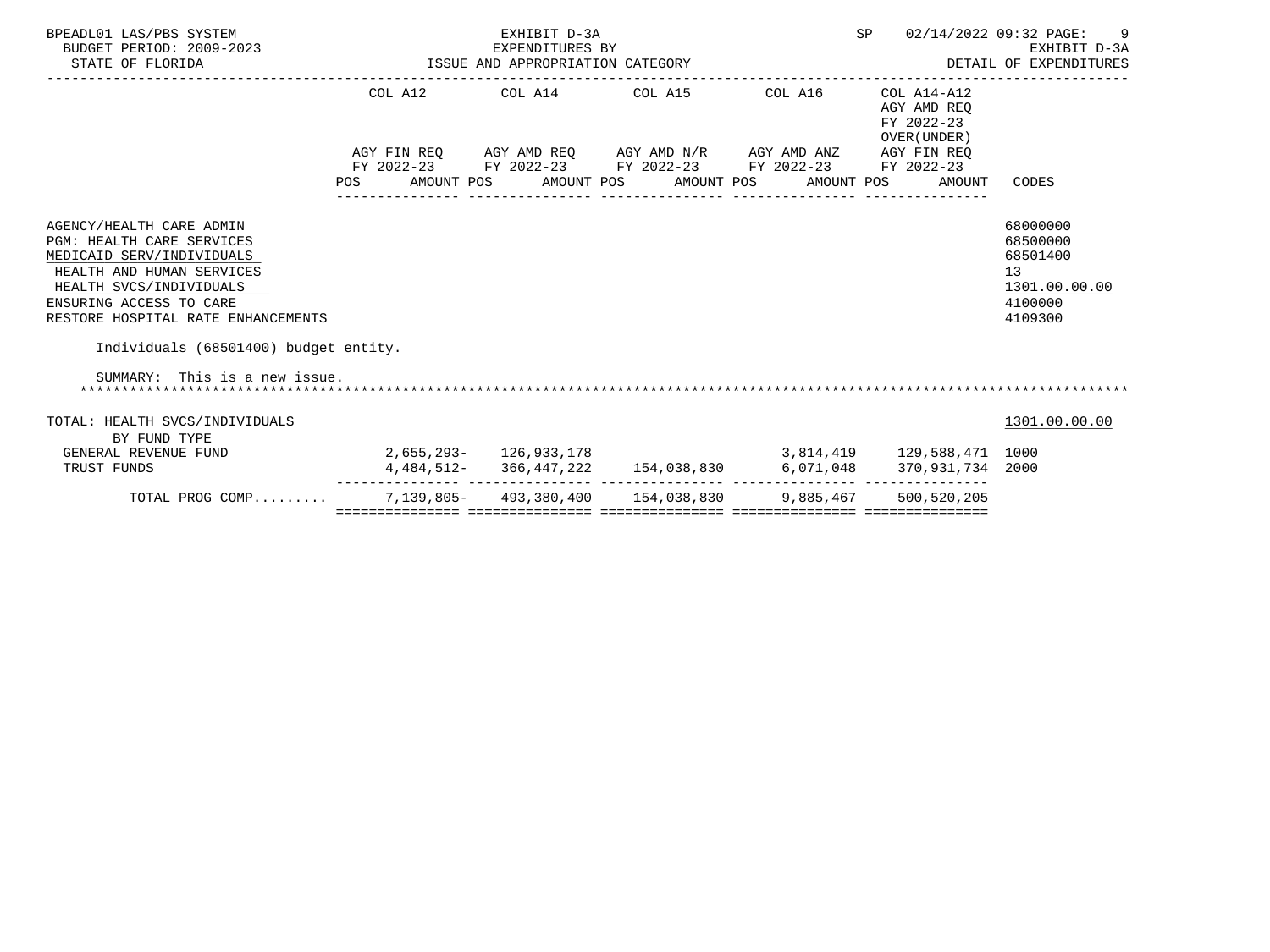| BPEADL01 LAS/PBS SYSTEM<br>BUDGET PERIOD: 2009-2023<br>STATE OF FLORIDA                                                                                                     |                                       | EXHIBIT D-3A<br>EXPENDITURES BY<br>EXPENDITURES BY<br>ISSUE AND APPROPRIATION CATEGORY | SP 02/14/2022 09:32 PAGE: 10                                                                                                                              | EXHIBIT D-3A<br>DETAIL OF EXPENDITURES |                                                             |                                                         |
|-----------------------------------------------------------------------------------------------------------------------------------------------------------------------------|---------------------------------------|----------------------------------------------------------------------------------------|-----------------------------------------------------------------------------------------------------------------------------------------------------------|----------------------------------------|-------------------------------------------------------------|---------------------------------------------------------|
|                                                                                                                                                                             |                                       |                                                                                        | COL A12 COL A14 COL A15 COL A16                                                                                                                           |                                        | $COL A14- A12$<br>AGY AMD REO<br>FY 2022-23<br>OVER (UNDER) |                                                         |
|                                                                                                                                                                             | POS                                   |                                                                                        | AGY FIN REQ AGY AMD REQ AGY AMD N/R AGY AMD ANZ AGY FIN REQ<br>FY 2022-23 FY 2022-23 FY 2022-23 FY 2022-23 FY 2022-23<br>AMOUNT POS AMOUNT POS AMOUNT POS | AMOUNT POS                             | AMOUNT                                                      | CODES                                                   |
| AGENCY/HEALTH CARE ADMIN<br><b>PGM: HEALTH CARE SERVICES</b><br>MEDICAID LONG TERM CARE<br>HEALTH AND HUMAN SERVICES<br>LONG-TERM CARE<br>ANNUALIZATION OF ISSUES PARTIALLY |                                       |                                                                                        |                                                                                                                                                           |                                        |                                                             | 68000000<br>68500000<br>68501500<br>13<br>1303.00.00.00 |
| FUNDED IN PRIOR YEAR<br>ANNUALIZATION FOR THE PROGRAM OF<br>ALL-INCLUSIVE CARE FOR THE                                                                                      |                                       |                                                                                        |                                                                                                                                                           |                                        |                                                             | 2600000                                                 |
| ELDERLY (PACE)<br>SPECIAL CATEGORIES<br>PROG CARE FOR THE ELDERLY                                                                                                           |                                       |                                                                                        |                                                                                                                                                           |                                        |                                                             | 2600750<br>100000<br>109971                             |
| MEDICAL CARE TRUST FUND                                                                                                                                                     | -MATCH 3,513,650<br>-FEDERL 5,574,941 |                                                                                        |                                                                                                                                                           |                                        | $3,513,650 - 2474$ 2<br>$5,574,941 - 2474$ 3                |                                                         |
| TOTAL MEDICAL CARE TRUST FUND                                                                                                                                               | 9,088,591                             |                                                                                        |                                                                                                                                                           |                                        | 9,088,591-2474                                              |                                                         |
| TOTAL APPRO                                                                                                                                                                 | 9,088,591                             |                                                                                        |                                                                                                                                                           |                                        | $9.088.591 -$                                               |                                                         |
|                                                                                                                                                                             |                                       |                                                                                        |                                                                                                                                                           |                                        |                                                             |                                                         |

 AGENCY ISSUE NARRATIVE: 2022-2023 BUDGET YEAR NARRATIVE: IT COMPONENT? NO

 LINKAGE TO THE GOVERNOR'S PRIORITIES: Health Care - Promote innovation in healthcare that reduces the cost of medical procedures and services and increases access to care for Floridians.

 FLORIDA STRATEGIC PLAN FOR ECONOMIC DEVELOPMENT: (5.2) Improve the efficiency and effectiveness of government agencies at all levels; (5.3) Strengthen local, regional and statewide partnerships to accomplish Florida's economic and quality of life and quality places goals; and (6.2) Ensure Floridians in all communities and life stages have opportunities to achieve healthier outcomes and societal contributions.

ISSUE TITLE: Annualization for the Program of All-Inclusive Care for the Elderly (PACE)

 ISSUE SUMMARY: This issue is the annualization of Program for All-Inclusive Care for the Elderly (PACE) in the amount of \$9,088,591.

 ISSUE DETAIL: The Department of Elder Affairs (DOEA) administers the Program of All-Inclusive Care for the Elderly (PACE) in consultation with the Agency for Health Care Administration (AHCA). PACE targets individuals who would otherwise qualify for Medicaid nursing home placement. The program provides a comprehensive array of home and community-based services at a cost less than nursing home care. Individuals who choose to enroll in PACE have both their medical and long-term care needs managed through a single provider.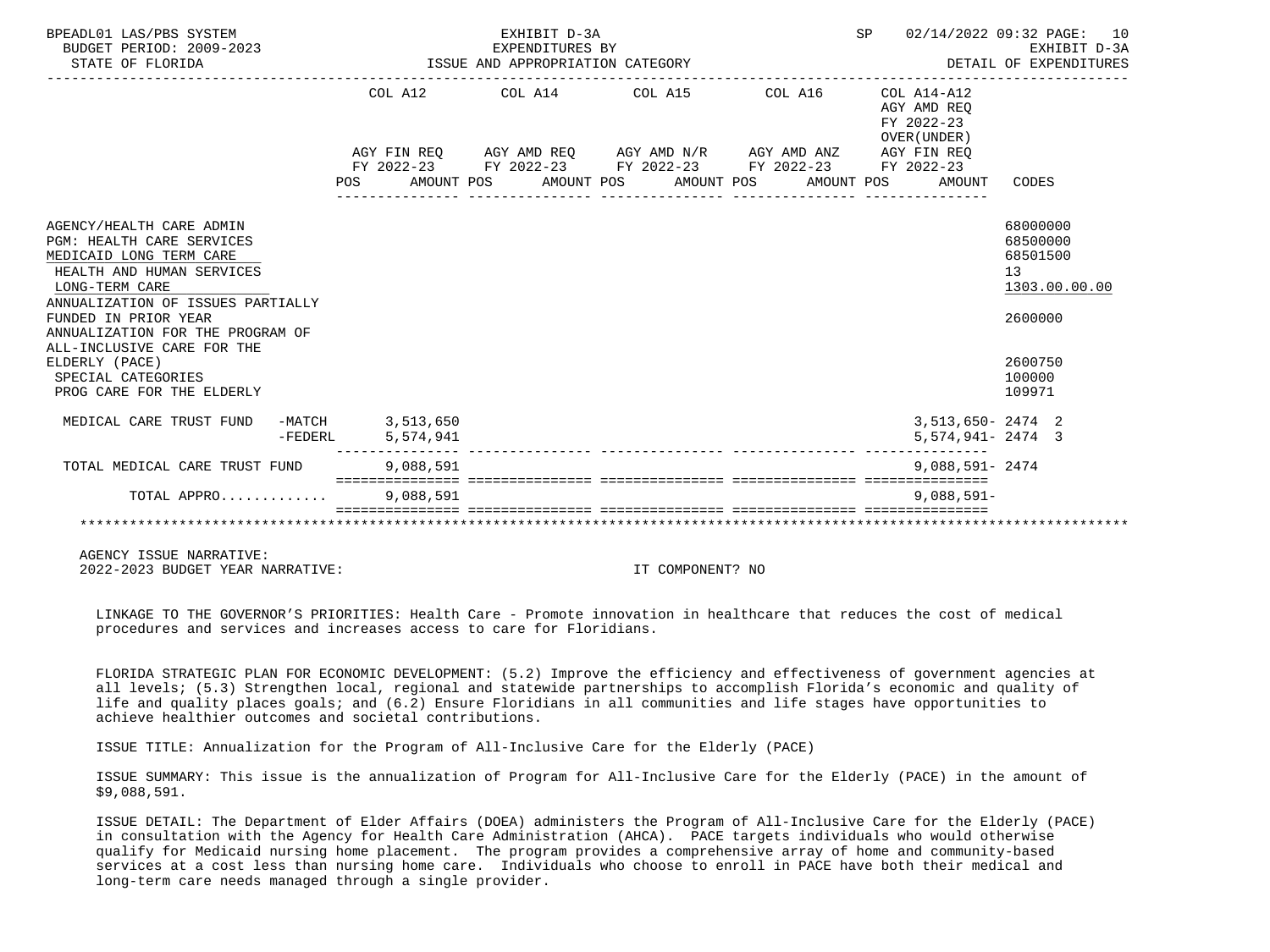| BPEADL01 LAS/PBS SYSTEM<br>BUDGET PERIOD: 2009-2023<br>STATE OF FLORIDA                                                                                                     |            | EXHIBIT D-3A<br>EXPENDITURES BY | ISSUE AND APPROPRIATION CATEGORY                                                                                                                     | SP                                                        | 02/14/2022 09:32 PAGE: 11<br>EXHIBIT D-3A<br>DETAIL OF EXPENDITURES |
|-----------------------------------------------------------------------------------------------------------------------------------------------------------------------------|------------|---------------------------------|------------------------------------------------------------------------------------------------------------------------------------------------------|-----------------------------------------------------------|---------------------------------------------------------------------|
|                                                                                                                                                                             |            |                                 | COL A12 COL A14 COL A15 COL A16                                                                                                                      | COL A14-A12<br>AGY AMD REO<br>FY 2022-23<br>OVER (UNDER ) |                                                                     |
|                                                                                                                                                                             | <b>POS</b> |                                 | AGY FIN REQ AGY AMD REQ AGY AMD N/R AGY AMD ANZ<br>FY 2022-23 FY 2022-23 FY 2022-23 FY 2022-23<br>AMOUNT POS AMOUNT POS AMOUNT POS AMOUNT POS AMOUNT | AGY FIN REO<br>FY 2022-23                                 | CODES                                                               |
| AGENCY/HEALTH CARE ADMIN<br><b>PGM: HEALTH CARE SERVICES</b><br>MEDICAID LONG TERM CARE<br>HEALTH AND HUMAN SERVICES<br>LONG-TERM CARE<br>ANNUALIZATION OF ISSUES PARTIALLY |            |                                 |                                                                                                                                                      |                                                           | 68000000<br>68500000<br>68501500<br>13<br>1303.00.00.00             |
| FUNDED IN PRIOR YEAR<br>ANNUALIZATION FOR THE PROGRAM OF<br>ALL-INCLUSIVE CARE FOR THE<br>ELDERLY (PACE)                                                                    |            |                                 |                                                                                                                                                      |                                                           | 2600000<br>2600750                                                  |

 The AHCA is responsible for the administration of the Medicaid program (Title XIX of the Social Security Act). The Medicaid program provides health care coverage to certain persons who qualify as low-income children, elderly, disabled, or families with dependent children. The Medicaid program is jointly financed with state and federal funds. The caseload and expenditures for the program are forecasted through a consensus process by the principals of the Social Services Estimating Conference (SSEC) for Medicaid Expenditures. The inclusion of PACE in the SSEC will allow for price level and workload adjustments for the services provided.

 FISCAL IMPACT: This issue requests \$9,088,591 [\$3,513,650 in the General Revenue Fund (1000) and \$5,574,941 in the Medical Care Trust Fund (2474)] in the Program of All-Inclusive Care for the Elderly (109971) appropriation category in the Medicaid Long Term Care (68501500) budget entity.

|                                                                                                                                                                                            | RECURRING<br>FY 2022-23    | NON-RECURRING<br>FY 2022-23 | TOTAL<br>FY 2022-23        |
|--------------------------------------------------------------------------------------------------------------------------------------------------------------------------------------------|----------------------------|-----------------------------|----------------------------|
| Medicaid Long-Term Care Budget Entity (68501500)<br>Program of All-Inclusive Care for the Elderly (109971)<br>Medical Care Trust Fund $(2474 - 2)$<br>Medical Care Trust Fund $(2474 - 3)$ | \$3,513,650<br>\$5,574,941 | \$0<br>\$0                  | \$3,513,650<br>\$5,574,941 |
| Issue Total                                                                                                                                                                                | \$9,088,591                | S0                          | \$9,088,591                |

Rounding in the amount of \$1 due to a negative in FSI 2.

Amended 2022-23 Narrative after December 15, 2021

 ISSUE JUSTIFICATION: The Agency for Health Care Administration's (Agency) amended request for Fiscal Year 2022-2023 includes an adjustment to the recurring budget in the Medical Care Trust Fund (2474) in the Medicaid Long Term Care (68501500) budget entity in order to annualize the funding to manage the Program of All-Inclusive Care for the Elderly at the Agency.

SUMMARY: This issue requests a budget adjustment of (\$9,088,591). The amended budget amount for this issue is zero. The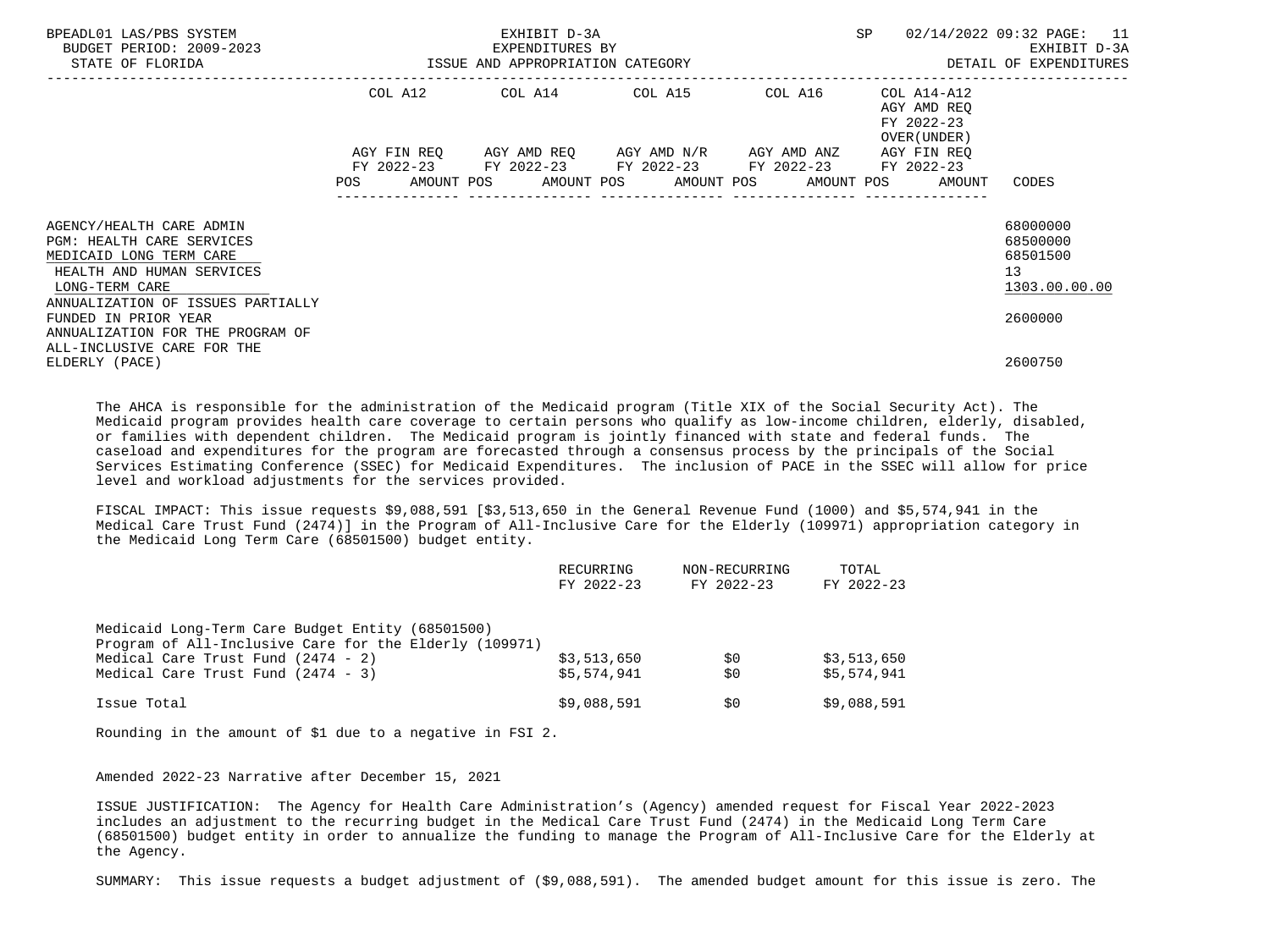| BPEADL01 LAS/PBS SYSTEM<br>BUDGET PERIOD: 2009-2023<br>STATE OF FLORIDA                                                                                                                                                                                                                                                                                                                                                                                                                |                     |  | EXHIBIT D-3A<br>EXPENDITURES BY<br>ISSUE AND APPROPRIATION CATEGORY                                                                                                                          |            | 02/14/2022 09:32 PAGE: 12<br>SP<br>EXHIBIT D-3A<br>DETAIL OF EXPENDITURES |                                      |                                                                    |
|----------------------------------------------------------------------------------------------------------------------------------------------------------------------------------------------------------------------------------------------------------------------------------------------------------------------------------------------------------------------------------------------------------------------------------------------------------------------------------------|---------------------|--|----------------------------------------------------------------------------------------------------------------------------------------------------------------------------------------------|------------|---------------------------------------------------------------------------|--------------------------------------|--------------------------------------------------------------------|
|                                                                                                                                                                                                                                                                                                                                                                                                                                                                                        | POS                 |  | COL A12 COL A14 COL A15 COL A16<br>AGY FIN REQ AGY AMD REQ AGY AMD N/R AGY AMD ANZ AGY FIN REQ<br>FY 2022-23 FY 2022-23 FY 2022-23 FY 2022-23 FY 2022-23<br>AMOUNT POS AMOUNT POS AMOUNT POS | AMOUNT POS | COL A14-A12<br>AGY AMD REO<br>FY 2022-23<br>OVER (UNDER)<br>AMOUNT        | CODES                                |                                                                    |
| AGENCY/HEALTH CARE ADMIN<br>PGM: HEALTH CARE SERVICES<br>MEDICAID LONG TERM CARE<br>HEALTH AND HUMAN SERVICES<br>LONG-TERM CARE<br>ANNUALIZATION OF ISSUES PARTIALLY<br>FUNDED IN PRIOR YEAR<br>ANNUALIZATION FOR THE PROGRAM OF<br>ALL-INCLUSIVE CARE FOR THE                                                                                                                                                                                                                         |                     |  |                                                                                                                                                                                              |            |                                                                           |                                      | 68000000<br>68500000<br>68501500<br>13<br>1303.00.00.00<br>2600000 |
| ELDERLY (PACE)<br>budget for this annualization issue was moved to Issue Code 2600760 and was lowered by \$1.                                                                                                                                                                                                                                                                                                                                                                          |                     |  |                                                                                                                                                                                              |            |                                                                           |                                      | 2600750                                                            |
| ANNUALIZATION TO ESTABLISH BUDGET<br>AUTHORITY FOR MEDICAID SERVICES<br>SPECIAL CATEGORIES<br>PROG CARE FOR THE ELDERLY                                                                                                                                                                                                                                                                                                                                                                |                     |  |                                                                                                                                                                                              |            |                                                                           |                                      | 2600760<br>100000<br>109971                                        |
| MEDICAL CARE TRUST FUND                                                                                                                                                                                                                                                                                                                                                                                                                                                                | -MATCH<br>$-FEDERL$ |  | 3,513,649<br>5,574,941                                                                                                                                                                       |            |                                                                           | 3,513,649 2474 2<br>5,574,941 2474 3 |                                                                    |
| TOTAL MEDICAL CARE TRUST FUND                                                                                                                                                                                                                                                                                                                                                                                                                                                          |                     |  | 9,088,590                                                                                                                                                                                    |            |                                                                           | 9,088,590 2474                       |                                                                    |
| TOTAL APPRO                                                                                                                                                                                                                                                                                                                                                                                                                                                                            |                     |  | 9,088,590                                                                                                                                                                                    |            |                                                                           | 9,088,590                            |                                                                    |
|                                                                                                                                                                                                                                                                                                                                                                                                                                                                                        |                     |  |                                                                                                                                                                                              |            |                                                                           |                                      |                                                                    |
| $\mathcal{L} \cap \mathcal{L} \cap \mathcal{L} \cap \mathcal{L} \cap \mathcal{L} \cap \mathcal{L} \cap \mathcal{L} \cap \mathcal{L} \cap \mathcal{L} \cap \mathcal{L} \cap \mathcal{L} \cap \mathcal{L} \cap \mathcal{L} \cap \mathcal{L} \cap \mathcal{L} \cap \mathcal{L} \cap \mathcal{L} \cap \mathcal{L} \cap \mathcal{L} \cap \mathcal{L} \cap \mathcal{L} \cap \mathcal{L} \cap \mathcal{L} \cap \mathcal{L} \cap \mathcal{L} \cap \mathcal{L} \cap \mathcal{L} \cap \mathcal{$ |                     |  |                                                                                                                                                                                              |            |                                                                           |                                      |                                                                    |

 2022-2023 BUDGET YEAR NARRATIVE: IT COMPONENT? NO Amended 2022-23 Narrative after December 15, 2021

 ISSUE JUSTIFICATION: The Agency for Health Care Administration's (AHCA) amended request for Fiscal Year 2022-2023 includes an adjustment in order to annualize funds to manage the Program of All-Inclusive Care for the Elderly (PACE) at the AHCA.

 The Department of Elder Affairs (DOEA) administers PACE in consultation with the AHCA. PACE targets individuals who would otherwise qualify for Medicaid nursing home placement. The program provides a comprehensive array of home and community-based services at a cost less than nursing home care. Individuals who choose to enroll in PACE have both their medical and long-term care needs managed through a single provider.

 The AHCA is responsible for the administration of the Medicaid program (Title XIX of the Social Security Act). The Medicaid program provides health care coverage to certain persons who qualify as low-income children, elderly, disabled, or families with dependent children. The Medicaid program is jointly financed with state and federal funds. The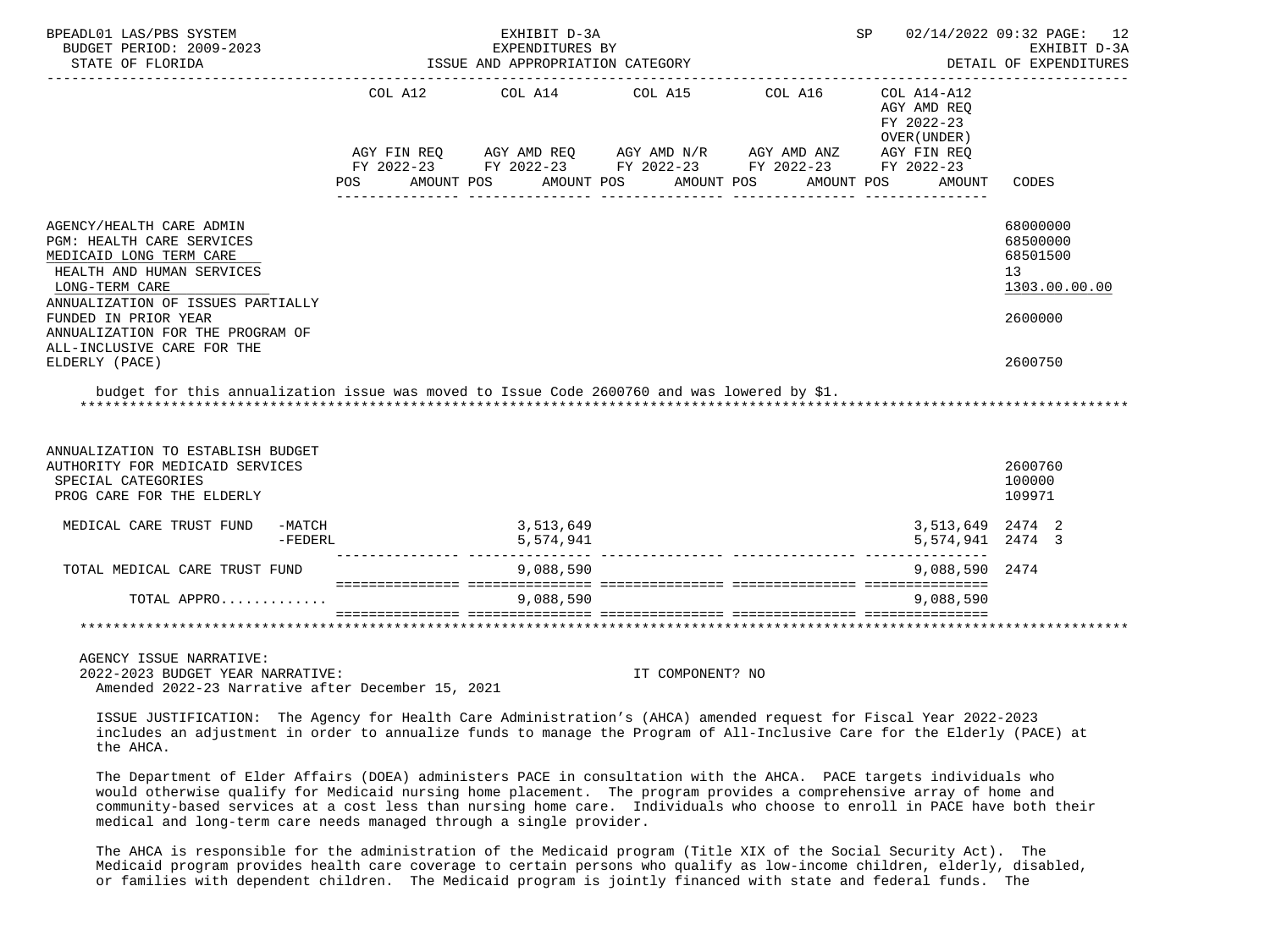| BPEADL01 LAS/PBS SYSTEM<br>EXPENDITURES BY<br>BUDGET PERIOD: 2009-2023<br>STATE OF FLORIDA STATE OF STATE OF STATE OF STATE OF STATE OF STATE OF STATE OF STATE OF STATE OF STATE OF STATE OF STATE OF STATE OF STATE OF STATE OF STATE OF STATE OF STATE OF ST                                                                                               | EXHIBIT D-3A | <b>SP</b> SP                                                | 02/14/2022 09:32 PAGE: 13<br>EXHIBIT D-3A<br>DETAIL OF EXPENDITURES |                                                        |                        |
|---------------------------------------------------------------------------------------------------------------------------------------------------------------------------------------------------------------------------------------------------------------------------------------------------------------------------------------------------------------|--------------|-------------------------------------------------------------|---------------------------------------------------------------------|--------------------------------------------------------|------------------------|
|                                                                                                                                                                                                                                                                                                                                                               |              | COL A12 COL A14 COL A15 COL A16 COL A14-A12                 |                                                                     | AGY AMD REQ<br>FY 2022-23<br>OVER (UNDER )             |                        |
|                                                                                                                                                                                                                                                                                                                                                               |              | AGY FIN REQ AGY AMD REQ AGY AMD N/R AGY AMD ANZ AGY FIN REQ |                                                                     |                                                        |                        |
|                                                                                                                                                                                                                                                                                                                                                               |              | FY 2022-23 FY 2022-23 FY 2022-23 FY 2022-23 FY 2022-23      |                                                                     |                                                        |                        |
|                                                                                                                                                                                                                                                                                                                                                               |              |                                                             |                                                                     | POS AMOUNT POS AMOUNT POS AMOUNT POS AMOUNT POS AMOUNT | CODES                  |
| AGENCY/HEALTH CARE ADMIN                                                                                                                                                                                                                                                                                                                                      |              |                                                             |                                                                     |                                                        | 68000000               |
| PGM: HEALTH CARE SERVICES<br>MEDICAID LONG TERM CARE                                                                                                                                                                                                                                                                                                          |              |                                                             |                                                                     |                                                        | 68500000<br>68501500   |
| HEALTH AND HUMAN SERVICES                                                                                                                                                                                                                                                                                                                                     |              |                                                             |                                                                     |                                                        | 13                     |
| LONG-TERM CARE                                                                                                                                                                                                                                                                                                                                                |              |                                                             |                                                                     |                                                        | 1303.00.00.00          |
| ANNUALIZATION OF ISSUES PARTIALLY<br>FUNDED IN PRIOR YEAR<br>ANNUALIZATION TO ESTABLISH BUDGET                                                                                                                                                                                                                                                                |              |                                                             |                                                                     |                                                        | 2600000                |
| AUTHORITY FOR MEDICAID SERVICES                                                                                                                                                                                                                                                                                                                               |              |                                                             |                                                                     |                                                        | 2600760                |
| This issue includes recurring budget in the amount of \$9,088,590 in the Medical Care Trust Fund (2474) in the Program of<br>All-Inclusive Care for the Elderly (109971) appropriation category in the Medicaid Long Term Care (68501500) budget<br>entity. The budget for this annualization issue was moved from Issue Code 2600750 and was lowered by \$1. |              |                                                             |                                                                     |                                                        |                        |
| SUMMARY: This is a new issue.                                                                                                                                                                                                                                                                                                                                 |              |                                                             |                                                                     |                                                        |                        |
| STATE FUNDING REDUCTIONS                                                                                                                                                                                                                                                                                                                                      |              |                                                             |                                                                     |                                                        | 3300000                |
| ELIMINATE EXCESS BUDGET AUTHORITY                                                                                                                                                                                                                                                                                                                             |              |                                                             |                                                                     |                                                        | 3300170                |
| SPECIAL CATEGORIES                                                                                                                                                                                                                                                                                                                                            |              |                                                             |                                                                     |                                                        | 100000                 |
| PROG CARE FOR THE ELDERLY                                                                                                                                                                                                                                                                                                                                     |              |                                                             |                                                                     |                                                        | 109971                 |
| MEDICAL CARE TRUST FUND -MATCH 37, 231, 496- 37, 231, 495-                                                                                                                                                                                                                                                                                                    |              |                                                             |                                                                     |                                                        | 1 2474 2               |
|                                                                                                                                                                                                                                                                                                                                                               |              |                                                             |                                                                     |                                                        | ********************** |
| AGENCY ISSUE NARRATIVE:                                                                                                                                                                                                                                                                                                                                       |              |                                                             |                                                                     |                                                        |                        |
| 2022-2023 BUDGET YEAR NARRATIVE:<br>LINKAGE TO THE GOVERNOR'S PRIORITIES: Health Care - Promote innovation, reduce costs and combat state crisis                                                                                                                                                                                                              |              | IT COMPONENT? NO                                            |                                                                     |                                                        |                        |
|                                                                                                                                                                                                                                                                                                                                                               |              |                                                             |                                                                     |                                                        |                        |
| FLORIDA STRATEGIC PLAN FOR ECONOMIC DEVELOPMENT: (5.2) Improve the efficiency and effectiveness of government agencies at<br>all levels; (5.3) Strengthen local, regional, and statewide partnerships to accomplish Florida's economic and quality of                                                                                                         |              |                                                             |                                                                     |                                                        |                        |

ISSUE TITLE: Eliminate Excess Budget Authority

healthier outcomes and societal contributions.

 ISSUE SUMMARY: This Agency for Health Care Administration (AHCA) requests to eliminate budget authority of (\$37,231,496) due to the transfer of the PACE program from the Department of Elder Affairs (DOEA) to the AHCA.

life and quality places goals; (6.2) Ensure Floridians in all communities and life stages have opportunities to achieve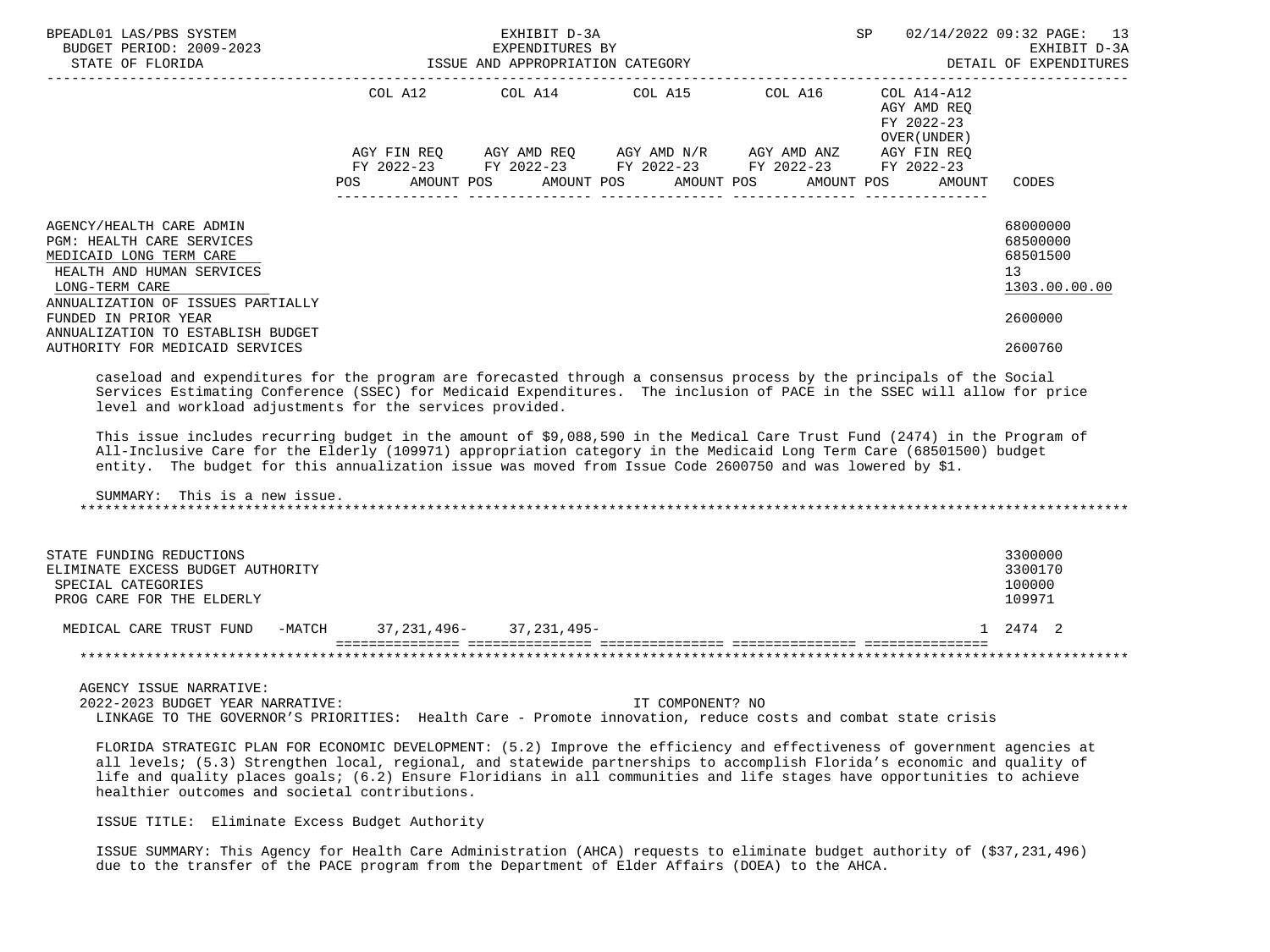| BPEADL01 LAS/PBS SYSTEM<br>BUDGET PERIOD: 2009-2023<br>STATE OF FLORIDA          |     |             | EXHIBIT D-3A<br>EXPENDITURES BY<br>ISSUE AND APPROPRIATION CATEGORY             |  |             | SP |                                                          | 14<br>02/14/2022 09:32 PAGE:<br>EXHIBIT D-3A<br>DETAIL OF EXPENDITURES |
|----------------------------------------------------------------------------------|-----|-------------|---------------------------------------------------------------------------------|--|-------------|----|----------------------------------------------------------|------------------------------------------------------------------------|
|                                                                                  |     | COL A12     | COL A14 COL A15                                                                 |  | COL A16     |    | COL A14-A12<br>AGY AMD REO<br>FY 2022-23<br>OVER (UNDER) |                                                                        |
|                                                                                  |     | AGY FIN REO | AGY AMD REO AGY AMD N/R                                                         |  | AGY AMD ANZ |    | AGY FIN REO                                              |                                                                        |
|                                                                                  | POS | AMOUNT POS  | FY 2022-23 FY 2022-23 FY 2022-23 FY 2022-23<br>AMOUNT POS AMOUNT POS AMOUNT POS |  |             |    | FY 2022-23<br>AMOUNT                                     | CODES                                                                  |
| AGENCY/HEALTH CARE ADMIN<br>PGM: HEALTH CARE SERVICES<br>MEDICAID LONG TERM CARE |     |             |                                                                                 |  |             |    |                                                          | 68000000<br>68500000<br>68501500                                       |
| HEALTH AND HUMAN SERVICES<br>LONG-TERM CARE                                      |     |             |                                                                                 |  |             |    |                                                          | 13<br>1303.00.00.00                                                    |
| STATE FUNDING REDUCTIONS<br>ELIMINATE EXCESS BUDGET AUTHORITY                    |     |             |                                                                                 |  |             |    |                                                          | 3300000<br>3300170                                                     |

 ISSUE DETAIL: Issue coded 1700330 Transfer Program of All-Inclusive Care for the Elderly (PACE) allows for the transfer of the PACE program from the Department of Elder Affairs (DOEA) to the AHCA. In order to accurately align the budget authority, technical issues that are budget neutral are needed.

 FISCAL IMPACT: This issue is budget neutral and requests to eliminate excess budget authority of (37,231,496) in the Medicaid Long-Term Care budget entity (68501500), PACE category (109971), in the Medical Care Trust Fund, FSI 2. This authority is no longer needed due to the transfer of General Revenue to AHCA from the DOEA.

|                                                                                                                                              | RECURRING      | NON-RECURRING | TOTAL           |
|----------------------------------------------------------------------------------------------------------------------------------------------|----------------|---------------|-----------------|
|                                                                                                                                              | $FY$ 2022-23   | FY 2022-23    | $FY$ 2022-23    |
| Medicaid Long Term Care (68501500)<br>Program of All-Inclusive Care for the<br>Elderly (PACE) (109971)<br>Medical Care Trust Fund (2474 - 2) | (\$37,231,496) | S0            | (537, 231, 496) |
| Issue Total                                                                                                                                  | S0             | S0            | S0              |

Multiple companion issue codes (1700330, 34F1300, 34F1400, 2600750,and 3300170) are related to the PACE transfer.

## Amended 2022-23 Narrative after December 15, 2021

 ISSUE JUSTIFICATION: The Agency for Health Care Administration's (AHCA) amended request for Fiscal Year 2022-2023 includes an adjustment to the recurring budget in the Medical Care Trust Fund (2474) in the Medicaid Long Term Care (68501500) budget entity in order to eliminate the budget authority due to the transfer of the Program of All-Inclusive Care for the Elderly from the Department of Elder Affairs to the AHCA.

 SUMMARY: This issue requests a budget adjustment of \$1. The amended budget amount for this issue is (\$37,231,495). \*\*\*\*\*\*\*\*\*\*\*\*\*\*\*\*\*\*\*\*\*\*\*\*\*\*\*\*\*\*\*\*\*\*\*\*\*\*\*\*\*\*\*\*\*\*\*\*\*\*\*\*\*\*\*\*\*\*\*\*\*\*\*\*\*\*\*\*\*\*\*\*\*\*\*\*\*\*\*\*\*\*\*\*\*\*\*\*\*\*\*\*\*\*\*\*\*\*\*\*\*\*\*\*\*\*\*\*\*\*\*\*\*\*\*\*\*\*\*\*\*\*\*\*\*\*\*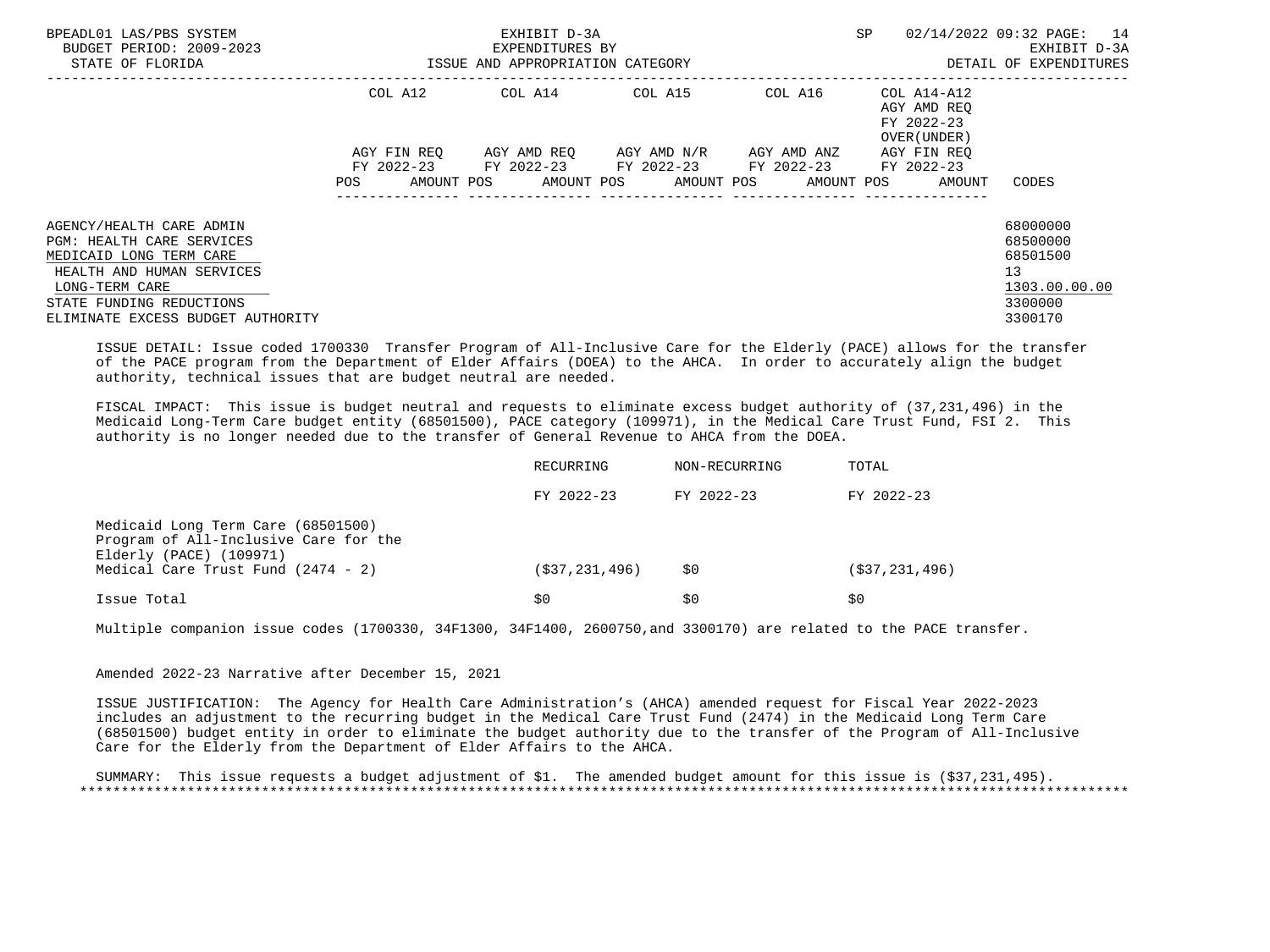| BPEADL01 LAS/PBS SYSTEM<br>BUDGET PERIOD: 2009-2023                                                                                                                                                                                                                                                                                                                                                                                                                                                                                                                                         | ISSUE AND APPROPRIATION CATEGORY                                                                                                                                                                                                                | EXHIBIT D-3A<br>EXPENDITURES BY |                  | 02/14/2022 09:32 PAGE: 15<br>SP<br>EXHIBIT D-3A<br>DETAIL OF EXPENDITURES |                                                                     |                                                                                                   |  |
|---------------------------------------------------------------------------------------------------------------------------------------------------------------------------------------------------------------------------------------------------------------------------------------------------------------------------------------------------------------------------------------------------------------------------------------------------------------------------------------------------------------------------------------------------------------------------------------------|-------------------------------------------------------------------------------------------------------------------------------------------------------------------------------------------------------------------------------------------------|---------------------------------|------------------|---------------------------------------------------------------------------|---------------------------------------------------------------------|---------------------------------------------------------------------------------------------------|--|
| STATE OF FLORIDA                                                                                                                                                                                                                                                                                                                                                                                                                                                                                                                                                                            |                                                                                                                                                                                                                                                 |                                 |                  |                                                                           |                                                                     |                                                                                                   |  |
|                                                                                                                                                                                                                                                                                                                                                                                                                                                                                                                                                                                             | COL A12 COL A14 COL A15 COL A16<br>$AGY \text{ FIN REQ} \qquad \text{AGY AMD REQ} \qquad \text{AGY AMD N/R} \qquad \text{AGY AMD ANZ} \qquad \text{AGY FIN REQ}$<br>FY 2022-23 FY 2022-23 FY 2022-23 FY 2022-23 FY 2022-23<br>AMOUNT POS<br>POS | AMOUNT POS                      | AMOUNT POS       | AMOUNT POS                                                                | COL A14-A12<br>AGY AMD REO<br>FY 2022-23<br>OVER (UNDER )<br>AMOUNT | CODES                                                                                             |  |
| AGENCY/HEALTH CARE ADMIN<br>PGM: HEALTH CARE SERVICES<br>MEDICAID LONG TERM CARE<br>HEALTH AND HUMAN SERVICES<br>LONG-TERM CARE<br>ENSURING ACCESS TO CARE<br>HOME AND COMMUNITY BASED SERVICES<br>WAIVER PROVIDER RATE INCREASE<br>SPECIAL CATEGORIES<br>HOME & COMMUNITY BASED SVC                                                                                                                                                                                                                                                                                                        |                                                                                                                                                                                                                                                 |                                 |                  |                                                                           |                                                                     | 68000000<br>68500000<br>68501500<br>13<br>1303.00.00.00<br>4100000<br>4100030<br>100000<br>101554 |  |
| MEDICAL CARE TRUST FUND -MATCH<br>$-FEDERL$                                                                                                                                                                                                                                                                                                                                                                                                                                                                                                                                                 |                                                                                                                                                                                                                                                 | 12,390,331<br>19,233,793        |                  |                                                                           | 12,390,331 2474 2<br>19, 233, 793 2474 3                            |                                                                                                   |  |
| TOTAL MEDICAL CARE TRUST FUND                                                                                                                                                                                                                                                                                                                                                                                                                                                                                                                                                               |                                                                                                                                                                                                                                                 | 31,624,124                      |                  |                                                                           | 31,624,124 2474                                                     |                                                                                                   |  |
| TOTAL APPRO                                                                                                                                                                                                                                                                                                                                                                                                                                                                                                                                                                                 |                                                                                                                                                                                                                                                 | 31,624,124                      |                  |                                                                           | 31,624,124                                                          |                                                                                                   |  |
| AGENCY ISSUE NARRATIVE:<br>2022-2023 BUDGET YEAR NARRATIVE:<br>Amended 2022-23 Narrative after December 15, 2021                                                                                                                                                                                                                                                                                                                                                                                                                                                                            |                                                                                                                                                                                                                                                 |                                 | IT COMPONENT? NO |                                                                           | ***********************************                                 |                                                                                                   |  |
| ISSUE JUSTIFICATION: The Agency for Health Care Administration's amended request for Fiscal Year 2022-2023 includes an<br>adjustment to support home and community-based services' provider rate increases within the Agency for Persons with<br>Disabilities (APD). This issue is a companion issue for Issue Code 4000510 within the APD.<br>This issue includes recurring funds in the amount of \$31,624,124 in the Medical Care Trust Fund (2474) in the Home and<br>Community Based Services (101554) appropriation category in the Medicaid Long Term Care (68501500) budget entity. |                                                                                                                                                                                                                                                 |                                 |                  |                                                                           |                                                                     |                                                                                                   |  |
| SUMMARY: This is a new issue.                                                                                                                                                                                                                                                                                                                                                                                                                                                                                                                                                               |                                                                                                                                                                                                                                                 |                                 |                  |                                                                           |                                                                     |                                                                                                   |  |
| MEDICAID PROVIDER RATE INCREASE<br>SPECIAL CATEGORIES<br>ASSISTIVE CARE SERVICES                                                                                                                                                                                                                                                                                                                                                                                                                                                                                                            |                                                                                                                                                                                                                                                 |                                 |                  |                                                                           |                                                                     | 4102100<br>100000<br>100602                                                                       |  |
| GENERAL REVENUE FUND<br>$-MATCH$<br>MEDICAL CARE TRUST FUND<br>$-FEDERL$                                                                                                                                                                                                                                                                                                                                                                                                                                                                                                                    |                                                                                                                                                                                                                                                 | 67,502<br>104,785               |                  |                                                                           | 104,785 2474 3                                                      | 67,502 1000 2                                                                                     |  |
| TOTAL APPRO                                                                                                                                                                                                                                                                                                                                                                                                                                                                                                                                                                                 |                                                                                                                                                                                                                                                 | 172,287                         |                  |                                                                           | 172,287                                                             |                                                                                                   |  |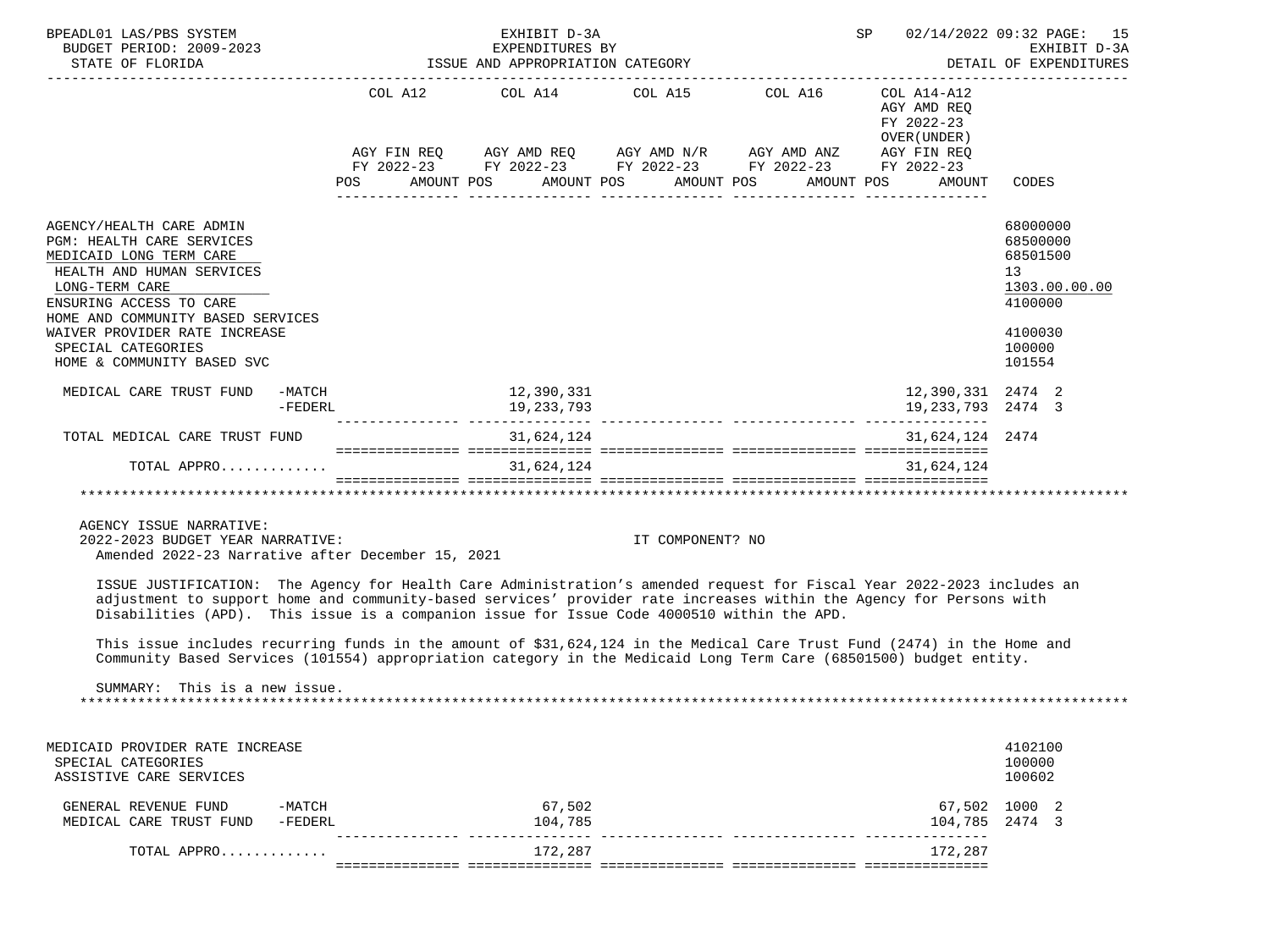| BPEADL01 LAS/PBS SYSTEM<br>BUDGET PERIOD: 2009-2023<br>STATE OF FLORIDA                                                                                                                                                                 |  | ISSUE AND APPROPRIATION CATEGORY |                                  | SP      | 02/14/2022 09:32 PAGE: 16<br>EXHIBIT D-3A<br>DETAIL OF EXPENDITURES                                                              |                                                                            |                                                                                                                |
|-----------------------------------------------------------------------------------------------------------------------------------------------------------------------------------------------------------------------------------------|--|----------------------------------|----------------------------------|---------|----------------------------------------------------------------------------------------------------------------------------------|----------------------------------------------------------------------------|----------------------------------------------------------------------------------------------------------------|
|                                                                                                                                                                                                                                         |  | COL A12                          | COL A14                          | COL A15 | COL A16<br>AGY FIN REQ AGY AMD REQ AGY AMD N/R AGY AMD ANZ AGY FIN REQ<br>FY 2022-23 FY 2022-23 FY 2022-23 FY 2022-23 FY 2022-23 | COL A14-A12<br>AGY AMD REO<br>FY 2022-23<br>OVER (UNDER)                   |                                                                                                                |
|                                                                                                                                                                                                                                         |  | POS                              | AMOUNT POS AMOUNT POS AMOUNT POS |         |                                                                                                                                  | AMOUNT POS<br>AMOUNT                                                       | CODES                                                                                                          |
| AGENCY/HEALTH CARE ADMIN<br>PGM: HEALTH CARE SERVICES<br>MEDICAID LONG TERM CARE<br>HEALTH AND HUMAN SERVICES<br>LONG-TERM CARE<br>ENSURING ACCESS TO CARE<br>MEDICAID PROVIDER RATE INCREASE<br>SPECIAL CATEGORIES<br>ICF/DD COMMUNITY |  |                                  |                                  |         |                                                                                                                                  |                                                                            | 68000000<br>68500000<br>68501500<br>13 <sup>°</sup><br>1303.00.00.00<br>4100000<br>4102100<br>100000<br>101649 |
| GENERAL REVENUE FUND -MATCH<br>MEDICAL CARE TRUST FUND -FEDERL                                                                                                                                                                          |  |                                  | 3,603,932<br>5,594,465           |         |                                                                                                                                  | 3,603,932 1000 2<br>5,594,465 2474 3                                       |                                                                                                                |
| TOTAL APPRO                                                                                                                                                                                                                             |  |                                  | 9,198,397                        |         |                                                                                                                                  | 9,198,397                                                                  |                                                                                                                |
| NURSING HOME CARE                                                                                                                                                                                                                       |  |                                  |                                  |         |                                                                                                                                  |                                                                            | 102233                                                                                                         |
| GENERAL REVENUE FUND -MATCH<br>MEDICAL CARE TRUST FUND -FEDERL                                                                                                                                                                          |  |                                  | 2,285,006<br>3,547,067           |         | 1,182,356                                                                                                                        | 761,669 2,285,006 1000 2<br>1,182,356 3,547,067 2474 3<br>3,547,067 2474 3 |                                                                                                                |
| TOTAL APPRO                                                                                                                                                                                                                             |  |                                  | 5,832,073                        |         | 1,944,025                                                                                                                        | 5,832,073                                                                  |                                                                                                                |
| PRPD HLTH PLAN/LNG TRM CAR                                                                                                                                                                                                              |  |                                  |                                  |         |                                                                                                                                  |                                                                            | 102674                                                                                                         |
| GENERAL REVENUE FUND -MATCH<br>MEDICAL CARE TRUST FUND -FEDERL                                                                                                                                                                          |  |                                  | 44,824,826<br>69,582,592         |         | 23,196,699                                                                                                                       | 14,939,108   44,824,826   1000   2<br>23,196,699   69,582,592   2474   3   |                                                                                                                |
| TOTAL APPRO                                                                                                                                                                                                                             |  |                                  | 114,407,418                      |         | 38,135,807                                                                                                                       | 114,407,418                                                                |                                                                                                                |
| TOTAL: MEDICAID PROVIDER RATE INCREASE<br>TOTAL ISSUE                                                                                                                                                                                   |  |                                  | 129,610,175                      |         | 40,079,832                                                                                                                       | 129,610,175                                                                | 4102100                                                                                                        |
|                                                                                                                                                                                                                                         |  |                                  |                                  |         |                                                                                                                                  |                                                                            |                                                                                                                |
| AGENCY ISSUE NARRATIVE:                                                                                                                                                                                                                 |  |                                  |                                  |         |                                                                                                                                  |                                                                            |                                                                                                                |

 2022-2023 BUDGET YEAR NARRATIVE: IT COMPONENT? NO Amended 2022-23 Narrative after December 15, 2021

 ISSUE JUSTIFICATION: The Agency for Health Care Administration's (Agency) amended request for Fiscal Year 2022-2023 includes funding in order to support Medicaid provider rate increases in the Agency for the following provider types: durable medical equipment, personal care services, home health services, Prescribed Pediatric Extended Care, private duty nursing, specialized mental health counseling, assistive care services, Intermediate Care Facilities for Individuals with Intellectual Disabilities and nursing home care.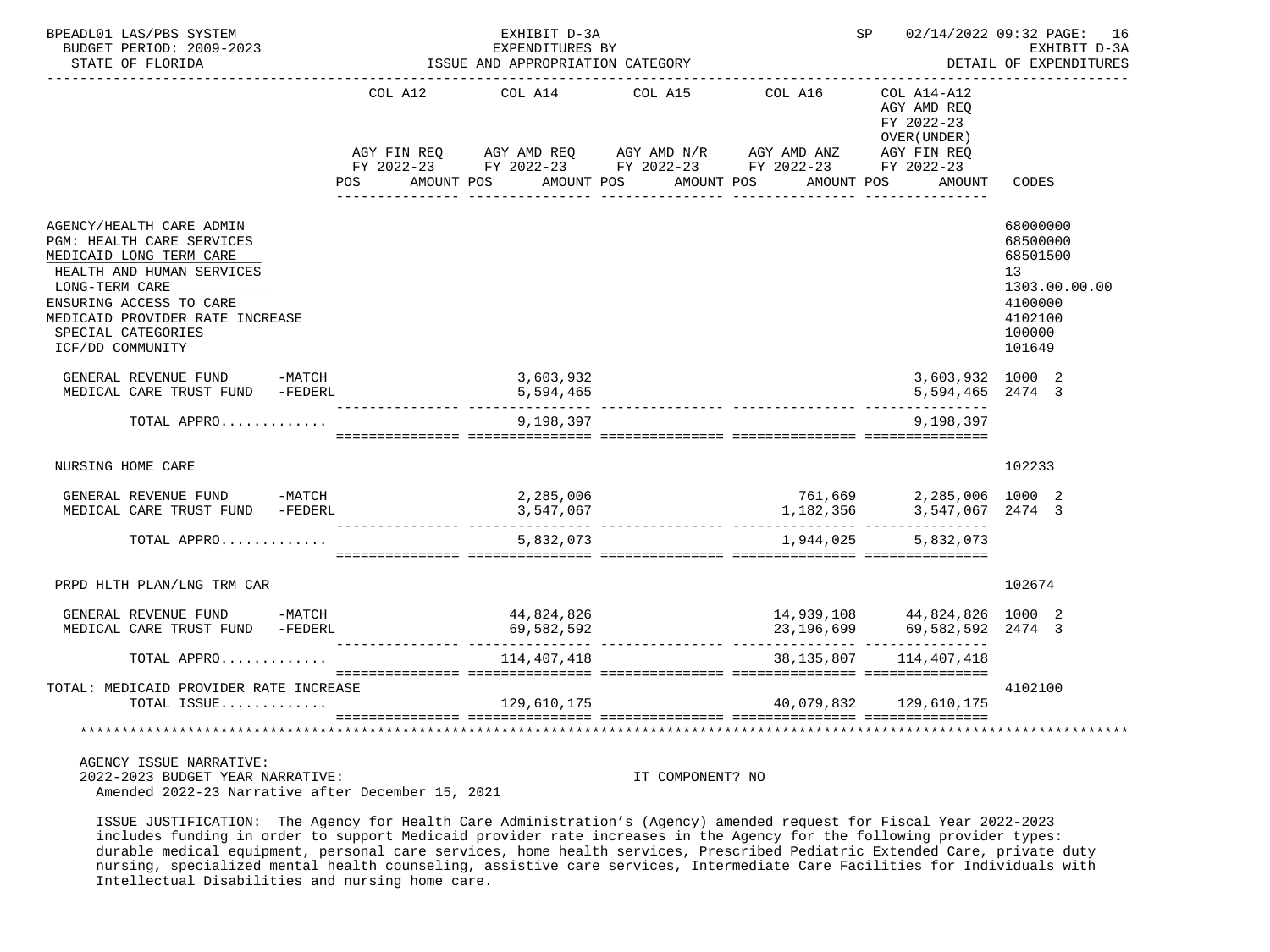| BPEADL01 LAS/PBS SYSTEM<br>BUDGET PERIOD: 2009-2023<br>STATE OF FLORIDA                                                                                           |             |            | EXHIBIT D-3A<br>EXPENDITURES BY<br>ISSUE AND APPROPRIATION CATEGORY                          |  |                                  | SP |                                                                  | 02/14/2022 09:32 PAGE: 17<br>EXHIBIT D-3A<br>DETAIL OF EXPENDITURES |
|-------------------------------------------------------------------------------------------------------------------------------------------------------------------|-------------|------------|----------------------------------------------------------------------------------------------|--|----------------------------------|----|------------------------------------------------------------------|---------------------------------------------------------------------|
|                                                                                                                                                                   | COL A12     |            | COL A14 COL A15                                                                              |  |                                  |    | COL A16 COL A14-A12<br>AGY AMD REO<br>FY 2022-23<br>OVER (UNDER) |                                                                     |
|                                                                                                                                                                   | AGY FIN REO |            | AGY AMD REO      AGY AMD N/R      AGY AMD ANZ<br>FY 2022-23 FY 2022-23 FY 2022-23 FY 2022-23 |  |                                  |    | AGY FIN REO<br>FY 2022-23                                        |                                                                     |
|                                                                                                                                                                   | <b>POS</b>  | AMOUNT POS |                                                                                              |  | AMOUNT POS AMOUNT POS AMOUNT POS |    | AMOUNT                                                           | CODES                                                               |
| AGENCY/HEALTH CARE ADMIN<br><b>PGM: HEALTH CARE SERVICES</b><br>MEDICAID LONG TERM CARE<br>HEALTH AND HUMAN SERVICES<br>LONG-TERM CARE<br>ENSURING ACCESS TO CARE |             |            |                                                                                              |  |                                  |    |                                                                  | 68000000<br>68500000<br>68501500<br>13<br>1303.00.00.00<br>4100000  |
| MEDICAID PROVIDER RATE INCREASE                                                                                                                                   |             |            |                                                                                              |  |                                  |    |                                                                  | 4102100                                                             |

A brief description of each provider type as well as the related rate increases will follow.

 Durable Medical Equipment: Florida Medicaid reimburses for durable medical equipment (DME) and medical supplies appropriate for use in the recipient's home. DME providers are experiencing increased freight costs and raw material costs. This has caused the production costs for many DME providers to increase. This increase in cost has caused DME providers to raise prices by about 3 percent to 5 percent to make up for the increasing production and delivery costs. However, Medicaid reimbursement rates have stayed the same. This issue requests a 4 percent increase to recruit and retain DME providers.

 Personal Care Services: Florida Medicaid personal care services provide medically necessary assistance, in the home or in the community, with activities of daily living (ADL) and age-appropriate instrumental activities of daily living (IADL) to enable recipients to accomplish tasks they would normally be able to do for themselves if they did not have a medical condition or disability. This issue requests a 5 percent increase to recruit and retain providers of personal care services.

 Home Health Services: Home health services provide medically necessary care to an eligible Medicaid recipient whose medical condition, illness, or injury requires the care to be delivered in the recipient's place of residence or other authorized setting. These services either promote, maintain, or restore health or minimize the effects of illness and disability. This issue requests a 5 percent increase to recruit and retain providers of home health services.

 Prescribed Pediatric Extended Care: Prescribed Pediatric Extended Care (PPEC) centers allow Medicaid eligible children from birth through age 20 with medically complex conditions to receive continual medical care in a non-residential setting. When approved, children can attend a PPEC up to a maximum of 12 hours per day while receiving nursing services, personal care, developmental therapies, and caregiver training. This issue requests a 3 percent increase to recruit and retain PPEC providers.

 Private Duty Nursing: Private duty nursing (PDN) services provide skilled nursing to children in Medicaid whose medical condition requires care to be delivered in their home or community. Currently, Florida faces a shortage of nurses that is projected to continue through 2030 and potentially beyond. A rate increase could help expand the network of providers that are willing to provide PDN and will help providers recruit and retain sufficient nurses to meet the needs of the children. This issue requests a 4 percent provider rate increase to account for the need to recruit and retain PDN providers.

 Specialized Mental Health Counseling: Specialized Mental Health Counselors are trained to address trauma or chronic distress. This issue requests a 3 percent provider rate increase to account for the need to recruit and retain specialized mental health counseling providers.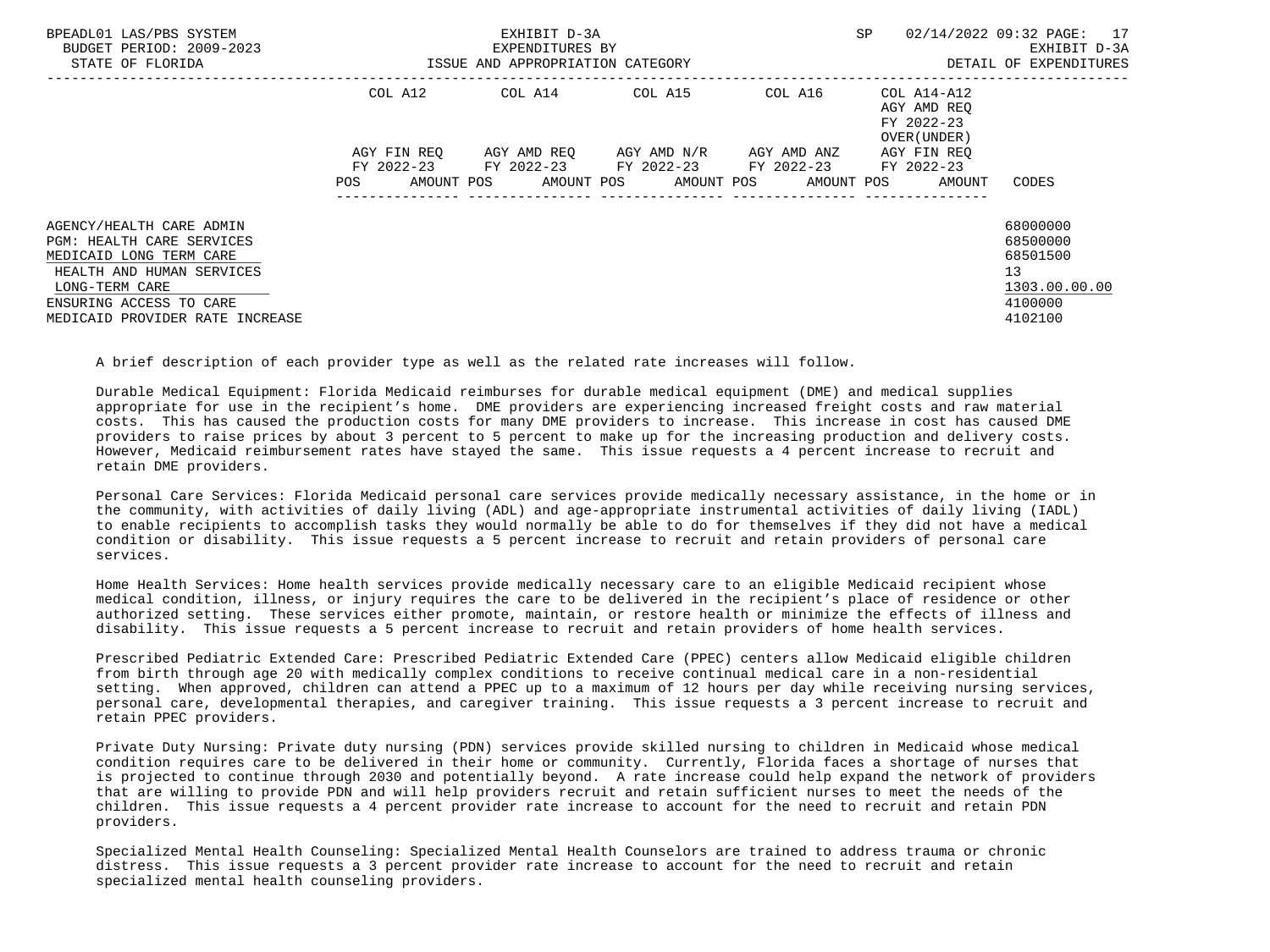| BPEADL01 LAS/PBS SYSTEM<br>BUDGET PERIOD: 2009-2023<br>STATE OF FLORIDA                 |                          | EXHIBIT D-3A<br>EXPENDITURES BY<br>ISSUE AND APPROPRIATION CATEGORY |                       |                          | <b>SP</b>                                                        | 02/14/2022 09:32 PAGE: 18<br>EXHIBIT D-3A<br>DETAIL OF EXPENDITURES |
|-----------------------------------------------------------------------------------------|--------------------------|---------------------------------------------------------------------|-----------------------|--------------------------|------------------------------------------------------------------|---------------------------------------------------------------------|
|                                                                                         | COL A12                  | COL A14 COL A15                                                     |                       |                          | COL A16 COL A14-A12<br>AGY AMD REO<br>FY 2022-23<br>OVER (UNDER) |                                                                     |
|                                                                                         | AGY FIN REO              | AGY AMD REQ AGY AMD N/R AGY AMD ANZ                                 |                       |                          | AGY FIN REO                                                      |                                                                     |
|                                                                                         | <b>POS</b><br>AMOUNT POS | FY 2022-23 FY 2022-23 FY 2022-23                                    | AMOUNT POS AMOUNT POS | FY 2022-23<br>AMOUNT POS | FY 2022-23<br>AMOUNT                                             | CODES                                                               |
| AGENCY/HEALTH CARE ADMIN<br><b>PGM: HEALTH CARE SERVICES</b><br>MEDICAID LONG TERM CARE |                          |                                                                     |                       |                          |                                                                  | 68000000<br>68500000<br>68501500                                    |
| HEALTH AND HUMAN SERVICES<br>LONG-TERM CARE                                             |                          |                                                                     |                       |                          |                                                                  | 13<br>1303.00.00.00                                                 |
| ENSURING ACCESS TO CARE                                                                 |                          |                                                                     |                       |                          |                                                                  | 4100000                                                             |
| MEDICAID PROVIDER RATE INCREASE                                                         |                          |                                                                     |                       |                          |                                                                  | 4102100                                                             |

 Assistive Care Services: Medicaid assistive care services (ACS) help individuals living in assisted living facilities, adult family care homes, and residential treatment facilities with their daily personal care needs. ACS include assistance with activities of daily living (ADL) such as bathing, dressing, and eating; instrumental activities of daily living (IADL) such as managing money and making appointments; and assistance with the administration of medication. This issue requests a 5 percent provider rate increase to recruit and retain providers of ACS.

 Intermediate Care Facilities for Individuals with Intellectual Disabilities: Intermediate Care Facilities for Individuals with Intellectual Disabilities (ICF/IIDs) are institutional settings where individuals with intellectual or developmental disabilities live and receive treatment and services. They are almost exclusively reimbursed by Medicaid. ICF/IID providers in Florida are reporting an increase in the number of individuals seeking admission who have severe behavioral issues. These individuals may require constant one-on-one and potentially two-on-one ratios of staff to resident. This issue requests a 3 percent increase to recruit and retain ICF/IID providers.

 Nursing Home Care: Nursing homes in Florida have been significantly impacted by an industry-wide loss of revenue caused by low occupancy rates. This issue requests a 4 percent increase to recruit and retain nursing home staff.

 This issue includes recurring funds in the amount of \$166,449,849 [\$65,213,988 in the General Revenue Fund (1000) and \$101,235,861 in the Medical Care Trust Fund (2474)] in multiple appropriation categories in the Medicaid Services to Individuals (68501400) and Medicaid Long Term Care (68501500) budget entities. A total amount of \$49,965,299 has been annualized.

| This is a new issue.<br>SUMMARY: |             |             |            |                 |               |
|----------------------------------|-------------|-------------|------------|-----------------|---------------|
| TOTAL: LONG-TERM CARE            |             |             |            |                 | 1303.00.00.00 |
| BY FUND TYPE                     |             |             |            |                 |               |
| GENERAL REVENUE FUND             |             | 50,781,266  | 15,700,777 | 50,781,266 1000 |               |
| TRUST FUNDS                      | 28,142,905- | 82,310,128  | 24,379,055 | 110,453,033     | 2000          |
| TOTAL PROG COMP                  | 28,142,905- | 133,091,394 | 40,079,832 | 161,234,299     |               |
|                                  |             |             |            |                 |               |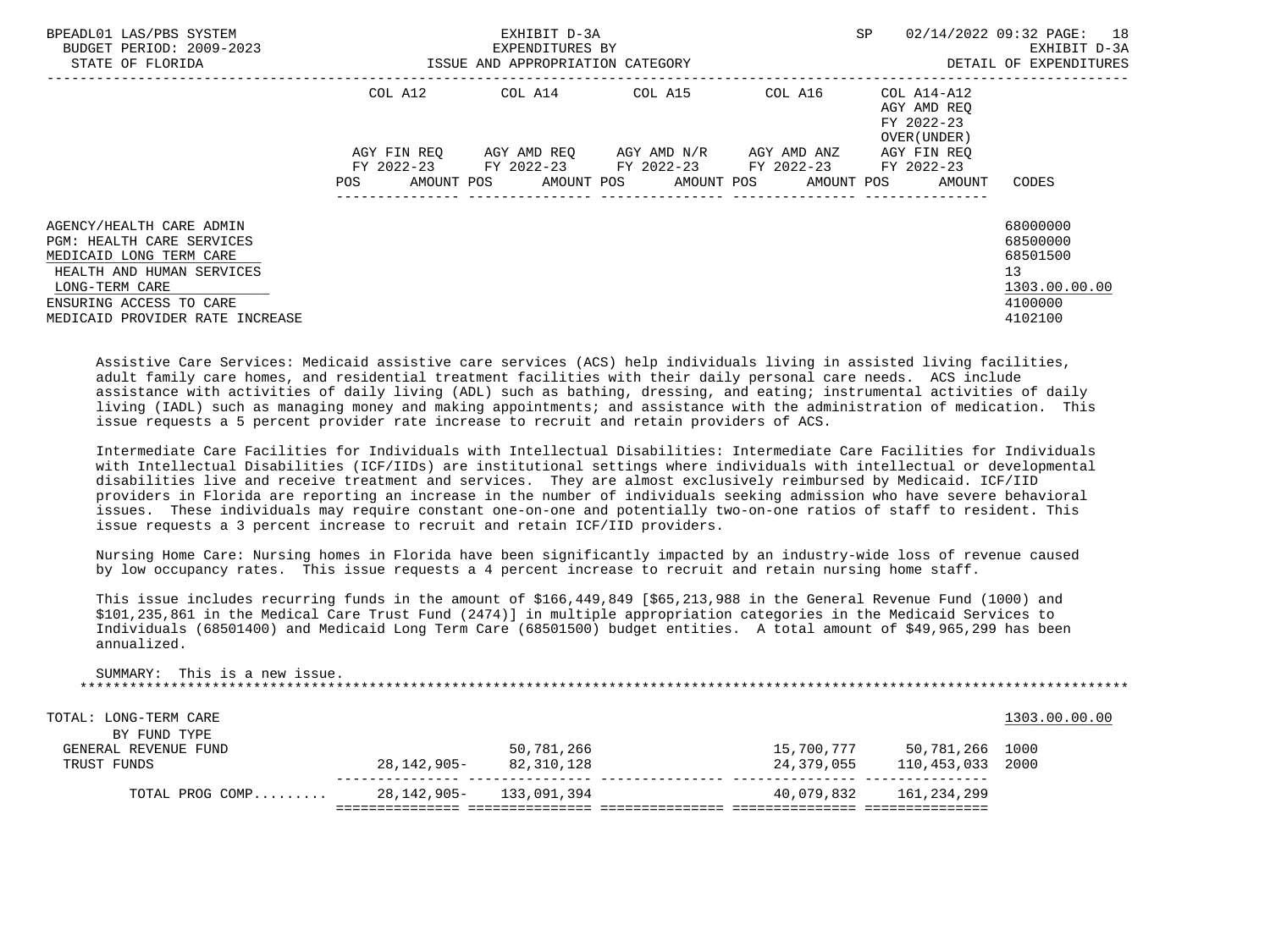| BPEADL01 LAS/PBS SYSTEM<br>BUDGET PERIOD: 2009-2023<br>STATE OF FLORIDA                                                                                            |     | 2023 EXPENDITURES BY<br>ISSUE AND APPROPRIATION CATEGORY |                                  | EXHIBIT D-3A<br>EXPENDITURES BY |                 |            | SP | 02/14/2022 09:20 PAGE: 14                                | DETAIL OF EXPENDITURES                                  | EXHIBIT D-3A |
|--------------------------------------------------------------------------------------------------------------------------------------------------------------------|-----|----------------------------------------------------------|----------------------------------|---------------------------------|-----------------|------------|----|----------------------------------------------------------|---------------------------------------------------------|--------------|
|                                                                                                                                                                    |     | COL A12                                                  | COL A14 COL A15                  |                                 |                 | COL A16    |    | COL A14-A12<br>AGY AMD REO<br>FY 2022-23<br>OVER (UNDER) |                                                         |              |
|                                                                                                                                                                    |     | AGY FIN REQ 6GY AMD REQ 6GY AMD N/R 6GY AMD ANZ          |                                  |                                 |                 |            |    | AGY FIN REO                                              |                                                         |              |
|                                                                                                                                                                    | POS | FY 2022-23 FY 2022-23 FY 2022-23 FY 2022-23              | AMOUNT POS AMOUNT POS AMOUNT POS |                                 |                 | AMOUNT POS |    | FY 2022-23<br>AMOUNT                                     | CODES                                                   |              |
| AGENCY/HEALTH CARE ADMIN<br><b>PGM: HLTH CARE REGULATION</b><br>HEALTH CARE REGULATION<br>PUBLIC PROTECTION<br>FACILITY REGULATION<br>STATE ENTERPRISE INFORMATION |     |                                                          |                                  |                                 |                 |            |    |                                                          | 68000000<br>68700000<br>68700700<br>12<br>1204.01.00.00 |              |
| TECHNOLOGY<br>MODERNIZATION OF MYFLORIDA RX<br>SPECIAL CATEGORIES<br>CONTRACTED SERVICES                                                                           |     |                                                          |                                  |                                 |                 |            |    |                                                          | 3610000<br>36110C0<br>100000<br>100777                  |              |
| GENERAL REVENUE FUND<br>$-$ STATE                                                                                                                                  |     |                                                          |                                  |                                 | 950,000 700,000 |            |    | 950,000 1000 1                                           |                                                         |              |
|                                                                                                                                                                    |     |                                                          |                                  |                                 |                 |            |    |                                                          |                                                         |              |

 AGENCY ISSUE NARRATIVE: 2022-2023 BUDGET YEAR NARRATIVE: IT COMPONENT? YES Amended 2022-23 Narrative after December 15, 2021

 ISSUE JUSTIFICATION: The Agency for Health Care Administration's (Agency) amended request for Fiscal Year 2022-2023 includes funding to modernize MyFloridaRX.com. The new website will provide additional prescription drugs that are currently not available and will provide a more user-friendly environment for consumers to easily compare prescription drugs by pharmacy, geographic area, zip code, drug name, brand or generic status, and price.

 Subsection 408.062(1)(h), Florida Statutes, mandates the Agency to post online and update monthly pharmacy drug prices for a 30-day supply at a standard dose of the 300 most frequently prescribed medicines from any pharmacy licensed in the State of Florida. Although the legislative mandate is directed in the Agency's rules, the website created for this purpose, MyFloridaRX.com, is primarily maintained by the Office of the Attorney General (OAG). Originally launched in 2005, MyFloridaRX.com is outdated, limited in scope and could be modernized and integrated with FloridaHealthFinder.com and FloridaHealthPriceFinder.com. Currently, the Medicaid pharmacy benefit manager pulls the 300 most dispensed drugs from the Medicaid database on a monthly basis. The data is then submitted to the Agency through a secure FTP site. The Agency cleans and transforms the data by running it through an SPSS script and emails the aggregated data to the OAG. The price information is then uploaded to MyFloridaRX.com by the OAG staff.

 The outdated website has limited capabilities and does not promote current transparency initiatives. Policy considerations include requiring pharmacy benefit managers, drug wholesalers and pharmacies to disclose certain drug pricing, rebates and cost information. Increasing the number of drugs listed on MyFloridaRx.com and providing funds for the website to be modernized and integrated with a larger transparency portal to include FloridaHealthFinder.com, FloridaHealthPriceFinder.com and MyFloridaRx.com as well as information on Shared Savings for both commercial and government payers will promote the legislative intent of helping consumers shop for the lowest retail prices on prescription drugs in their area.

 This issue includes funding in the amount of \$950,000, of which \$700,000 is non-recurring, in the General Revenue Fund (1000) in the Contracted Services (100777) appropriation category in the Health Care Regulation (68700700) budget entity.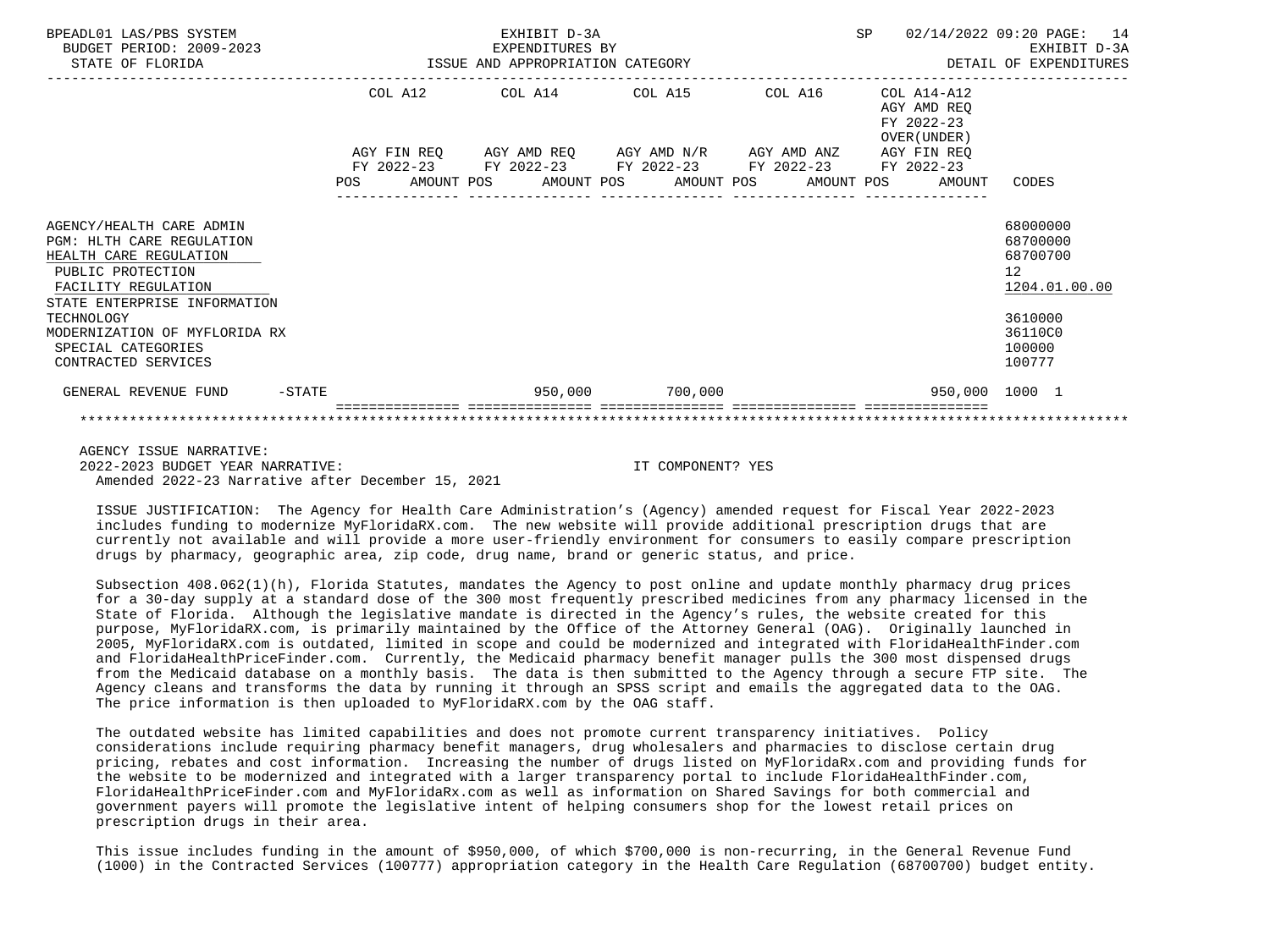| BPEADL01 LAS/PBS SYSTEM<br>BUDGET PERIOD: 2009-2023<br>STATE OF FLORIDA                  |         | EXHIBIT D-3A<br>EXPENDITURES BY<br>ISSUE AND APPROPRIATION CATEGORY |                 |                          | 02/14/2022 09:20 PAGE: 15<br>SP<br>EXHIBIT D-3A<br>DETAIL OF EXPENDITURES |               |  |  |
|------------------------------------------------------------------------------------------|---------|---------------------------------------------------------------------|-----------------|--------------------------|---------------------------------------------------------------------------|---------------|--|--|
|                                                                                          |         | COL A12 COL A14 COL A15                                             |                 | COL A16                  | COL A14-A12<br>AGY AMD REO<br>FY 2022-23<br>OVER (UNDER)                  |               |  |  |
|                                                                                          |         | AGY FIN REQ AGY AMD REQ AGY AMD N/R AGY AMD ANZ AGY FIN REQ         |                 |                          |                                                                           |               |  |  |
|                                                                                          | POS     | FY 2022-23 FY 2022-23 FY 2022-23 FY 2022-23<br>AMOUNT POS           | AMOUNT POS      | AMOUNT POS<br>AMOUNT POS | FY 2022-23<br>AMOUNT                                                      | CODES         |  |  |
| AGENCY/HEALTH CARE ADMIN                                                                 |         |                                                                     |                 |                          |                                                                           | 68000000      |  |  |
| PGM: HLTH CARE REGULATION                                                                |         |                                                                     |                 |                          |                                                                           | 68700000      |  |  |
| HEALTH CARE REGULATION                                                                   |         |                                                                     |                 |                          |                                                                           | 68700700      |  |  |
| PUBLIC PROTECTION                                                                        |         |                                                                     |                 |                          |                                                                           | 12            |  |  |
| FACILITY REGULATION                                                                      |         |                                                                     |                 |                          |                                                                           | 1204.01.00.00 |  |  |
| STATE ENTERPRISE INFORMATION<br>TECHNOLOGY                                               |         |                                                                     |                 |                          |                                                                           | 3610000       |  |  |
| MODERNIZATION OF MYFLORIDA RX                                                            |         |                                                                     |                 |                          |                                                                           | 36110C0       |  |  |
| SUMMARY: This is a new issue.                                                            |         |                                                                     |                 |                          |                                                                           |               |  |  |
| PROGRAM OR SERVICE-LEVEL<br>INFORMATION TECHNOLOGY<br>INTERNET-BASED QUALITY IMPROVEMENT |         |                                                                     |                 |                          |                                                                           | 3630000       |  |  |
| AND EVALUATION (IOIES) TRANSITION<br>AND VERSA REVISIONS                                 |         |                                                                     |                 |                          |                                                                           | 36309C0       |  |  |
| SPECIAL CATEGORIES                                                                       |         |                                                                     |                 |                          |                                                                           | 100000        |  |  |
| CONTRACTED SERVICES                                                                      |         |                                                                     |                 |                          |                                                                           | 100777        |  |  |
| HEALTH CARE TRUST FUND<br>$-$ STATE                                                      | 250,000 |                                                                     | 250,000 250,000 |                          |                                                                           | 2003 1        |  |  |
|                                                                                          |         |                                                                     |                 |                          |                                                                           |               |  |  |

 2022-2023 BUDGET YEAR NARRATIVE: IT COMPONENT? YES LINKAGE TO THE GOVERNOR'S PRIORITIES: Health Care - Promote innovation, reduce costs and combat state crises.

 FLORIDA STRATEGIC PLAN FOR ECONOMIC DEVELOPMENT: (5.2) Improve the efficiency and effectiveness of government agencies at all levels; (5.3) Strengthen local, regional, and statewide partnerships to accomplish Florida's economic and quality of life and quality places goals; (6.2) Ensure Floridians in all communities and life stages have opportunities to achieve healthier outcomes and societal contributions.

ISSUE TITLE: HQA Field Operations iQIES Transition and VERSA Revisions

 ISSUE SUMMARY: The Agency for Health Care Administration (AHCA) requests \$250,000 in recurring budget authority to integrate AHCA's current DataMart system with Center for Medicare and Medicaid Services' (CMS) new internet-based Quality Improvement and Evaluation System (iQIES). This integration will also require revisions to AHCA's state-owned VERSA system.

 ISSUE DETAIL: The CMS is in the process of replacing the federal Automated Survey Processing Environment (ASPEN) software with their new iQIES. This software is used to create, store and process survey and certification data, as well as state licensure survey data. The replacement system will be implemented over the next several years (by provider type). The AHCA DataMart is currently refreshed overnight with data from ASPEN. That data integrates behind the scenes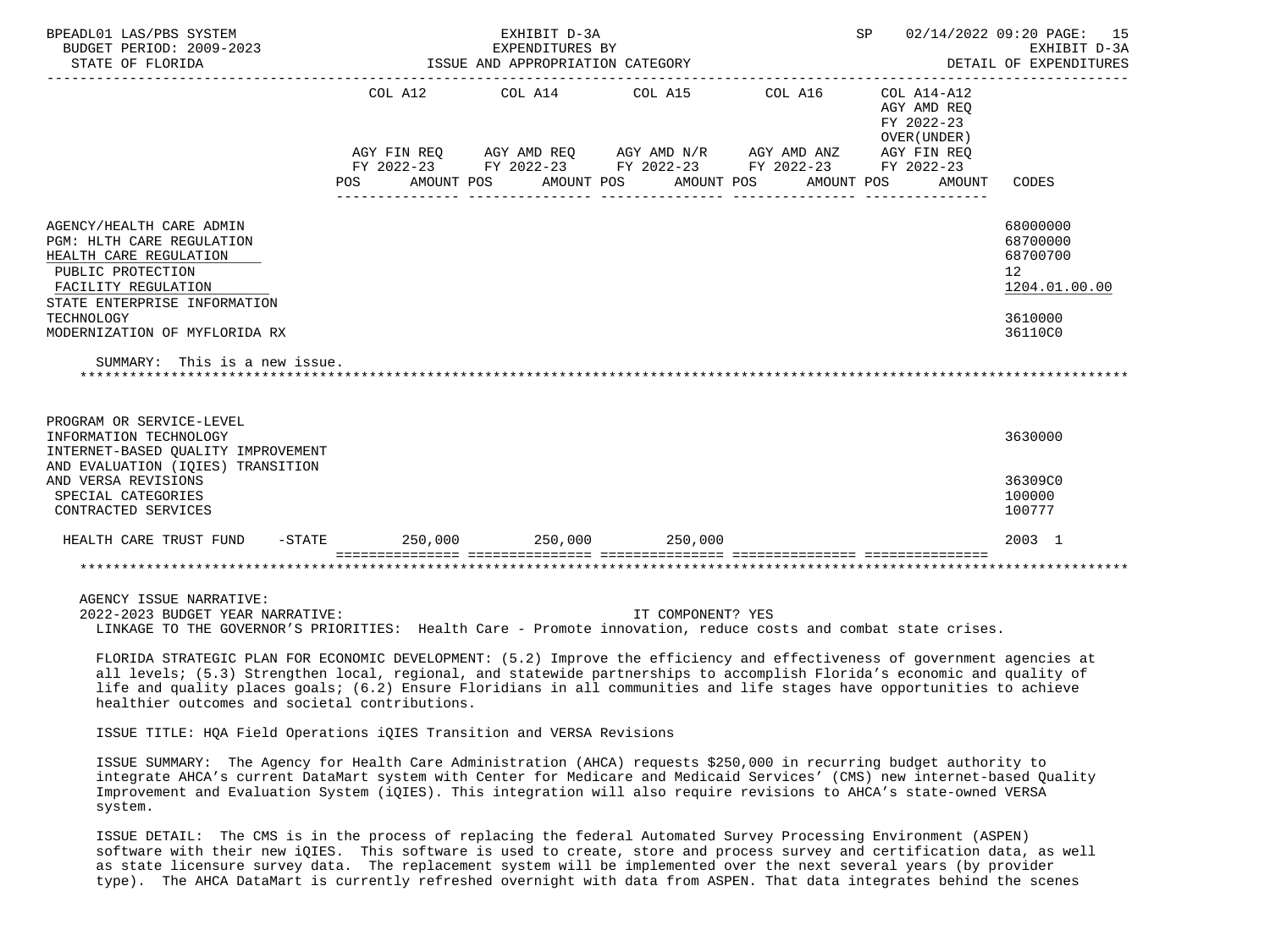|            |                                    |                                                                     | 02/14/2022 09:20 PAGE: 16<br>EXHIBIT D-3A<br>DETAIL OF EXPENDITURES |                                                                                                                                                                 |
|------------|------------------------------------|---------------------------------------------------------------------|---------------------------------------------------------------------|-----------------------------------------------------------------------------------------------------------------------------------------------------------------|
|            |                                    |                                                                     | AGY AMD REO<br>FY 2022-23                                           |                                                                                                                                                                 |
| <b>POS</b> |                                    |                                                                     | AGY FIN REQ<br>FY 2022-23<br>AMOUNT                                 | CODES                                                                                                                                                           |
|            |                                    |                                                                     |                                                                     | 68000000<br>68700000<br>68700700<br>12 <sup>°</sup><br>1204.01.00.00                                                                                            |
|            |                                    |                                                                     |                                                                     | 3630000<br>36309C0                                                                                                                                              |
|            | INTERNET-BASED QUALITY IMPROVEMENT | EXHIBIT D-3A<br>EXPENDITURES BY<br>ISSUE AND APPROPRIATION CATEGORY | AGY FIN REO AGY AMD REO AGY AMD N/R AGY AMD ANZ                     | SP<br>COL A12 COL A14 COL A15 COL A16 COL A14-A12<br>OVER (UNDER)<br>FY 2022-23 FY 2022-23 FY 2022-23 FY 2022-23<br>AMOUNT POS AMOUNT POS AMOUNT POS AMOUNT POS |

 with Versa Regulation (VR) and allows subsequent data entry of survey information into Survey Tab screens and Record Specific Data (RSD). Home Health Agencies (HHAs) recently migrated to iQIES on May 24, 2021. The new iQIES system changed their schema (tables, data elements and format), renaming tables, columns and reformatting replaced fields. These changes require subsequent revisions to VR to continue to allow an automatic connection to data between iQIES and VR Survey Tab data entry, as well as the ability to display data from the iQIES data source.

 Information Technology (IT) and Field Operations staff are working with CMS to establish a connection between iQIES and the DataMart. Once the connection is established, then revisions to the DataMart will be made to receive the new iQIES tables and data elements. While the VR vendor has expanded the Event ID field length, the AHCA anticipate other VR screens may also need revision. This includes the addition of a unique iQIES provider ID in the facility profile, as well as revisions to header records, expansion of other field lengths, and potentially the addition of new data elements.

 Without these changes, integration of iQIES and VR data will not occur, screens will not display data, and automatic business processes will be impacted that facilitate survey licensure and certification activities (including survey data tracking, linking of applications to surveys, extraction of survey-related public record requests, and survey-related enforcement/sanction actions.) Survey Tab automates linkages between ASPEN and VR to display and link data to applications and enforcement actions, resulting in a significant reduction in duplicate manual data entry and data entry errors. The full impact of integrating iQIES with VR will not be realized until iQIES production data begins to populate the DataMart.

 FISCAL IMPACT: This issue requests budget authority of \$250,000 in the Contracted Services category (100777) and is needed to cover the required system revisions to be provided by the current contractor.

|                                                                                                          | RECURRING<br>FY 2022-23 | NON-RECURRING<br>FY 2022-23 | TOTAL<br>FY 2022-23 |
|----------------------------------------------------------------------------------------------------------|-------------------------|-----------------------------|---------------------|
| Health Care Regulation (68700700)<br>Contracted Services (100777)<br>Health Care Trust Fund $(2003 - 1)$ | \$250,000               | S0                          | \$250,000           |
| Issue Total                                                                                              | \$250,000               | \$0                         | \$250,000           |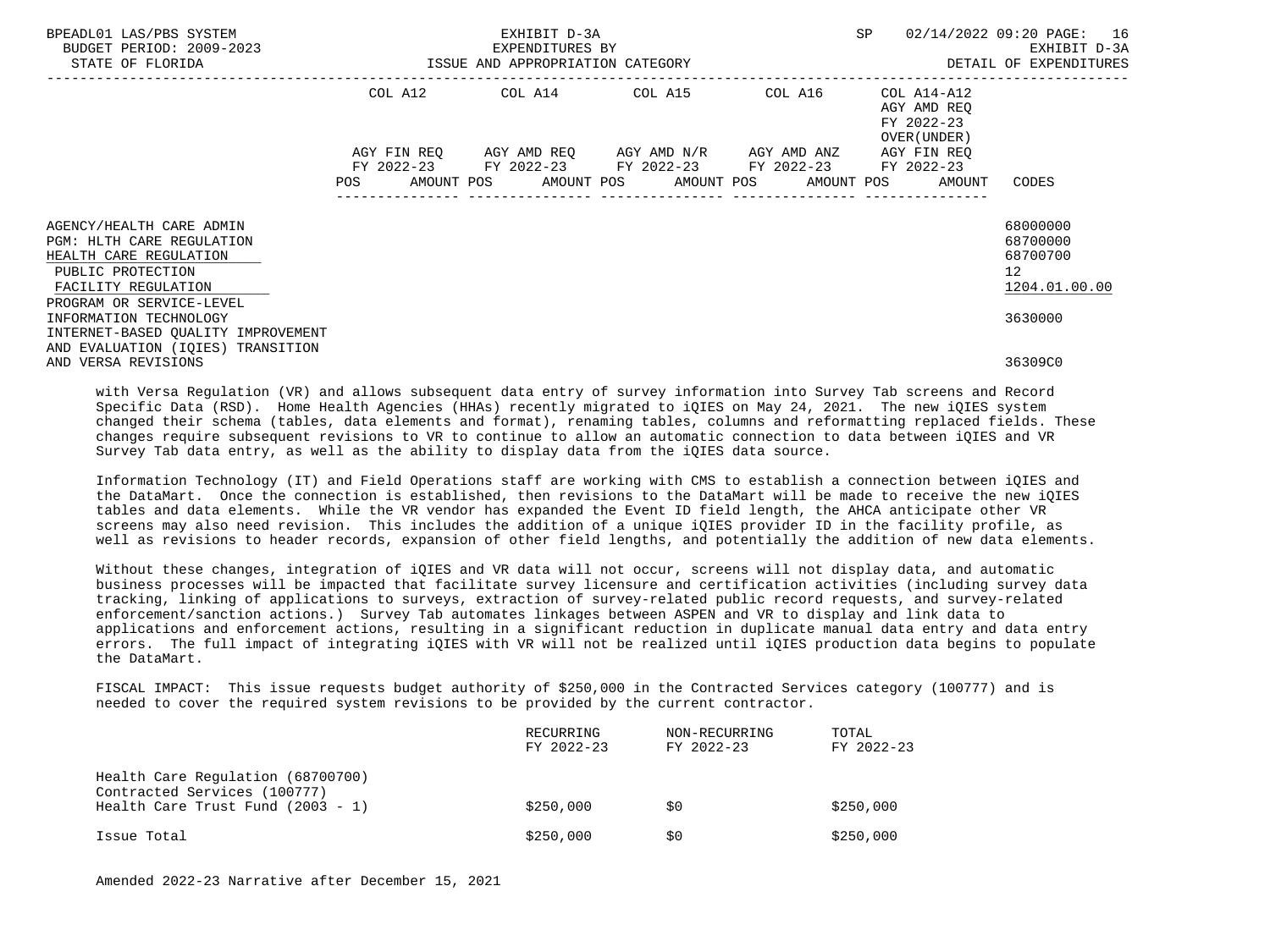| BPEADL01 LAS/PBS SYSTEM<br>BUDGET PERIOD: 2009-2023<br>STATE OF FLORIDA                                                                                                                                                                                                                                                                                                                                                                                                                                                                                                                                                                                                                                                                                                                                                                                                                                                                                                                   |            | EXHIBIT D-3A<br>EXPENDITURES BY | ISSUE AND APPROPRIATION CATEGORY                                                                                                                                                                        | SP<br>----------------------------------                  | 02/14/2022 09:20 PAGE: 17<br>EXHIBIT D-3A<br>DETAIL OF EXPENDITURES |
|-------------------------------------------------------------------------------------------------------------------------------------------------------------------------------------------------------------------------------------------------------------------------------------------------------------------------------------------------------------------------------------------------------------------------------------------------------------------------------------------------------------------------------------------------------------------------------------------------------------------------------------------------------------------------------------------------------------------------------------------------------------------------------------------------------------------------------------------------------------------------------------------------------------------------------------------------------------------------------------------|------------|---------------------------------|---------------------------------------------------------------------------------------------------------------------------------------------------------------------------------------------------------|-----------------------------------------------------------|---------------------------------------------------------------------|
|                                                                                                                                                                                                                                                                                                                                                                                                                                                                                                                                                                                                                                                                                                                                                                                                                                                                                                                                                                                           | <b>POS</b> |                                 | COL A12 COL A14 COL A15 COL A16 COL A14-A12<br>AGY FIN REQ AGY AMD REQ AGY AMD N/R AGY AMD ANZ<br>FY 2022-23 FY 2022-23 FY 2022-23 FY 2022-23 FY 2022-23<br>AMOUNT POS AMOUNT POS AMOUNT POS AMOUNT POS | AGY AMD REO<br>FY 2022-23<br>OVER (UNDER )<br>AGY FIN REO | AMOUNT CODES                                                        |
| AGENCY/HEALTH CARE ADMIN<br><b>PGM: HLTH CARE REGULATION</b><br>HEALTH CARE REGULATION<br>PUBLIC PROTECTION<br>FACILITY REGULATION<br>PROGRAM OR SERVICE-LEVEL<br>INFORMATION TECHNOLOGY<br>INTERNET-BASED OUALITY IMPROVEMENT<br>AND EVALUATION (IOIES) TRANSITION                                                                                                                                                                                                                                                                                                                                                                                                                                                                                                                                                                                                                                                                                                                       |            |                                 |                                                                                                                                                                                                         |                                                           | 68000000<br>68700000<br>68700700<br>12<br>1204.01.00.00<br>3630000  |
| AND VERSA REVISIONS<br>ISSUE JUSTIFICATION: The Agency for Health Care Administration's (AHCA) amended request for Fiscal Year 2022-2023<br>includes an adjustment to the budget authority in order to integrate AHCA's current DataMart system with the Centers for<br>Medicare and Medicaid Services' (CMS) new internet-based Quality Improvement and Evaluation System (iQIES). This<br>integration will also require revisions to AHCA's state-owned VERSA system.<br>Since CMS' transition from ASPEN to iQIES will not be completed for all provider types in Fiscal Year 2022-2023, this<br>request to support the Versa Requlation (VR) system revisions related to the federal system transition should be a<br>two-year project request instead of a recurring request. The second-year project funding as well as the recurring<br>operations and maintenance funding will be determined and requested in the AHCA's Legislative Budget Request for Fiscal<br>Year 2023-2024. |            |                                 |                                                                                                                                                                                                         |                                                           | 36309C0                                                             |

 SUMMARY: This issue requests non-recurring funds, instead of recurring funds, in the amount of \$250,000. \*\*\*\*\*\*\*\*\*\*\*\*\*\*\*\*\*\*\*\*\*\*\*\*\*\*\*\*\*\*\*\*\*\*\*\*\*\*\*\*\*\*\*\*\*\*\*\*\*\*\*\*\*\*\*\*\*\*\*\*\*\*\*\*\*\*\*\*\*\*\*\*\*\*\*\*\*\*\*\*\*\*\*\*\*\*\*\*\*\*\*\*\*\*\*\*\*\*\*\*\*\*\*\*\*\*\*\*\*\*\*\*\*\*\*\*\*\*\*\*\*\*\*\*\*\*\*

| INCREASED PERSONNEL COSTS<br>COMPETITIVE PAY ADJUSTMENT TO<br>ADDRESS RETENTION AND/OR PAY<br>INEQUITIES - PLANS AND CONSTRUCTION<br>SALARY RATE<br>SALARY RATE | 420,083 | 420,083 | 5200000<br>5200A50<br>000000 |
|-----------------------------------------------------------------------------------------------------------------------------------------------------------------|---------|---------|------------------------------|
|                                                                                                                                                                 |         |         |                              |
| SALARIES AND BENEFITS                                                                                                                                           |         |         | 010000                       |
| HEALTH CARE TRUST FUND<br>-STATE                                                                                                                                | 625,000 | 625,000 | 2003 1                       |
|                                                                                                                                                                 |         |         |                              |
| TOTAL: COMPETITIVE PAY ADJUSTMENT TO                                                                                                                            |         |         | 5200A50                      |
| ADDRESS RETENTION AND/OR PAY                                                                                                                                    |         |         |                              |
| INEQUITIES - PLANS AND CONSTRUCTION                                                                                                                             |         |         |                              |
| TOTAL ISSUE                                                                                                                                                     | 625,000 | 625,000 |                              |
| TOTAL SALARY RATE                                                                                                                                               | 420,083 | 420,083 |                              |
|                                                                                                                                                                 |         |         |                              |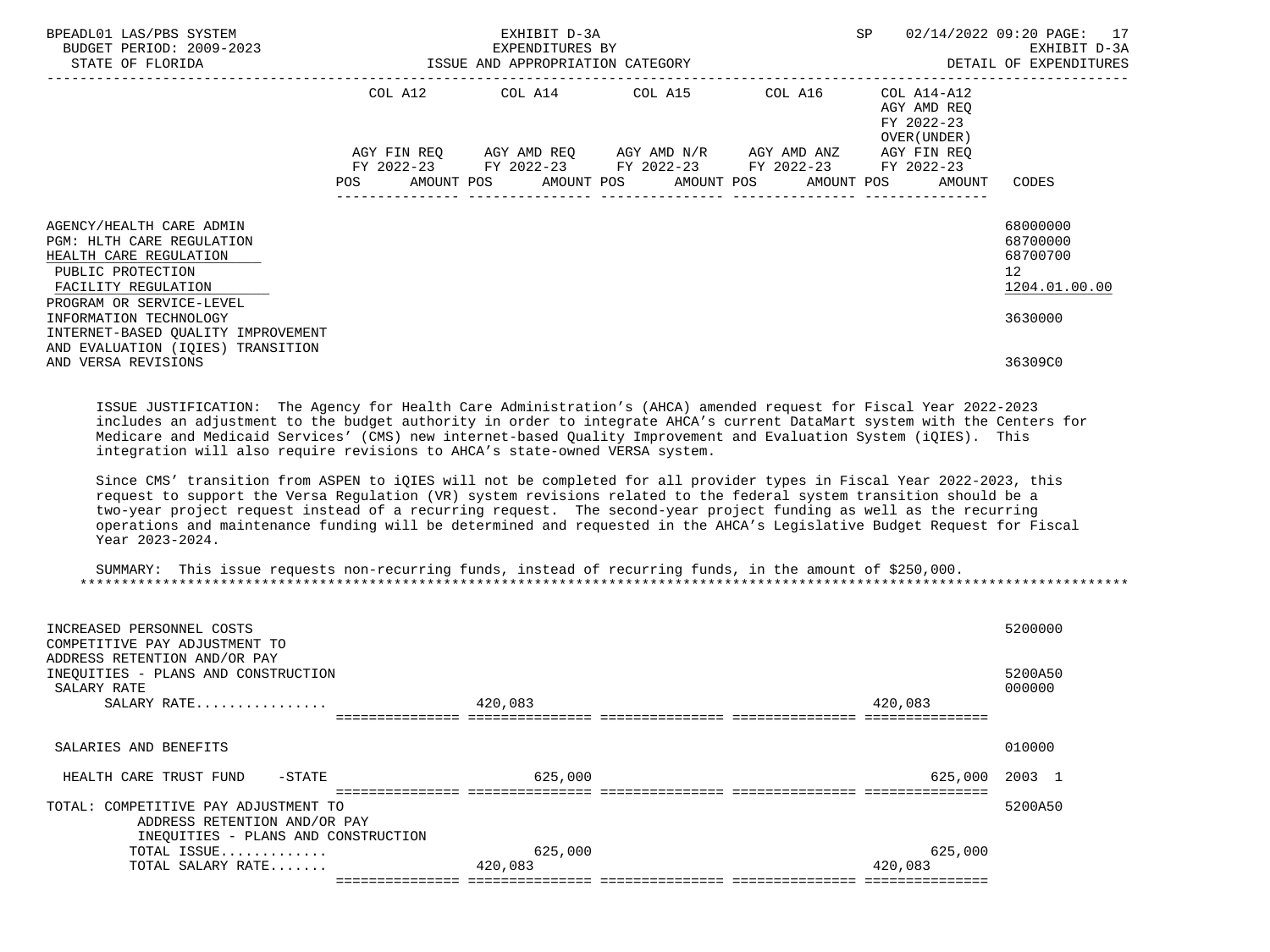| BPEADL01 LAS/PBS SYSTEM<br>BUDGET PERIOD: 2009-2023<br>STATE OF FLORIDA                                                                                                                                                                                          |         | EXHIBIT D-3A<br>-2023 EXPENDITURES BY<br>ISSUE AND APPROPRIATION CATEGORY                                                                                | SP              | 02/14/2022 09:20 PAGE: 18<br>EXHIBIT D-3A<br>DETAIL OF EXPENDITURES |                                                           |                                                                                            |
|------------------------------------------------------------------------------------------------------------------------------------------------------------------------------------------------------------------------------------------------------------------|---------|----------------------------------------------------------------------------------------------------------------------------------------------------------|-----------------|---------------------------------------------------------------------|-----------------------------------------------------------|--------------------------------------------------------------------------------------------|
|                                                                                                                                                                                                                                                                  | COL A12 |                                                                                                                                                          | COL A14 COL A15 | COL A16                                                             | COL A14-A12<br>AGY AMD REO<br>FY 2022-23<br>OVER (UNDER ) |                                                                                            |
|                                                                                                                                                                                                                                                                  | POS     | AGY FIN REQ AGY AMD REQ AGY AMD N/R AGY AMD ANZ<br>FY 2022-23 FY 2022-23 FY 2022-23 FY 2022-23 FY 2022-23<br>AMOUNT POS AMOUNT POS AMOUNT POS AMOUNT POS |                 |                                                                     | AGY FIN REO<br>AMOUNT                                     | CODES                                                                                      |
| AGENCY/HEALTH CARE ADMIN<br>PGM: HLTH CARE REGULATION<br>HEALTH CARE REGULATION<br>PUBLIC PROTECTION<br>FACILITY REGULATION<br>INCREASED PERSONNEL COSTS<br>COMPETITIVE PAY ADJUSTMENT TO<br>ADDRESS RETENTION AND/OR PAY<br>INEOUITIES - PLANS AND CONSTRUCTION |         |                                                                                                                                                          |                 |                                                                     |                                                           | 68000000<br>68700000<br>68700700<br>12 <sup>°</sup><br>1204.01.00.00<br>5200000<br>5200A50 |

 AGENCY ISSUE NARRATIVE: 2022-2023 BUDGET YEAR NARRATIVE: IT COMPONENT? NO Amended 2022-23 Narrative after December 15, 2021

 ISSUE JUSTIFICATION: The Agency for Health Care Administration's (Agency/AHCA) amended request for Fiscal Year 2022-2023 includes salary rate and funding in order to increase salaries and benefits for architects and engineers. The additional salary rate and appropriation will assist the Office of Plans and Construction (OPC) by reducing the turnover rate and retaining employees within the Agency.

 In accordance with state statutes and rules, the AHCA conducts plan reviews and construction surveys of all design and construction of hospitals, ambulatory surgery centers and nursing homes in the State of Florida for the purpose of ensuring that the facilities are in compliance with applicable rules, codes and standards. The Agency employs licensed and trained architects and engineers with extensive knowledge of the highly specialized requirements for these health care facility types. The AHCA's ability to recruit and retain qualified personnel is severely impeded by the inability to offer competitive salaries. Recently, the Agency contracted with a third-party vendor to assist in completing plan reviews and surveys for nursing homes performing renovations to comply with the emergency environmental control rule. The need for this service was created by a surge in projects, but the need was exacerbated by a high vacancy rate in key positions. The cost of outsourcing plan reviews and surveys was more than three times the cost of performing the services with Agency-employed personnel. The salaries of the OPC's architects and engineers are significantly lower than the salaries of their peers in the industry. The difficulty in filling positions places an enormous strain on other employees as workload is reassigned. The health care facilities and their patients suffer as vacancies create delays in the review and approval of projects needed to support the delivery of care. The cost of delays for several common projects has been estimated by leading health providers in the state to many times greater than the annual costs of this budget request. In addition, the inability to hire the best qualified candidates increases risks to public safety.

 In order to attract and retain good, qualified professionals needed to ensure Florida health care facilities are designed and built in accordance with current codes and safety standards, the Agency will need budget authority to spend the fees collected as authorized by Florida statute for performing plan reviews and survey. An additional 25 percent in salary rate is needed in order to provide competitive salaries for OPC architects and engineers, and an additional 5 percent is needed for administrative staff.

 This issue includes salary rate of 420,083 and recurring funds in the amount of \$625,000 in the Health Care Trust Fund (2003) in the Salaries and Benefits (010000) appropriation category in the Health Care Regulation (68700700) budget entity.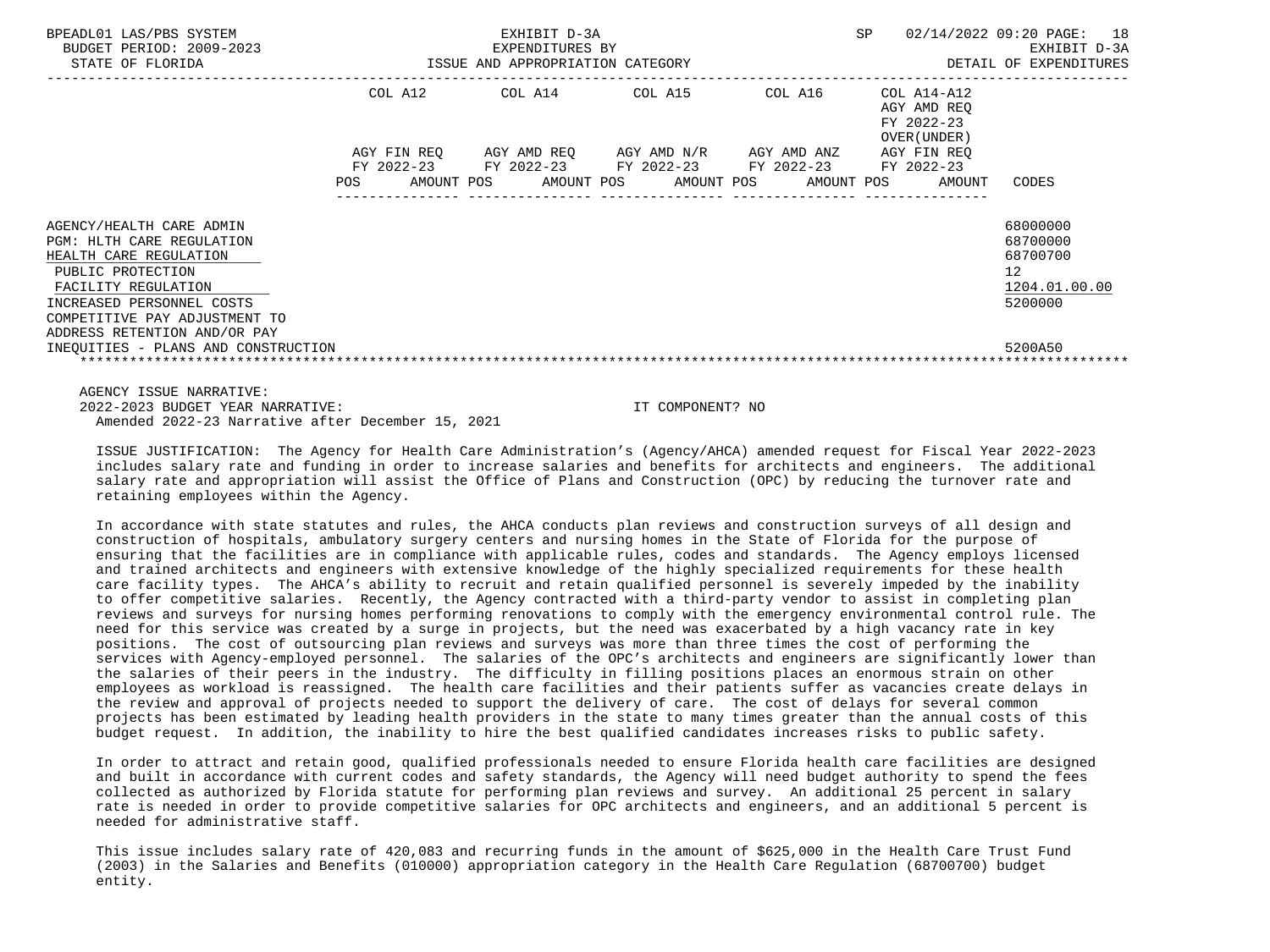| BPEADL01 LAS/PBS SYSTEM<br>BUDGET PERIOD: 2009-2023                                                                                                                                       |         | EXHIBIT D-3A<br>EXPENDITURES BY                                      |                 |                 |            |          |                                                          | SP 02/14/2022 09:20 PAGE: 19<br>EXHIBIT D-3A                       |
|-------------------------------------------------------------------------------------------------------------------------------------------------------------------------------------------|---------|----------------------------------------------------------------------|-----------------|-----------------|------------|----------|----------------------------------------------------------|--------------------------------------------------------------------|
| STATE OF FLORIDA                                                                                                                                                                          |         | ISSUE AND APPROPRIATION CATEGORY                                     |                 |                 |            |          |                                                          | DETAIL OF EXPENDITURES                                             |
|                                                                                                                                                                                           | COL A12 | AGY FIN REQ AGY AMD REQ AGY AMD N/R AGY AMD ANZ AGY FIN REQ          | COL A14 COL A15 | COL A16         |            |          | COL A14-A12<br>AGY AMD REQ<br>FY 2022-23<br>OVER (UNDER) |                                                                    |
|                                                                                                                                                                                           | POS     | FY 2022-23 FY 2022-23 FY 2022-23 FY 2022-23 FY 2022-23<br>AMOUNT POS | AMOUNT POS      | AMOUNT POS      | AMOUNT POS |          | AMOUNT                                                   | CODES                                                              |
|                                                                                                                                                                                           |         |                                                                      |                 |                 |            |          |                                                          |                                                                    |
| AGENCY/HEALTH CARE ADMIN<br>PGM: HLTH CARE REGULATION<br>HEALTH CARE REGULATION<br>PUBLIC PROTECTION<br>FACILITY REGULATION<br>INCREASED PERSONNEL COSTS<br>COMPETITIVE PAY ADJUSTMENT TO |         |                                                                      |                 |                 |            |          |                                                          | 68000000<br>68700000<br>68700700<br>12<br>1204.01.00.00<br>5200000 |
|                                                                                                                                                                                           |         |                                                                      |                 |                 |            |          |                                                          |                                                                    |
| ADDRESS RETENTION AND/OR PAY<br>INEQUITIES - PLANS AND CONSTRUCTION                                                                                                                       |         |                                                                      |                 |                 |            |          |                                                          | 5200A50                                                            |
| SUMMARY: This is a new issue.<br>POSITION DETAIL OF SALARIES AND BENEFITS:                                                                                                                |         |                                                                      |                 |                 |            |          |                                                          |                                                                    |
|                                                                                                                                                                                           | FTE     | BASE RATE                                                            | ADDITIVES       | <b>BENEFITS</b> |            | SUBTOTAL |                                                          | LAPSE LAPSED SALARIES<br>% AND BENEFITS                            |
| A14 - AGY AMD REQ FY 2022-23                                                                                                                                                              |         |                                                                      |                 |                 |            |          |                                                          |                                                                    |
| CHANGES TO CURRENTLY AUTHORIZED POSITIONS<br>RA06 RATE ADJ - NO FTE - NO SALARY - NO BENEFITS<br>00000 001                                                                                |         | 420,083                                                              |                 |                 |            |          |                                                          |                                                                    |
| TOTAL SALARY RATE                                                                                                                                                                         |         | 420,083                                                              |                 |                 |            |          |                                                          |                                                                    |
|                                                                                                                                                                                           |         |                                                                      |                 |                 |            |          |                                                          | ==============                                                     |
| OTHER SALARY AMOUNT<br>2003 HEALTH CARE TRUST FUND                                                                                                                                        |         |                                                                      |                 |                 |            |          |                                                          |                                                                    |
|                                                                                                                                                                                           |         |                                                                      |                 |                 |            |          |                                                          | 625,000<br>-----------<br>625,000                                  |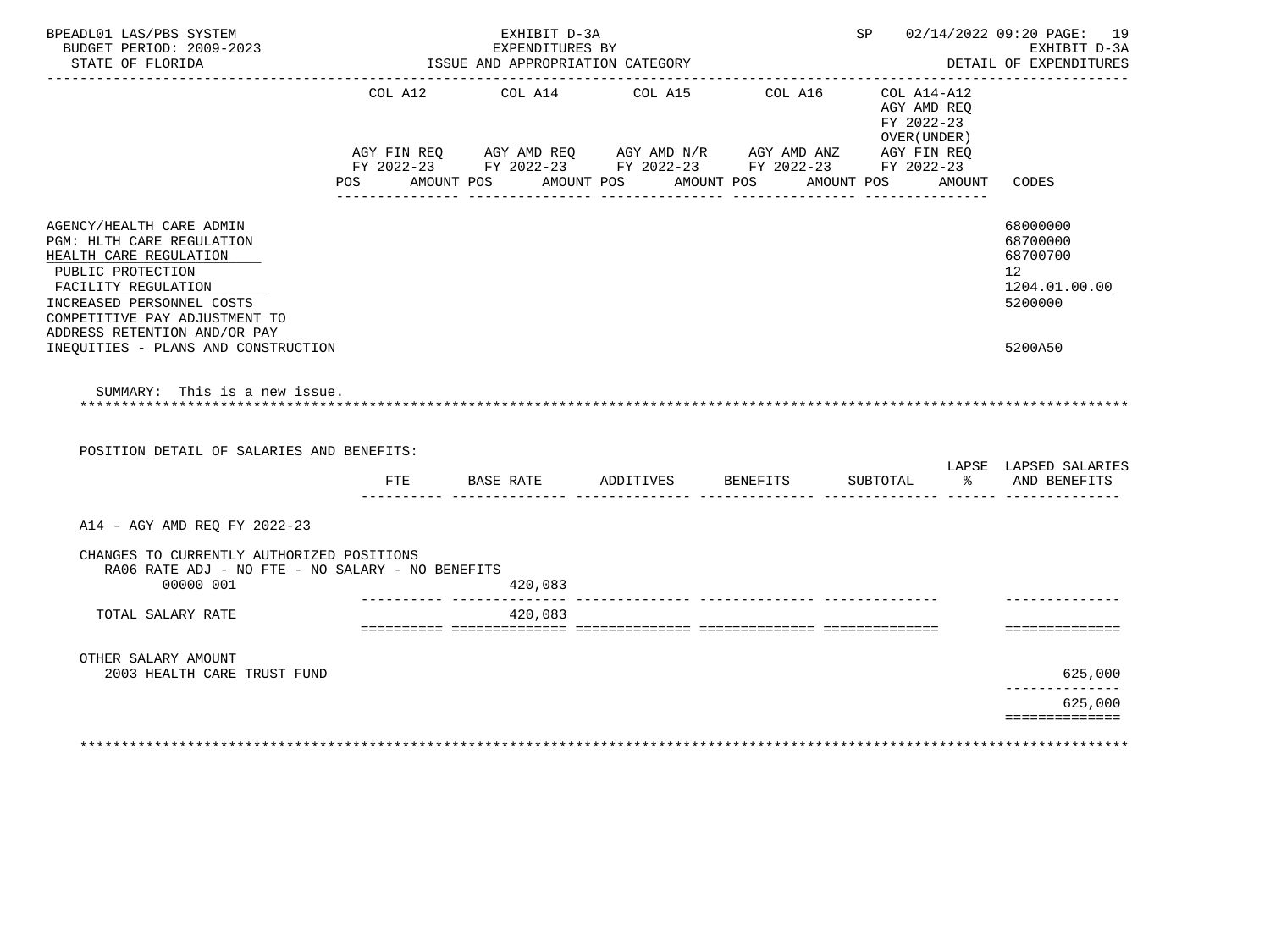| BPEADL01 LAS/PBS SYSTEM<br>BUDGET PERIOD: 2009-2023                                                                                                                                                                                                                                                                                                                    |                     |                                                                                                                | EXHIBIT D-3A                     | EXPENDITURES BY                                                                                                                                                                                         |                                                                        | SP 02/14/2022 09:20 PAGE: 20<br>EXHIBIT D-3A                                                         |
|------------------------------------------------------------------------------------------------------------------------------------------------------------------------------------------------------------------------------------------------------------------------------------------------------------------------------------------------------------------------|---------------------|----------------------------------------------------------------------------------------------------------------|----------------------------------|---------------------------------------------------------------------------------------------------------------------------------------------------------------------------------------------------------|------------------------------------------------------------------------|------------------------------------------------------------------------------------------------------|
| STATE OF FLORIDA                                                                                                                                                                                                                                                                                                                                                       |                     |                                                                                                                | ISSUE AND APPROPRIATION CATEGORY |                                                                                                                                                                                                         |                                                                        | DETAIL OF EXPENDITURES                                                                               |
|                                                                                                                                                                                                                                                                                                                                                                        |                     | POS FOR THE POST OF THE STATE STATE STATE STATE STATE STATE STATE STATE STATE STATE STATE STATE STATE STATE ST |                                  | COL A12 COL A14 COL A15 COL A16<br>AGY FIN REQ AGY AMD REQ AGY AMD N/R AGY AMD ANZ AGY FIN REQ<br>FY 2022-23 FY 2022-23 FY 2022-23 FY 2022-23 FY 2022-23<br>AMOUNT POS AMOUNT POS AMOUNT POS AMOUNT POS | $COL A14 - A12$<br>AGY AMD REO<br>FY 2022-23<br>OVER (UNDER)<br>AMOUNT | CODES                                                                                                |
| AGENCY/HEALTH CARE ADMIN<br><b>PGM: HLTH CARE REGULATION</b><br>HEALTH CARE REGULATION<br>PUBLIC PROTECTION<br>FACILITY REGULATION<br>INCREASED PERSONNEL COSTS<br>FIREFIGHTERS PAY INCREASE<br>SALARY RATE                                                                                                                                                            |                     |                                                                                                                |                                  |                                                                                                                                                                                                         | 19,651                                                                 | 68000000<br>68700000<br>68700700<br>12 <sup>°</sup><br>1204.01.00.00<br>5200000<br>5200A80<br>000000 |
| SALARIES AND BENEFITS                                                                                                                                                                                                                                                                                                                                                  |                     |                                                                                                                |                                  |                                                                                                                                                                                                         |                                                                        | 010000                                                                                               |
| HEALTH CARE TRUST FUND                                                                                                                                                                                                                                                                                                                                                 | $-MATCH$<br>-FEDERL | $-STATE$                                                                                                       | 11,004<br>1,651<br>14,856        |                                                                                                                                                                                                         |                                                                        | 11,004 2003 1<br>1,651 2003 2<br>14,856 2003 3                                                       |
| TOTAL HEALTH CARE TRUST FUND                                                                                                                                                                                                                                                                                                                                           |                     |                                                                                                                | 27,511                           |                                                                                                                                                                                                         | 27,511 2003                                                            |                                                                                                      |
| TOTAL APPRO                                                                                                                                                                                                                                                                                                                                                            |                     |                                                                                                                | 27,511                           |                                                                                                                                                                                                         | 27,511                                                                 |                                                                                                      |
| TOTAL: FIREFIGHTERS PAY INCREASE<br>TOTAL ISSUE<br>TOTAL SALARY RATE                                                                                                                                                                                                                                                                                                   |                     |                                                                                                                | 27,511<br>19,651                 |                                                                                                                                                                                                         | 27,511<br>19,651                                                       | 5200A80                                                                                              |
|                                                                                                                                                                                                                                                                                                                                                                        |                     |                                                                                                                |                                  |                                                                                                                                                                                                         |                                                                        |                                                                                                      |
| AGENCY ISSUE NARRATIVE:<br>2022-2023 BUDGET YEAR NARRATIVE:<br>Amended 2022-23 Narrative after December 15, 2021                                                                                                                                                                                                                                                       |                     |                                                                                                                |                                  | IT COMPONENT? NO                                                                                                                                                                                        |                                                                        |                                                                                                      |
| ISSUE JUSTIFICATION: The Agency for Health Care Administration's amended request for Fiscal Year 2022-2023 includes<br>salary rate and funding for a pay increase for Fire Protection Specialists, effective July 1, 2022. This increase, when<br>combined with the projected compression adjustments, will provide firefighters with a total pay increase of \$2,500. |                     |                                                                                                                |                                  |                                                                                                                                                                                                         |                                                                        |                                                                                                      |

 This issue includes salary rate of 19,651 and recurring funds in the amount of \$27,511 in the Health Care Trust Fund (2003) in the Salaries and Benefits (010000) appropriation category in the Health Care Regulation (68700700) budget entity.

SUMMARY: This is a new issue.

\*\*\*\*\*\*\*\*\*\*\*\*\*\*\*\*\*\*\*\*\*\*\*\*\*\*\*\*\*\*\*\*\*\*\*\*\*\*\*\*\*\*\*\*\*\*\*\*\*\*\*\*\*\*\*\*\*\*\*\*\*\*\*\*\*\*\*\*\*\*\*\*\*\*\*\*\*\*\*\*\*\*\*\*\*\*\*\*\*\*\*\*\*\*\*\*\*\*\*\*\*\*\*\*\*\*\*\*\*\*\*\*\*\*\*\*\*\*\*\*\*\*\*\*\*\*\*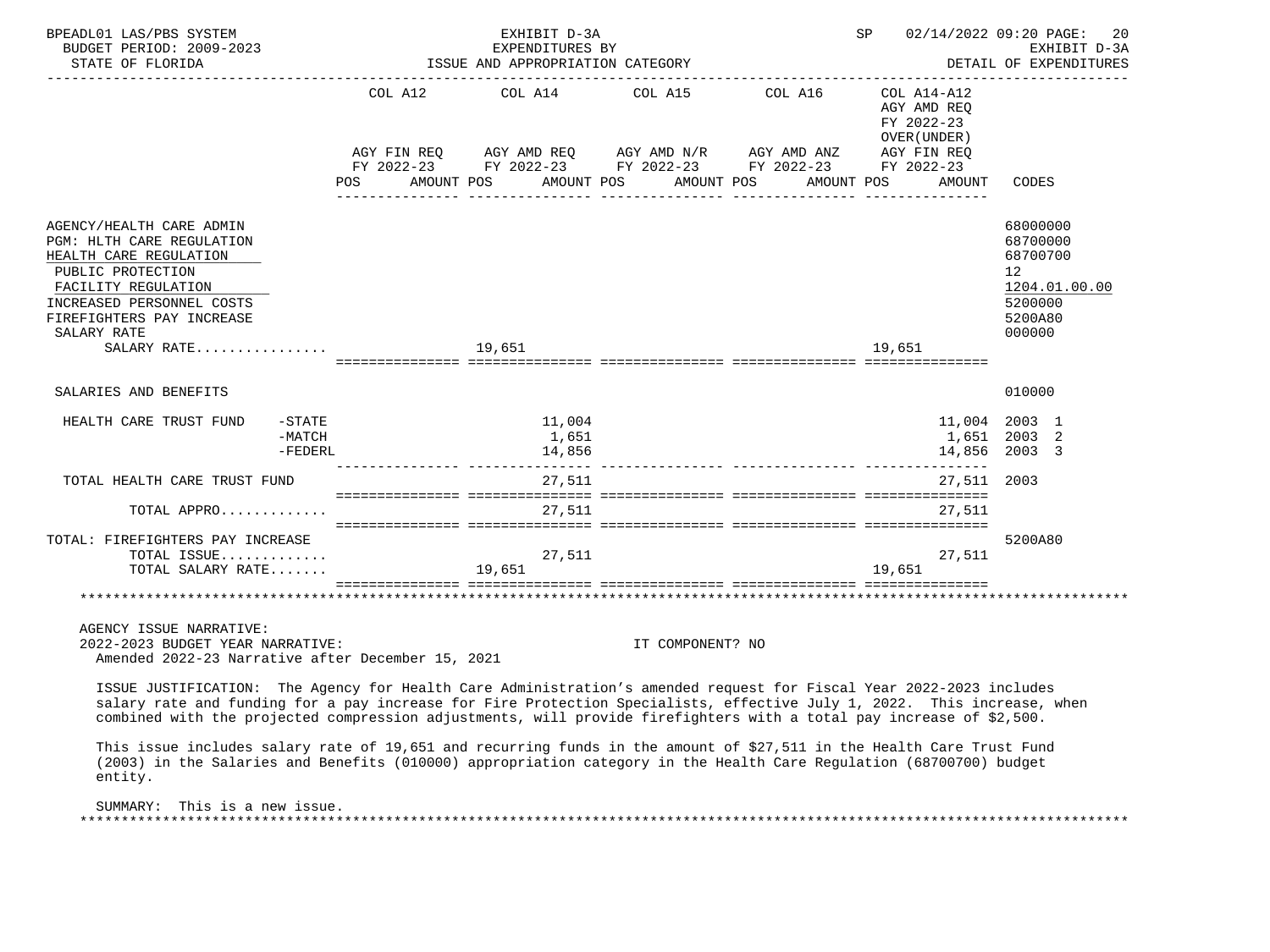| BPEADL01 LAS/PBS SYSTEM<br>BUDGET PERIOD: 2009-2023                                                                                                                                   |                                  | EXHIBIT D-3A<br>EXPENDITURES BY                                                                                                                                               | SP 02/14/2022 09:20 PAGE: 21 | EXHIBIT D-3A                     |                                                                    |                                                                                            |
|---------------------------------------------------------------------------------------------------------------------------------------------------------------------------------------|----------------------------------|-------------------------------------------------------------------------------------------------------------------------------------------------------------------------------|------------------------------|----------------------------------|--------------------------------------------------------------------|--------------------------------------------------------------------------------------------|
| STATE OF FLORIDA<br>---------------------                                                                                                                                             | ISSUE AND APPROPRIATION CATEGORY |                                                                                                                                                                               |                              |                                  |                                                                    | DETAIL OF EXPENDITURES                                                                     |
|                                                                                                                                                                                       |                                  | COL A12 COL A14 COL A15<br>AGY FIN REQ AGY AMD REQ AGY AMD N/R AGY AMD ANZ AGY FIN REQ<br>FY 2022-23 FY 2022-23 FY 2022-23 FY 2022-23 FY 2022-23<br>POS AMOUNT POS AMOUNT POS | ---------------              | COL A16<br>AMOUNT POS AMOUNT POS | COL A14-A12<br>AGY AMD REQ<br>FY 2022-23<br>OVER (UNDER)<br>AMOUNT | CODES                                                                                      |
| AGENCY/HEALTH CARE ADMIN<br>PGM: HLTH CARE REGULATION<br>HEALTH CARE REGULATION<br>PUBLIC PROTECTION<br>FACILITY REGULATION<br>INCREASED PERSONNEL COSTS<br>FIREFIGHTERS PAY INCREASE |                                  |                                                                                                                                                                               |                              |                                  |                                                                    | 68000000<br>68700000<br>68700700<br>12 <sup>°</sup><br>1204.01.00.00<br>5200000<br>5200A80 |
| POSITION DETAIL OF SALARIES AND BENEFITS:                                                                                                                                             |                                  |                                                                                                                                                                               |                              |                                  |                                                                    | LAPSE LAPSED SALARIES                                                                      |
|                                                                                                                                                                                       | FTE                              | BASE RATE                                                                                                                                                                     | ADDITIVES                    | BENEFITS                         | SUBTOTAL<br>$\sim$ $\approx$                                       | AND BENEFITS                                                                               |
| A14 - AGY AMD REQ FY 2022-23<br>CHANGES TO CURRENTLY AUTHORIZED POSITIONS<br>RA01 RATE & SALARY ADJ - BENEFITS NO FTE<br>C0001 001                                                    | 0.00                             | 19,651                                                                                                                                                                        |                              |                                  | $3,629$ $23,280$ $0.00$ $23,280$                                   |                                                                                            |
| TOTALS FOR ISSUE BY FUND<br>2003 HEALTH CARE TRUST FUND                                                                                                                               |                                  |                                                                                                                                                                               |                              |                                  |                                                                    | 23,280<br>______________                                                                   |
|                                                                                                                                                                                       | 0.00                             | 19,651                                                                                                                                                                        |                              |                                  | 3,629 23,280                                                       | 23,280<br>==============                                                                   |
| OTHER SALARY AMOUNT<br>2003 HEALTH CARE TRUST FUND                                                                                                                                    |                                  |                                                                                                                                                                               |                              |                                  |                                                                    | 4,231<br>-------------                                                                     |
|                                                                                                                                                                                       |                                  |                                                                                                                                                                               |                              |                                  |                                                                    | 27,511<br>==============                                                                   |
| TOTAL: FACILITY REGULATION<br>BY FUND TYPE<br>GENERAL REVENUE FUND<br>TRUST FUNDS                                                                                                     | 250,000                          | 950,000<br>902,511                                                                                                                                                            | 700,000<br>250,000           |                                  | 950,000<br>652,511                                                 | 1204.01.00.00<br>1000<br>2000                                                              |
| TOTAL PROG COMP<br>TOTAL SALARY RATE                                                                                                                                                  | 250,000                          | 1,852,511<br>439,734                                                                                                                                                          | 950,000                      | ______________                   | 1,602,511<br>439,734                                               |                                                                                            |